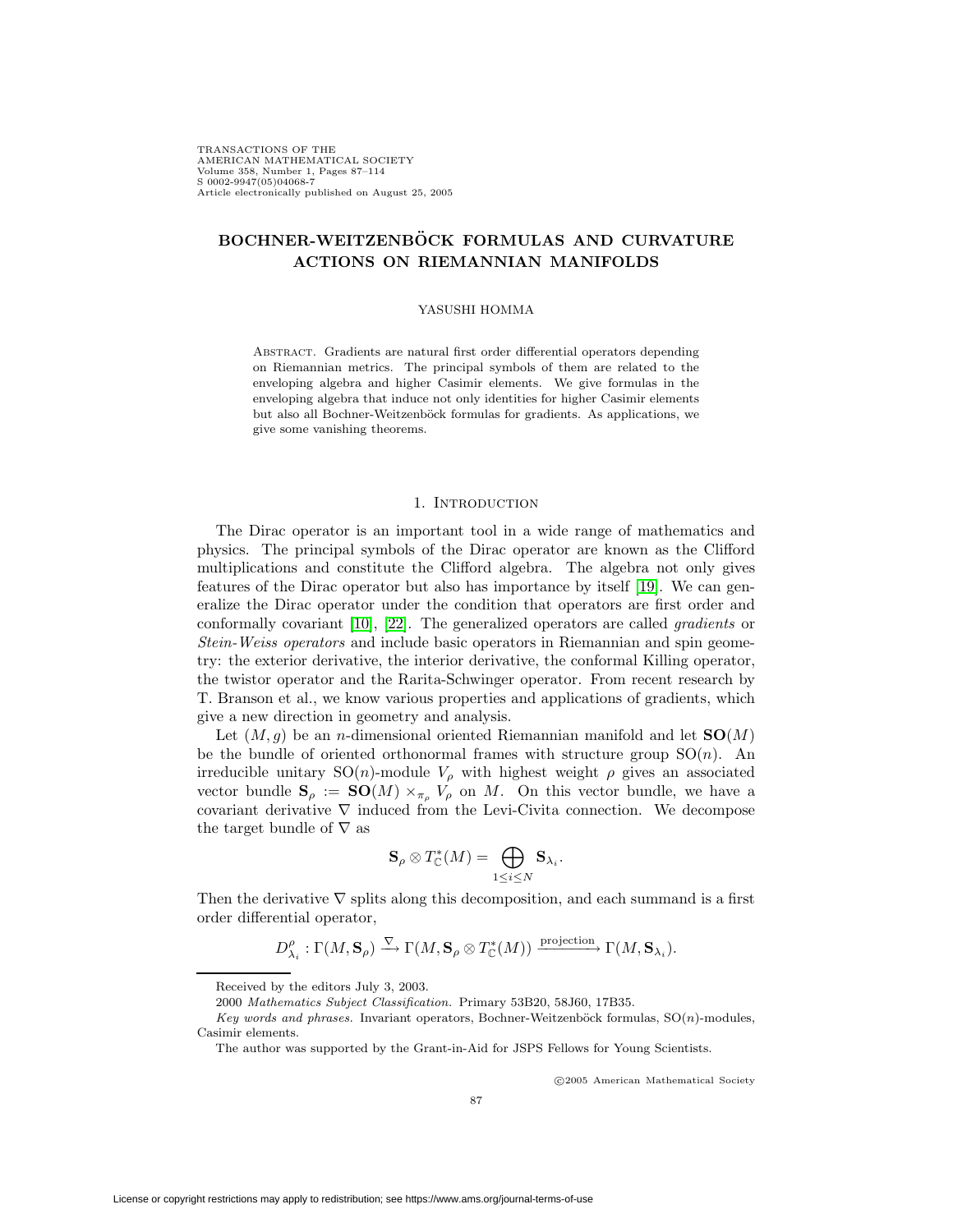#### 88 Y. HOMMA

We call this operator *gradient*. In [\[3\]](#page-26-0), T. Branson discusses ellipticities of gradients by using the spectral resolution on the standard sphere. As a corollary, he shows that suitable linear combinations of gradients are bundle endomorphisms depending on the Riemannian curvature,

<span id="page-1-0"></span>(1.1) 
$$
\sum_{1 \leq i \leq N} b_{\lambda_i} (D_{\lambda_i}^{\rho})^* D_{\lambda_i}^{\rho} = \text{curvature action}.
$$

These formulas are called *optimal Bochner-Weitzenböck formulas*. The vector  $(b_{\lambda_1}, \dots, b_{\lambda_N})$  needs to be a solution to a certain system of linear equations (see [\[3,](#page-26-0) Theorem 5.10]). Since the solutions constitute an  $[N/2]$ -dimensional subspace in  $\mathbb{R}^N$ , there are  $[N/2]$  independent optimal Bochner-Weitzenböck formulas. This result induces vanishing theorems and eigenvalue estimates in Riemannian and spin geometry  $[6]$ ,  $[7]$ ,  $[8]$ . Furthermore, his approach of  $[3]$  is used to solve the Kato con-stant problem [\[5\]](#page-27-6). But it would be complicated to calculate the coefficients  $\{b_{\lambda_i}\}_i$ and curvature actions in [\(1.1\)](#page-1-0). On the other hand, D. Calderbank, P. Gauduchon and M. Herzlich also discuss the Kato constant problem [\[9\]](#page-27-7). Their key observation is that the principal symbols of gradients are related to the enveloping algebra of  $\mathfrak{so}(n)$ , especially higher Casimir elements. This suggests that we can reconstruct Branson's optimal Bochner-Weitzenböck formulas in terms of the enveloping algebra. In this paper, we develop the observation of [\[9\]](#page-27-7) further, and connect higher Casimir elements to Bochner-Weitzenböck formulas. Consequently, we obtain a universal and direct construction of the coefficients  $\{b_{\lambda_i}\}\$ i and curvature actions in [\(1.1\)](#page-1-0), which makes it possible to give various vanishing theorems and eigenvalue estimates.

In Section [2,](#page-2-0) we give a short review to representations of  $\mathfrak{so}(n)$ . In Section [3,](#page-3-0) after we discuss the enveloping algebra and Casimir elements of  $\mathfrak{so}(n)$ , we give the universal Bochner-Weitzenböck formulas (Theorem [3.4\)](#page-5-0). The formulas induce some identities for higher Casimir elements (Corollary [3.5\)](#page-6-0). In Section [4,](#page-6-1) we discuss the principal symbols of gradients called Clifford homomorphisms. We relate them with the enveloping algebra by using conformal weights. From the universal Bochner-Weitzenböck formulas, we have identities for Clifford homomorphisms corresponding to [\(1.1\)](#page-1-0) on the symbol level. We also compute eigenvalues of Casimir elements. In Section [5,](#page-14-0) we define gradients and give some fundamental properties of them. In Section [6,](#page-16-0) we introduce curvature endomorphisms corresponding to curvature actions in [\(1.1\)](#page-1-0). An interesting observation is that the curvature endomorphism associated to the Pfaffian element depends only on the conformal Weyl tensor and the scalar curvature (Proposition [6.5\)](#page-18-0). In Section [7,](#page-18-1) we give Bochner-Weitzenböck formulas for gradients (Theorem [7.1\)](#page-18-2) and show that our formulas give an answer to the problem of finding out  $\{b_{\lambda_i}\}\$ in [\(1.1\)](#page-1-0). We also discuss a relation between our Bochner-Weitzenböck formulas and Branson's conformally covariant operators in [\[4\]](#page-26-1). In Section [8,](#page-21-0) after mentioning gradients on spinors and differential forms, we apply our formulas to vanishing theorems for other gradients. In the last section, we discuss the four-dimensional case. Because of  $\Lambda^2 = \Lambda^2 + \oplus \Lambda^2$ , we can calculate curvature endomorphisms more precisely and obtain vanishing theorems for higher tensor-spinor fields.

An outline of some results has been presented in a short paper [\[16\]](#page-27-8) by the author. We discuss the details and develop them in the present paper. New results and many examples are included.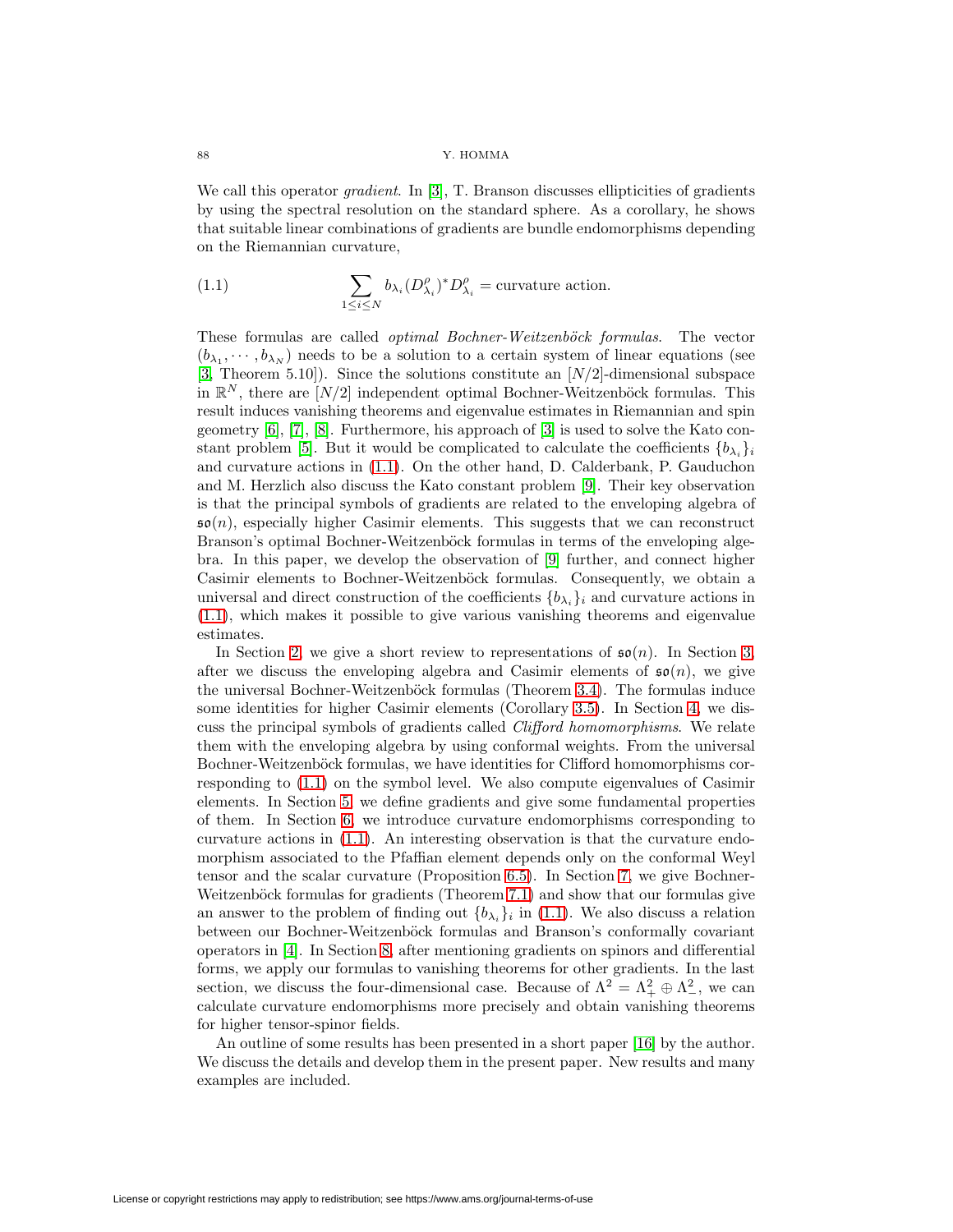## 2. REPRESENTATIONS OF  $SO(n)$  AND  $Spin(n)$

<span id="page-2-0"></span>In this section, we give a short review to representation theory of the special orthogonal group  $SO(n)$  or the spin group  $Spin(n)$  [\[18\]](#page-27-9), [\[24\]](#page-27-10). Let  $\mathbb{R}^n$  be the *n*dimensional Euclidean space with inner product  $\langle \cdot, \cdot \rangle$  and standard basis  $\{e_i\}_{i=1}^n$ . Associating  $\xi \wedge \eta$  with the skew-symmetric endomorphism

<span id="page-2-1"></span>
$$
(\xi \wedge \eta)(u) = \langle \xi, u \rangle \eta - \langle \eta, u \rangle \xi \quad \text{for } u \in \mathbb{R}^n,
$$

we identify  $\Lambda^2(\mathbb{R}^n)$  with the Lie algebra  $\mathfrak{so}(n)$  of  $\mathrm{SO}(n)$  or  $\mathrm{Spin}(n)$ . Set  $e_{ij} := e_i \wedge e_j$ , and we know that  $\{e_{ij}\}_{1\leq i,j\leq n}$  satisfy

(2.1) 
$$
e_{ij} = -e_{ji},
$$

$$
[e_{kl}, e_{ij}] = \delta_{ki}e_{lj} + \delta_{kj}e_{il} - \delta_{il}e_{kj} - \delta_{lj}e_{ik},
$$

and  $\{e_{ij} | 1 \leq i < j \leq n\}$  constitute a basis of  $\mathfrak{so}(n)$ .

We choose a Cartan subalgebra h of  $\mathfrak{so}(n)$  with basis  $\{e_{2i-1,2i}|1 \leq i \leq m =$ We choose a Cartan subalgebra if of  $\mathfrak{so}(n)$  with basis  $\{e_{2i-1,2i}|1 \leq i \leq m-$ <br>[n/2]} and fix a basis  $\{\mu_i\}_{1 \leq i \leq m}$  of  $(\sqrt{-1}\mathfrak{h})^*$  such that  $\mu_i(-\sqrt{-1}e_{2j-1,2j}) = \delta_{ij}$ . Normalizing the Killing form on  $\mathfrak{so}(n)$ , we have a positive definite inner product on Normanizing the Kning form on  $\mathfrak{so}(n)$ , we have a positive definite filter product on  $(\sqrt{-1}\mathfrak{h})^*$  such that  $\langle \mu_i, \mu_j \rangle = \delta_{ij}$ . Thus we regard  $(\sqrt{-1}\mathfrak{h})^*$  as the *m*-dimensional Euclidean space and denote  $\mu_i$  by

$$
\mu_i = (\underbrace{0, \cdots, 0}_{i-1}, 1, \underbrace{0, \cdots, 0}_{m-i}).
$$

We consider a finite-dimensional irreducible unitary representation  $(\pi, V)$  of  $SO(n)$  or  $Spin(n)$ , and decompose the representation space V into simultaneous eigenspaces with respect to  $\sqrt{-1}$ , Each eigenvalue  $\nu$  called weight is an integral or half-integral linear combination of  $\{\mu_i\}_i$ , namely,  $\nu = \sum \nu^i \mu_i = (\nu^1, \dots, \nu^m)$  in  $\mathbb{Z}^m \cup (\mathbb{Z}+1/2)^m$ . Ordering the weights lexicographically, we have the highest weight  $\rho = (\rho^1, \dots, \rho^m)$  for  $(\pi, V)$  with multiplicity one. This highest weight satisfies the dominant condition

$$
\rho^1 \ge \rho^2 \ge \dots \ge \rho^{m-1} \ge |\rho^m|, \text{ for } n = 2m,
$$
  

$$
\rho^1 \ge \rho^2 \ge \dots \ge \rho^{m-1} \ge \rho^m \ge 0, \text{ for } n = 2m + 1.
$$

Conversely, for a dominant weight  $\rho$  in  $\mathbb{Z}^m \cup (\mathbb{Z}+1/2)^m$ , we can construct a unique irreducible unitary representation with highest weight  $\rho$  up to equivalence. Therefore we denote by  $(\pi_{\rho}, V_{\rho})$  an irreducible representation with highest weight  $\rho$  of  $SO(n)$ , Spin(n) or  $\mathfrak{so}(n)$ . Note that if  $\rho$  is half-integral, then  $(\pi_{\rho}, V_{\rho})$  does not factor through a representation of  $SO(n)$ . When writing dominant weights, we denote by  $k_j$  a string of k with length j and sometimes omit a terminal string of zeros. For example, the highest weight of the spinor representation is

$$
((1/2)_{m-1}, \pm 1/2) = (\underbrace{1/2, 1/2, \cdots, 1/2}_{m-1}, \pm 1/2),
$$

and the one of the representation on  $\Lambda^p(\mathbb{R}^n) \otimes \mathbb{C}$  is

$$
(1_p) = (\underbrace{1, \cdots, 1}_{p}, \underbrace{0, \cdots, 0}_{m-p}).
$$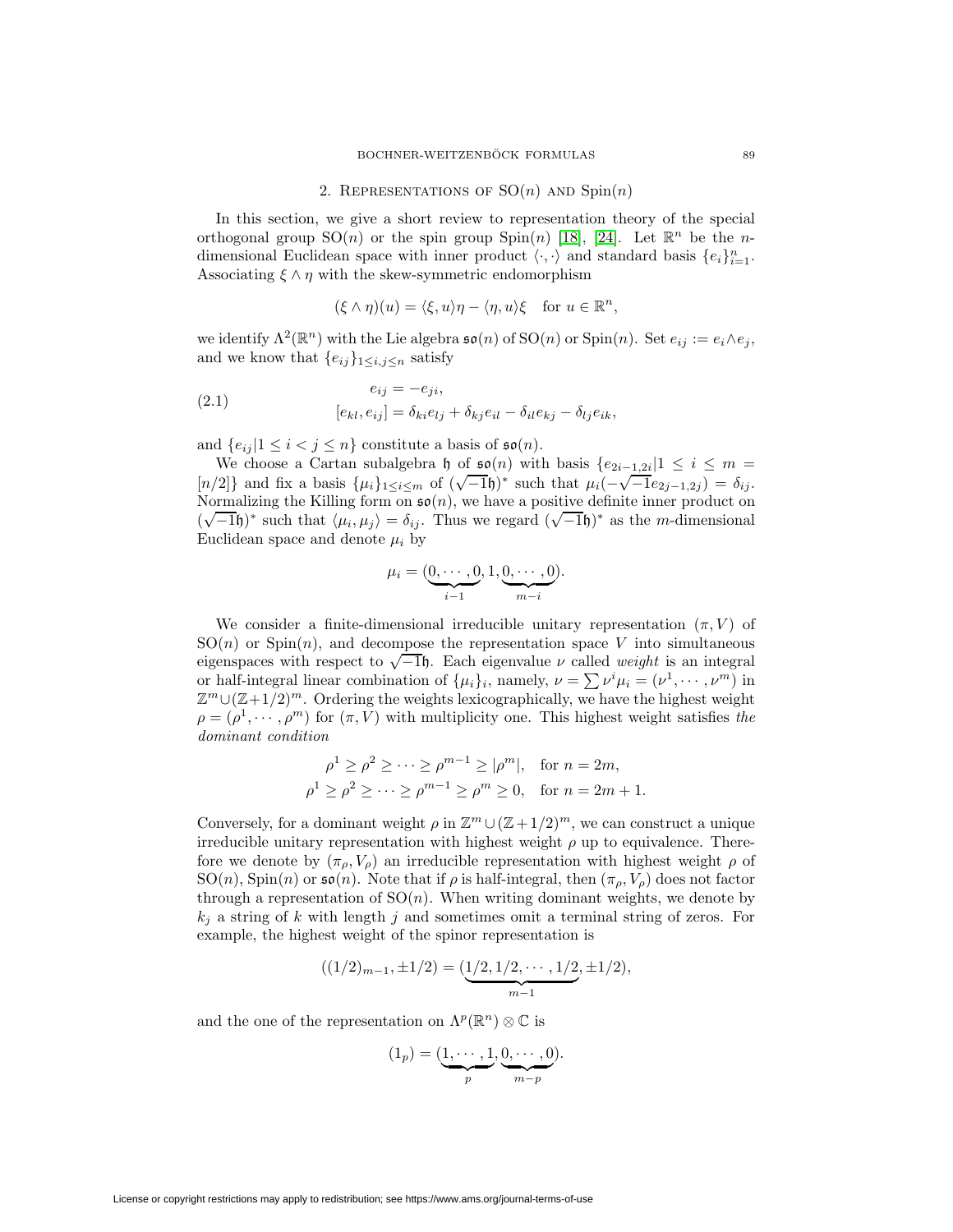#### <span id="page-3-0"></span>90 Y. HOMMA

### 3. Enveloping algebra and higher Casimir elements

Let  $\mathfrak{so}(n,\mathbb{C})$  be the complexification of  $\mathfrak{so}(n)$  and let  $U(\mathfrak{so}(n,\mathbb{C}))$  be its enveloping algebra. The enveloping algebra is the quotient algebra of the tensor algebra of  $\mathfrak{so}(n,\mathbb{C})$  by two-sided ideal generated by all  $(X \otimes Y - Y \otimes X - [X,Y])$  for  $X, Y$  in  $\mathfrak{so}(n,\mathbb{C})$ . Each representation  $(\pi,V)$  of  $\mathfrak{so}(n)$  is lifted naturally to a representation of the enveloping algebra denoted by the same notation  $(\pi, V)$ .

The center 3 of  $U(\mathfrak{so}(n,\mathbb{C}))$  is characterized as the invariant subalgebra in  $U(\mathfrak{so}(n,\mathbb{C}))$  under the adjoint action of  $SO(n)$ . We call elements in 3 Casimir elements. From Schur's lemma, we know that every Casimir element is a constant on irreducible  $\mathfrak{so}(n)$ -module.

We shall construct an algebraic basis of  $\mathfrak{Z}$  [\[20\]](#page-27-11), [\[21\]](#page-27-12), [\[24\]](#page-27-10). First, we define the usual Casimir element by  $c_2 := \sum_{i,j} e_{ij} e_{ji}$ . It is known that the eigenvalue of  $c_2$ on irreducible  $\mathfrak{so}(n)$ -module  $V_{\rho}$  is

(3.1) 
$$
\pi_{\rho}(c_2) = 2\langle \delta + \rho, \delta + \rho \rangle - 2\langle \delta, \delta \rangle = 2\langle \rho, \rho \rangle + 4\langle \rho, \delta \rangle,
$$

where  $\delta$  is half the sum of the positive roots

<span id="page-3-5"></span><span id="page-3-2"></span>
$$
\delta = \begin{cases} (m-1, m-2, \cdots, 1, 0) & \text{for } n = 2m, \\ (m-1/2, m-3/2, \cdots, 3/2, 1/2) & \text{for } n = 2m+1. \end{cases}
$$

For example, on the natural representation  $(\pi_{\mu_1}, V_{\mu_1}) = (\pi_{\mu_1}, \mathbb{C}^n)$ , we have  $\pi_{\mu_1}(c_2)$  $= 2(n-1).$ 

Next we construct higher Casimir elements. For each non-negative integer  $q$ , we define an element  $e_{ij}^q$  in  $\overline{U(\mathfrak{so}(n,\mathbb{C}))}$  by

(3.2) 
$$
e_{ij}^q := \begin{cases} \sum_{1 \le i_1, i_2, \dots, i_{q-1} \le n} e_{ii_1} e_{i_1 i_2} \cdots e_{i_{q-1} j}, & q \ge 1, \\ \delta_{ij}, & q = 0. \end{cases}
$$

<span id="page-3-4"></span>This  $e_{ij}^q$  behaves like  $e_{ij}$  under the adjoint action of  $\mathfrak{so}(n)$  as follows.

**Lemma 3.1.** The elements  ${e_{ij}^q | q \in \mathbb{Z}_{\geq 0}, i, j = 1, \cdots, n}$  satisfy

<span id="page-3-3"></span>(3.3) 
$$
[e_{kl}, e_{ij}^q] = \delta_{ki} e_{lj}^q + \delta_{kj} e_{il}^q - \delta_{il} e_{kj}^q - \delta_{lj} e_{ik}^q,
$$

<span id="page-3-1"></span>(3.4) 
$$
\sum_{1 \le k \le n} e_{ik}^p e_{kj}^q = e_{ij}^{p+q}.
$$

*Proof.* We calculate the adjoint action of  $\mathfrak{so}(n)$  on  $e_{ij}^q$ . From [\(2.1\)](#page-2-1), we have

$$
[e_{kl}, e_{ij}^q] = \sum_{i_1, \dots, i_{q-1}} [e_{kl}, e_{ii_1}] e_{i_1 i_2} \dots e_{i_{q-1} j} + \dots + \sum_{i_1, \dots, i_{q-1}} e_{ii_1} e_{i_1 i_2} \dots [e_{kl}, e_{i_{q-1} j}]
$$
  
=  $\delta_{ki} e_{lj}^q + \delta_{kj} e_{il}^q - \delta_{il} e_{kj}^q - \delta_{lj} e_{ik}^q$ .

The equation  $(3.4)$  is clear from the definition  $(3.2)$ .

The equation [\(3.3\)](#page-3-3) implies that the trace  $c_q := \sum_i e_{ii}^q$  is an invariant element. Thus we have higher Casimir elements  ${c_q}_{q\geq 0}$ . Note that  $c_0$  is equal to n and  $c_1$  is zero. The eigenvalues of  $c_q$  on irreducible  $\mathfrak{so}(n)$ -modules are calculated in Section [4.](#page-6-1)

In the case of  $n = 2m + 1$ , Casimir elements  ${c_q}_q$  generate the center 3 algebraically. On the other hand, in the case of  $n = 2m$ , we need another Casimir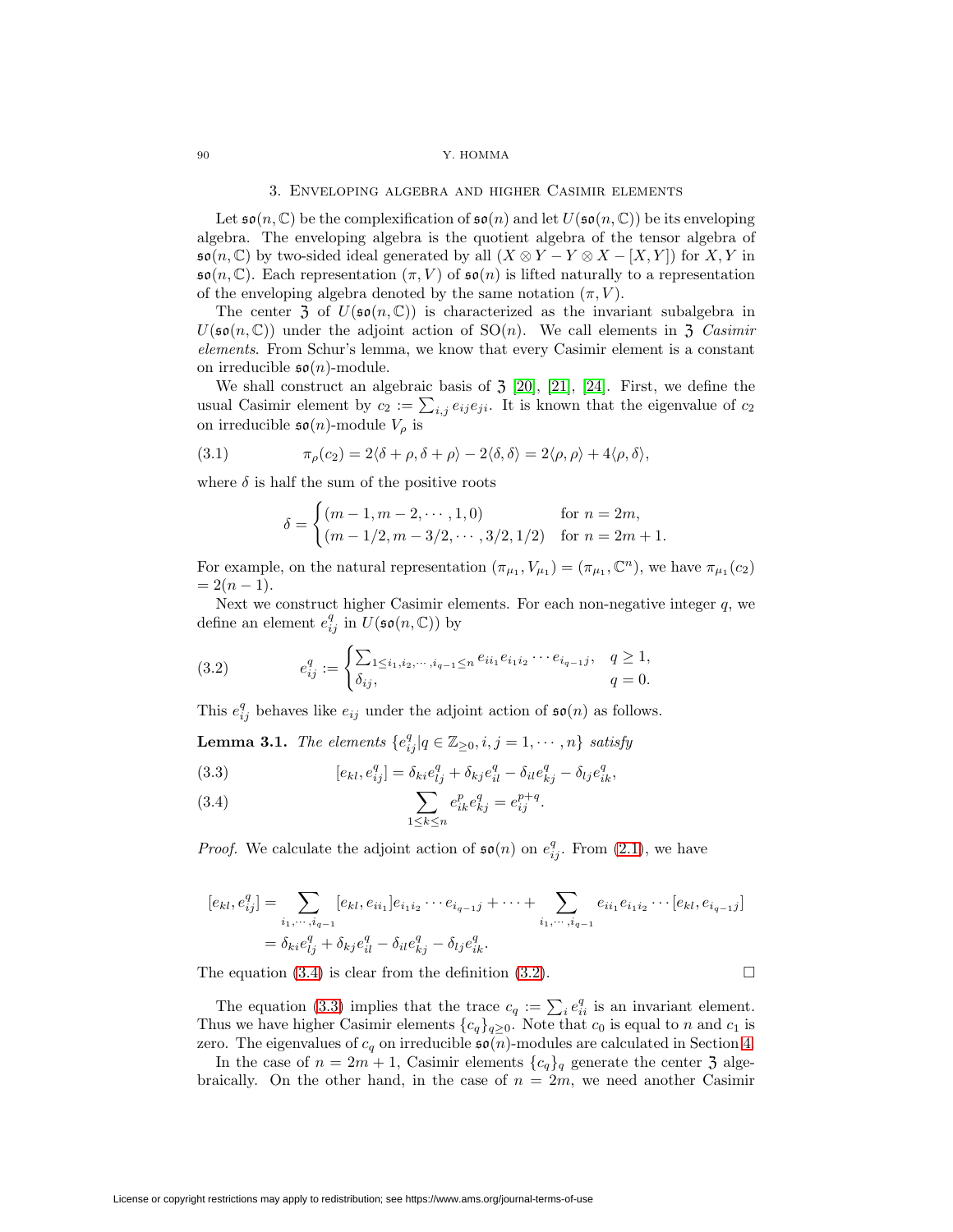<span id="page-4-3"></span>element to generate 3. We define pf in 3 by

(3.5) 
$$
\text{pf} := \frac{1}{(\sqrt{-1})^m 2^m m!} \sum_{\sigma \in \mathfrak{S}_{2m}} \text{sign}(\sigma) e_{\sigma(1)\sigma(2)} e_{\sigma(3)\sigma(4)} \cdots e_{\sigma(2m-1)\sigma(2m)},
$$

where  $\mathfrak{S}_{2m}$  is the permutation group of  $\{1, \cdots, 2m\}$ . We call the Casimir element pf the Pfaffian element. The following facts on these Casimir elements are known. (See [\[24,](#page-27-10) pp. 368–373].)

**Proposition 3.2.** (1) In the case of  $n = 2m$ ,  $\{c_2, c_4, \dots, c_{2m-2}, \text{pf}\}\$  generate 3 algebraically. The eigenvalue of pf on an irreducible  $\mathfrak{so}(2m)$ -module  $V_{\rho}$ is

<span id="page-4-4"></span>(3.6) 
$$
\pi_{\rho}(\text{pf}) = (\rho^1 + m - 1)(\rho^2 + m - 2) \cdots (\rho^{m-1} + 1)\rho^m.
$$

(2) In the case of  $n = 2m + 1$ ,  $\{c_2, c_4, \cdots, c_{2m}\}\$  generate 3 algebraically.

From the above proposition, we have the problem of how to realize  $c_{2q+1}$  as a polynomial in  $\{c_{2p}\}_p$ . To answer it, we search to find how  $e_{ij}^q$  is related to  $e_{ji}^q$ . From  $(3.3)$ , we have

$$
e_{ij}^{q+1} = (1-n)e_{ij}^q + \delta_{ji}c_q - e_{ji}^q - \sum_k e_{kj}^q e_{ki}.
$$

This equation implies that  $e_{ij}^q$  is a linear combination of  $\{e_{ji}^p\}_{p=0}^q$  as

$$
e_{ij}^q = \sum_{p=0}^q a_{q,p} e_{ji}^p.
$$

Here  ${a_{q,p}}_{q\geq p\geq 0}$  in 3 are given by a recursion formula. Since the recursion formula is complicated, we translate  $e_{ij}^q$  to another element. We define  $\hat{e}_{ij}$  by

$$
\hat{e}_{ij} := e_{ij} + \frac{n-1}{2} \delta_{ij},
$$

and  $\hat{e}_{ij}^q$  by

$$
\hat{e}_{ij}^q := \begin{cases} \sum_{1 \le i_1, i_2, \cdots, i_{q-1} \le n} \hat{e}_{ii_1} \hat{e}_{i_1 i_2} \cdots \hat{e}_{i_{q-1} j}, & q \ge 1, \\ \delta_{ij}, & q = 0. \end{cases}
$$

Note that  $\hat{e}_{ij}^q$  is related to  $e_{ij}^q$  as

$$
\hat{e}_{ij}^q = \sum_{p=0}^q \binom{q}{p} \left(\frac{n-1}{2}\right)^{q-p} e_{ij}^p.
$$

We also define the translated Casimir element  $\hat{c}_q$  by  $\hat{c}_q := \sum_i \hat{e}_{ii}^q$ . **Lemma 3.3.** The translated elements  $\{\hat{e}_{ij}^q | q \in \mathbb{Z}_{\geq 0}, i, j = 1, \cdots, n\}$  satisfy

<span id="page-4-0"></span>(3.7) 
$$
[\hat{e}_{kl}, \hat{e}_{ij}^q] = \delta_{ki}\hat{e}_{ij}^q + \delta_{kj}\hat{e}_{il}^q - \delta_{il}\hat{e}_{kj}^q - \delta_{lj}\hat{e}_{ik}^q,
$$

(3.8) 
$$
\sum_{k} \hat{e}_{ik}^{p} \hat{e}_{kj}^{q} = \hat{e}_{ij}^{p+q},
$$

<span id="page-4-1"></span>(3.9) 
$$
\hat{e}_{ij} = -\hat{e}_{ji} + (n-1)\delta_{ij}.
$$

<span id="page-4-2"></span>We particularly obtain a key relation

(3.10) 
$$
\hat{e}_{ij}^{q+1} = \delta_{ji}\hat{c}_q - \hat{e}_{ji}^q - \sum_k \hat{e}_{kj}^q \hat{e}_{ki}.
$$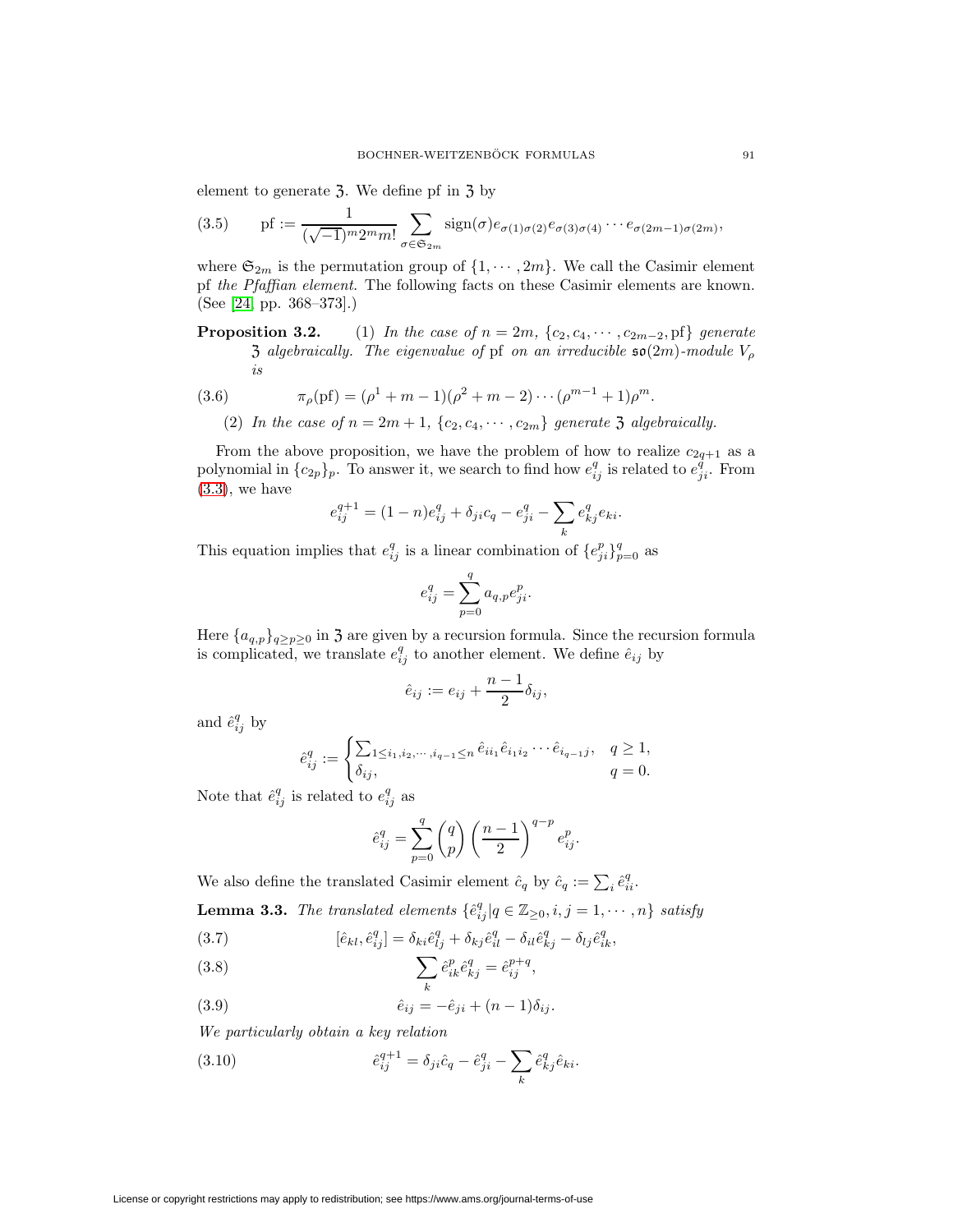92 Y. HOMMA

*Proof.* We can prove  $(3.7)$ – $(3.9)$  in the same way as Lemma [3.1.](#page-3-4) It follows from  $(3.7)–(3.9)$  $(3.7)–(3.9)$  $(3.7)–(3.9)$  that

$$
\hat{e}_{ij}^{q+1} = \sum_{k} ([\hat{e}_{ik}, \hat{e}_{kj}^q] + \hat{e}_{kj}^q \hat{e}_{ik})
$$
\n
$$
= \sum_{k} \{ (\delta_{ik}\hat{e}_{kj}^q + \delta_{ij}\hat{e}_{kk}^q - \delta_{kk}\hat{e}_{ij}^q - \delta_{kj}\hat{e}_{ki}^q) + \hat{e}_{kj}^q (-\hat{e}_{ki} + (n-1)\delta_{ik}) \}
$$
\n
$$
= \hat{e}_{ij}^q + \delta_{ij}\hat{c}_q - n\hat{e}_{ij}^q - \hat{e}_{ji}^q - \sum_{k} \hat{e}_{kj}^q \hat{e}_{ki} + (n-1)\hat{e}_{ij}^q
$$
\n
$$
= \delta_{ij}\hat{c}_q - \hat{e}_{ji}^q - \sum_{k} \hat{e}_{kj}^q \hat{e}_{ki}.
$$

Thus we obtain  $(3.10)$ .

<span id="page-5-1"></span>By using the above lemma, we connect  $\hat{e}_{ij}^q$  with  $\hat{e}_{ji}^q$ .

<span id="page-5-0"></span>**Theorem 3.4.** The translated element  $\hat{e}_{ij}^q$  is a linear combination of  $\{\hat{e}_{ji}^p\}_{p=0}^q$  whose coefficients are Casimir elements,

(3.11) 
$$
\hat{e}_{ij}^q = (-1)^q \hat{e}_{ji}^q - \frac{1 - (-1)^q}{2} \hat{e}_{ji}^{q-1} + \sum_{p=0}^{q-1} (-1)^p \hat{c}_{q-1-p} \hat{e}_{ji}^p.
$$

Then we have

<span id="page-5-3"></span>(3.12) 
$$
\hat{e}_{ij}^{2q} = \hat{e}_{ji}^{2q} + \sum_{p=0}^{2q-1} (-1)^p \hat{c}_{2q-1-p} \hat{e}_{ji}^p,
$$

<span id="page-5-2"></span>(3.13) 
$$
\hat{e}_{ij}^{2q+1} = -\hat{e}_{ji}^{2q+1} - \hat{e}_{ji}^{2q} + \sum_{p=0}^{2q} (-1)^p \hat{c}_{2q-p} \hat{e}_{ji}^p.
$$

*Proof.* Setting  $\hat{e}_{ij}^q = \sum_{p=0}^q \hat{a}_{q,p} \hat{e}_{ji}^p$ , we shall produce a recursion formula of  $\{\hat{a}_{q,p}\}_{q\geq p\geq 0}$ in  $3$ . It follows from  $(3.10)$  that

$$
\begin{split} \hat{e}_{ij}^{q+1} &= \delta_{ji}\hat{c}_q - \hat{e}_{ji}^q - \sum_k \hat{e}_{kj}^q \hat{e}_{ki} \\ &= \delta_{ji}\hat{c}_q - \hat{e}_{ji}^q - \sum_k \sum_p \hat{a}_{q,p} \hat{e}_{jk}^p \hat{e}_{ki} \\ &= \delta_{ji}\hat{c}_q - \hat{e}_{ji}^q - \sum_{p=0}^q \hat{a}_{q,p} \hat{e}_{ji}^{p+1} \\ &= -\hat{a}_{q,q} \hat{e}_{ji}^{q+1} + (-\hat{a}_{q,q-1} - 1) \hat{e}_{ji}^q - \sum_{p=0}^{q-2} \hat{a}_{q,p} \hat{e}_{ji}^{p+1} + \hat{c}_q \delta_{ji} \\ &= \sum_{p=0}^{q+1} \hat{a}_{q+1,p} \hat{e}_{ji}^p. \end{split}
$$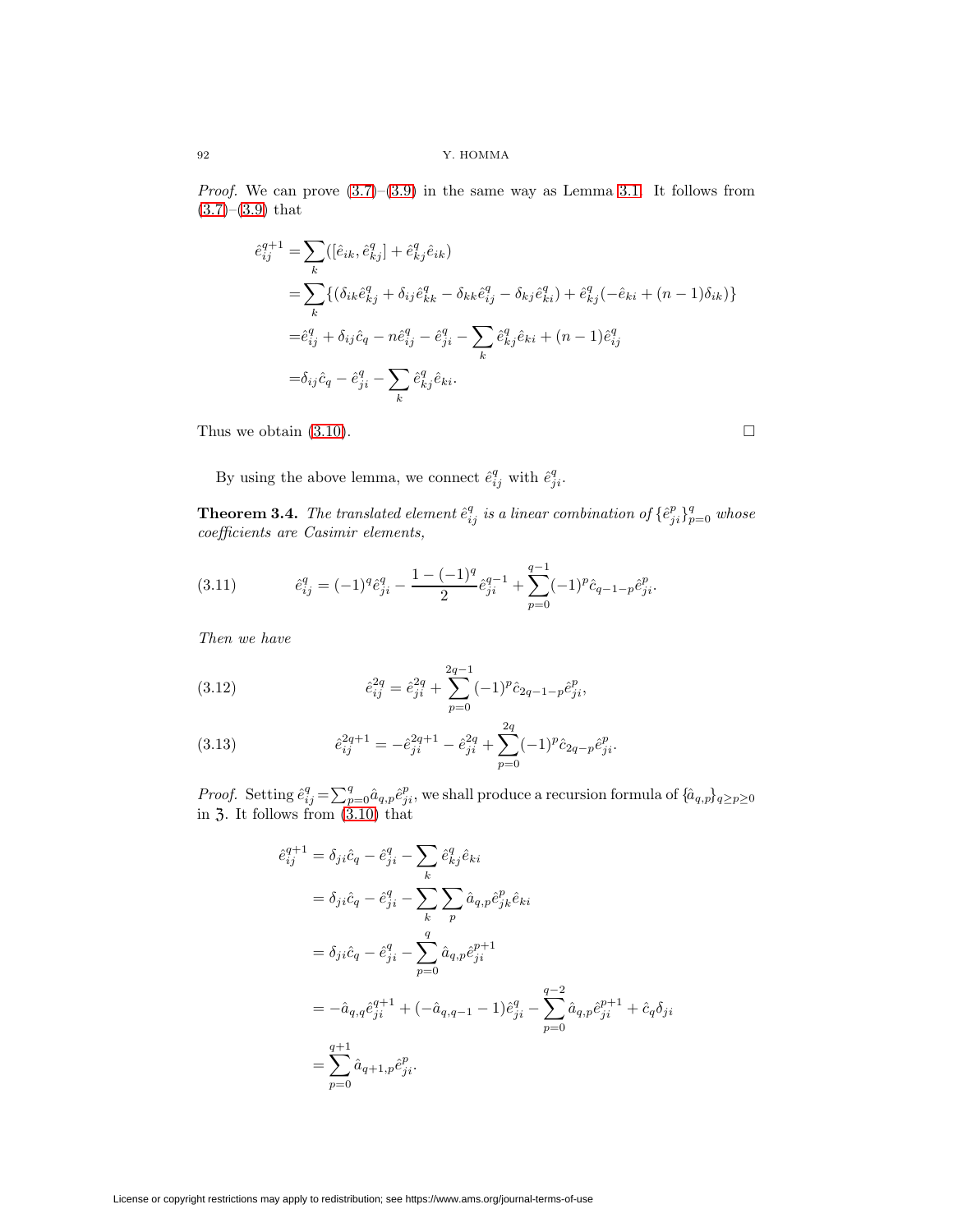Then we have a recursion formula for  $\{\hat{a}_{q,p}\}_{q>p>0}$ ,

$$
\hat{a}_{q+1,p} = \begin{cases}\n-\hat{a}_{q,q}, & p = q+1, \\
-\hat{a}_{q,q-1} - 1, & p = q, \\
-\hat{a}_{q,p-1}, & 1 \le p \le q-1, \\
\hat{c}_q, & p = 0.\n\end{cases}
$$

Because of  $\hat{e}_{ij}^0 = \hat{e}_{ji}^0$  and  $\hat{e}_{ij}^1 = -\hat{e}_{ji}^1 + (n-1)\hat{e}_{ij}^0$ , the initial condition of  $\hat{a}_{q,p}$  is  $(\hat{a}_{0,0}, \hat{a}_{1,0}, \hat{a}_{1,1}) = (1, n-1, -1)$ . Then

$$
\hat{a}_{q+1,p} = \begin{cases}\n(-1)^{q+1}, & p = q+1, \\
(-1)^{q}(n-1) - \frac{1-(-1)^{q}}{2} = (-1)^{q}\hat{c}_0 - \frac{1-(-1)^{q+1}}{2}, & p = q, \\
(-1)^{p}\hat{c}_{q-p}, & 0 \le p \le q-1.\n\end{cases}
$$

Thus we have proved the theorem.

In Section [6,](#page-16-0) we show that  $(3.11)$  induces Bochner-Weitzenböck formulas on Riemannian manifolds. Hence we call  $(3.11)$  the universal Bochner-Weitzenböck formula.

Take the trace in [\(3.13\)](#page-5-2), and we have identities for  $\{\hat{c}_q\}_{q>0}$ .

<span id="page-6-0"></span>**Corollary 3.5.** The Casimir elements  $\{\hat{c}_0, \hat{c}_1, \dots\}$  satisfy

$$
2\hat{c}_{2q+1} = -\hat{c}_{2q} + \sum_{p=0}^{2q} (-1)^p \hat{c}_{2q-p} \hat{c}_p
$$

for  $q = 0, 1, \cdots$ .

<span id="page-6-2"></span>D. Calderbank pointed out to the author how the formula [\(3.11\)](#page-5-1) was related with [\[9\]](#page-27-7). We set

(3.14) 
$$
\hat{E}_{ij}^q := -\frac{1 + (-1)^q}{2} \hat{e}_{ij}^q + \sum_{p=0}^q (-1)^p \hat{c}_{q-p} \hat{e}_{ij}^p.
$$

Then the universal Bochner-Weitzenböck formula means  $\hat{E}_{ij}^q = (-1)^q \hat{E}_{ji}^q$ . This symmetry is the same as that of a formula in [\[9,](#page-27-7) Theorem 4.8]. A better point of our formula is that [\(3.11\)](#page-5-1) is independent of representations. We note that a formula with such symmetry in the enveloping algebra implies a Bochner-Weitzenböck formula. We actually have another formula related to the Pfaffian element independent of [\(3.11\)](#page-5-1) in the next section.

# 4. Principal symbols of gradients

<span id="page-6-1"></span>We consider the Clifford multiplication on the spinor space  $V_{\Delta}$ , where n is odd and  $\Delta$  is  $((1/2)<sub>m</sub>)$ . The Clifford multiplication is an action of  $\xi$  in  $\mathbb{R}^n$  on  $V_{\Delta}$ ,

$$
V_{\Delta} \ni \phi \mapsto \xi \cdot \phi \in V_{\Delta},
$$

and satisfies the Clifford relation  $\xi \cdot \eta \cdot + \eta \cdot \xi = -2\langle \xi, \eta \rangle$ id. To generalize the Clifford multiplication, we use another definition as follows. We consider the tensor representation  $(\pi_{\Delta} \otimes \pi_{\mu_1}, V_{\Delta} \otimes (\mathbb{R}^n \otimes \mathbb{C}))$  and decompose it into irreducible modules,  $V_{\Delta} \otimes \mathbb{C}^{n} = V_{T} \oplus V_{\Delta}$ . Here T is  $(3/2, (1/2)_{m-1})$ . We denote by  $\Pi_{\Delta}^{\Delta}$  the orthogonal projection from  $V_{\Delta} \otimes \mathbb{C}^n$  onto  $V_{\Delta}$  and show that  $\Pi_{\Delta}^{\Delta}(\phi \otimes \xi)$  is a constant multiple of  $\xi \cdot \phi$ . Thus the projection  $\Pi^{\Delta}_{\Delta}$  gives another definition of the Clifford multiplication.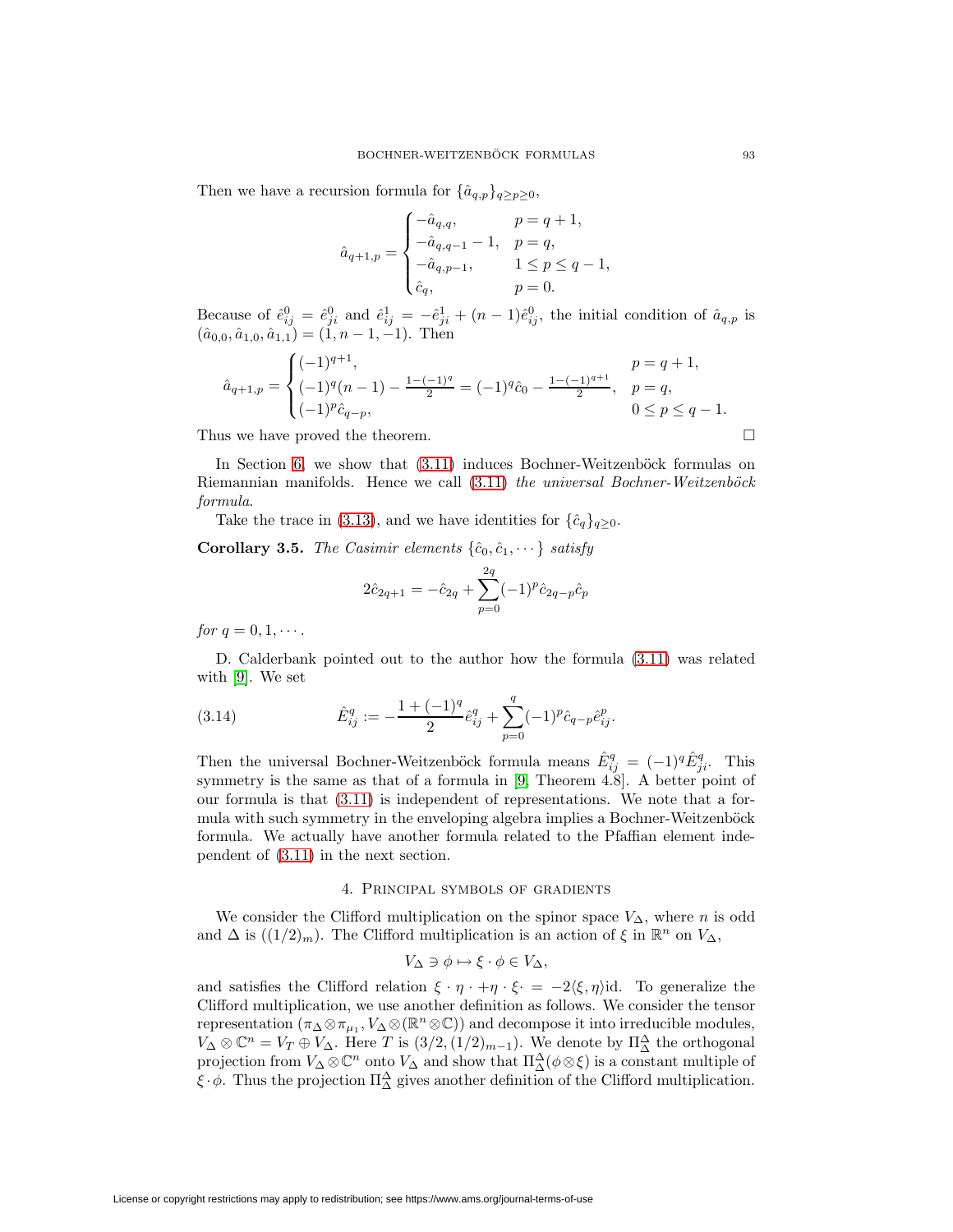We shall generalize the above discussion to other representation spaces. We consider the tensor representation  $(\pi_{\rho} \otimes \pi_{\mu_1}, V_{\rho} \otimes \mathbb{C}^n)$  and its irreducible decomposition

$$
V_{\rho}\otimes \mathbb{C}^n=\bigoplus_{\lambda}V_{\lambda}.
$$

<span id="page-7-1"></span>The highest weights of irreducible components occur with multiplicity one and are characterized as follows.

**Proposition 4.1** ([\[10,](#page-27-1) Theorem 3.4])**.**

- (1) When  $n = 2m$ , or when  $n = 2m + 1$  and  $\rho^m = 0$ , the highest weight of an irreducible component in  $V_\rho \otimes \mathbb{C}^n$  is dominant, and  $\rho \pm \mu_i$  for  $i = 1, 2, \cdots, m$ .
- (2) When  $n = 2m + 1$  and  $\rho^m > 0$ , the highest weight is dominant, and  $\rho$  or  $\rho \pm \mu_i$  for  $i = 1, 2, \cdots, m$ .

The tensor inner product on  $V_{\rho} \otimes \mathbb{C}^n$  induces the one on  $V_{\lambda}$ . Hence each component is orthogonal to others. We denote by  $\Pi_{\lambda}^{\rho}$  the orthogonal projection from  $V_{\rho} \otimes \mathbb{C}^n$  onto  $V_{\lambda}$ .

**Definition 4.2.** For  $\xi$  in  $\mathbb{C}^n$ , we define a linear mapping  $p_{\lambda}^{\rho}(\xi)$  from  $V_{\rho}$  to  $V_{\lambda}$  by

<span id="page-7-0"></span>
$$
\mathbb{C}^n \times V_\rho \ni (\xi, \phi) \mapsto p_\lambda^\rho(\xi)\phi := \Pi_\lambda^\rho(\phi \otimes \xi) \in V_\lambda.
$$

We denote by  $p_{\lambda}^{\rho}(\xi)^*$  the adjoint operator of  $p_{\lambda}^{\rho}(\xi)$  with respect to the inner products on  $V_\rho$  and  $V_\lambda$ . We call these linear mappings  $p_\lambda^{\rho}(\xi)$  and  $p_\lambda^{\rho}(\xi)^*$  the Clifford homomorphisms associated to  $\rho$  and  $\lambda$ .

We shall investigate properties of Clifford homomorphisms.

**Lemma 4.3.** The Clifford homomorphism  $p_{\lambda}^{\rho}$  satisfies

(4.1) 
$$
\sum_{i} p_{\lambda}^{\rho}(e_i) \pi_{\rho}(e_{ij}) = w(\rho; \lambda) p_{\lambda}^{\rho}(e_j)
$$

for each *j*. Here,  $w(\rho; \lambda)$  is given by

$$
w(\rho; \lambda) := \frac{1}{2} (\langle \delta + \lambda, \delta + \lambda \rangle - \langle \delta + \rho, \delta + \rho \rangle - n + 1).
$$

We call this constant  $w(\rho; \lambda)$  the conformal weight associated to  $\rho$  and  $\lambda$ .

*Proof.* We define an operator C on  $V_\rho \otimes \mathbb{C}^n$  by

$$
C:=\pi_{\rho}\otimes\pi_{\mu_1}(c_2)-\pi_{\rho}(c_2)\otimes\mathrm{id}-\mathrm{id}\otimes\pi_{\mu_1}(c_2).
$$

Since  $\pi_{\rho} \otimes \pi_{\mu_1}(c_2)$  is  $\pi_{\lambda}(c_2)$  on an irreducible component  $V_{\lambda}$ , we show from [\(3.1\)](#page-3-5) that C is  $4w(\rho; \lambda)$ id on  $V_{\lambda}$ . Then we have

$$
C(\phi \otimes e_i) = C\left(\sum_{\lambda} p_{\lambda}^{\rho}(e_i)\phi\right) = \sum_{\lambda} 4w(\rho;\lambda)p_{\lambda}^{\rho}(e_i)\phi
$$

for  $\phi \otimes e_i$  in  $V_\rho \otimes \mathbb{C}^n$ . On the other hand, we get

$$
C = \pi_{\rho} \otimes \pi_{\mu_1}(c_2) - \pi_{\rho}(c_2) \otimes id - id \otimes \pi_{\mu_1}(c_2)
$$
  
= 
$$
\sum_{ij} (\pi_{\rho}(e_{ij}) \otimes id + id \otimes \pi_{\mu_1}(e_{ij})) (\pi_{\rho}(e_{ji}) \otimes id + id \otimes \pi_{\mu_1}(e_{ji}))
$$
  
- 
$$
\sum_{ij} \pi_{\rho}(e_{ij}) \pi_{\rho}(e_{ji}) \otimes id - \sum_{ij} id \otimes \pi_{\mu_1}(e_{ij}) \pi_{\mu_1}(e_{ji})
$$
  
= 
$$
2 \sum_{ij} \pi_{\rho}(e_{ij}) \otimes \pi_{\mu_1}(e_{ji}).
$$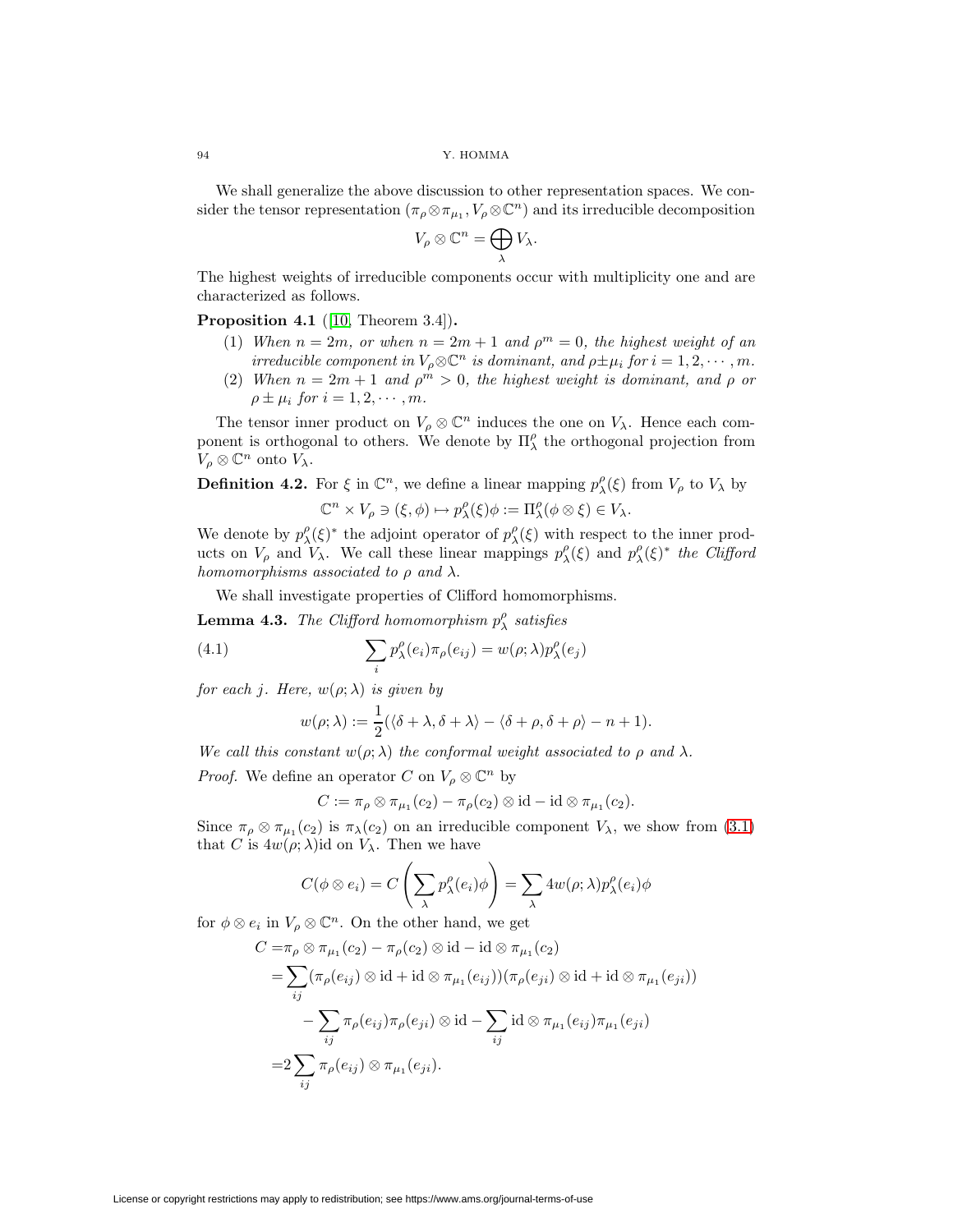Then,

$$
C(\phi \otimes e_i) = 2 \sum_{kl} \pi_\rho(e_{kl}) \phi \otimes \pi_{\mu_1}(e_{lk}) e_i = 2 \sum_{kl} \pi_\rho(e_{kl}) \phi \otimes (\delta_{il} e_k - \delta_{ki} e_l)
$$
  
= 
$$
4 \sum_k \pi_\rho(e_{ki}) \phi \otimes e_k = 4 \sum_\lambda \sum_k p_\lambda^\rho(e_k) \pi_\rho(e_{ki}) \phi.
$$

Therefore we have  $\sum_{k} p_{\lambda}^{\rho}(e_k) \pi_{\rho}(e_{ki}) = w(\rho; \lambda) p_{\lambda}^{\rho}(e_i)$  for each  $\lambda$ .

<span id="page-8-2"></span>From this lemma, we can relate Clifford homomorphisms to the enveloping algebra. The following proposition has been known in [\[9\]](#page-27-7) and [\[21\]](#page-27-12).

**Proposition 4.4.** The Clifford homomorphisms  $\{p_{\lambda}^{\rho}\}\$  satisfy

(4.2) 
$$
\sum_{\lambda} w(\rho; \lambda)^q p_{\lambda}^{\rho}(e_i)^* p_{\lambda}^{\rho}(e_j) = \pi_{\rho}(e_{ij}^q)
$$

for  $q = 0, 1, \dots$ , and  $i, j = 1, \dots, n$ . In particular, we have

<span id="page-8-3"></span><span id="page-8-0"></span>
$$
\sum_{\lambda} w(\rho; \lambda)^q \sum_{i} p_{\lambda}^{\rho}(e_i)^* p_{\lambda}^{\rho}(e_i) = \pi_{\rho}(c_q).
$$

*Proof.* For  $\phi$  and  $\psi$  in  $V_\rho$ , we have

$$
\delta_{ij}\langle \phi, \psi \rangle = \langle \phi \otimes e_i, \psi \otimes e_j \rangle = \sum_{\lambda} \langle p_{\lambda}^{\rho}(e_i) \phi, p_{\lambda}^{\rho}(e_j) \psi \rangle = \left\langle \sum_{\lambda} p_{\lambda}^{\rho}(e_j)^* p_{\lambda}^{\rho}(e_i) \phi, \psi \right\rangle.
$$

Then we have proved  $(4.2)$  for  $q = 0$ ,

(4.3) 
$$
\sum_{\lambda} p_{\lambda}^{\rho}(e_j)^* p_{\lambda}^{\rho}(e_i) = \delta_{ji}.
$$

By using this equation and [\(4.1\)](#page-7-0), we can prove [\(4.2\)](#page-8-0) inductively.  $\Box$ 

We calculate the conformal weights for  $\lambda = \rho, \rho \pm \mu_i$ ,

(4.4) 
$$
\begin{cases} w(\rho; \rho + \mu_i) = \rho^i + 1 - i, & i = 1, \dots, m, \\ w(\rho; \rho - \mu_i) = -\rho^i - n + i + 1, & i = 1, \dots, m, \\ w(\rho; \rho) = -(n-1)/2. \end{cases}
$$

We assume that the number of irreducible components is  $N$ , that is,

<span id="page-8-1"></span>
$$
N = \# \{ \lambda | V_{\lambda} \subset V_{\rho} \otimes \mathbb{C}^n \}.
$$

Arranging them lexicographically as  $\lambda_1 = \rho + \mu_1 > \lambda_2 > \cdots > \lambda_N$ , we show from [\(4.4\)](#page-8-1) that

$$
w(\rho; \lambda_1) > w(\rho; \lambda_2) > \cdots > w(\rho; \lambda_N)
$$

except for the following case. When  $n = 2m$  and  $\rho^{m-1} > \rho^m = 0$ , there always exist the highest weights  $\lambda_+ := \rho + \mu_m$  and  $\lambda_- := \rho - \mu_m$  whose conformal weights coincide. Then we have

$$
w(\rho;\lambda_1) > w(\rho;\lambda_2) > \cdots > w(\rho;\lambda_+) = w(\rho;\lambda_-) > \cdots > w(\rho;\lambda_N).
$$

We call this case the exceptional case. Thus the conformal weights almost differ from each other. It follows from Proposition [4.4](#page-8-2) that we obtain

$$
\left(p_{\lambda_1}^{\rho}(e_i)^*p_{\lambda_1}^{\rho}(e_j),\cdots,p_{\lambda_N}^{\rho}(e_i)^*p_{\lambda_N}^{\rho}(e_j)\right)W^t=\left(\delta_{ij},\pi_{\rho}(e_{ij}),\cdots,\pi_{\rho}(e_{ij}^{N-1})\right),
$$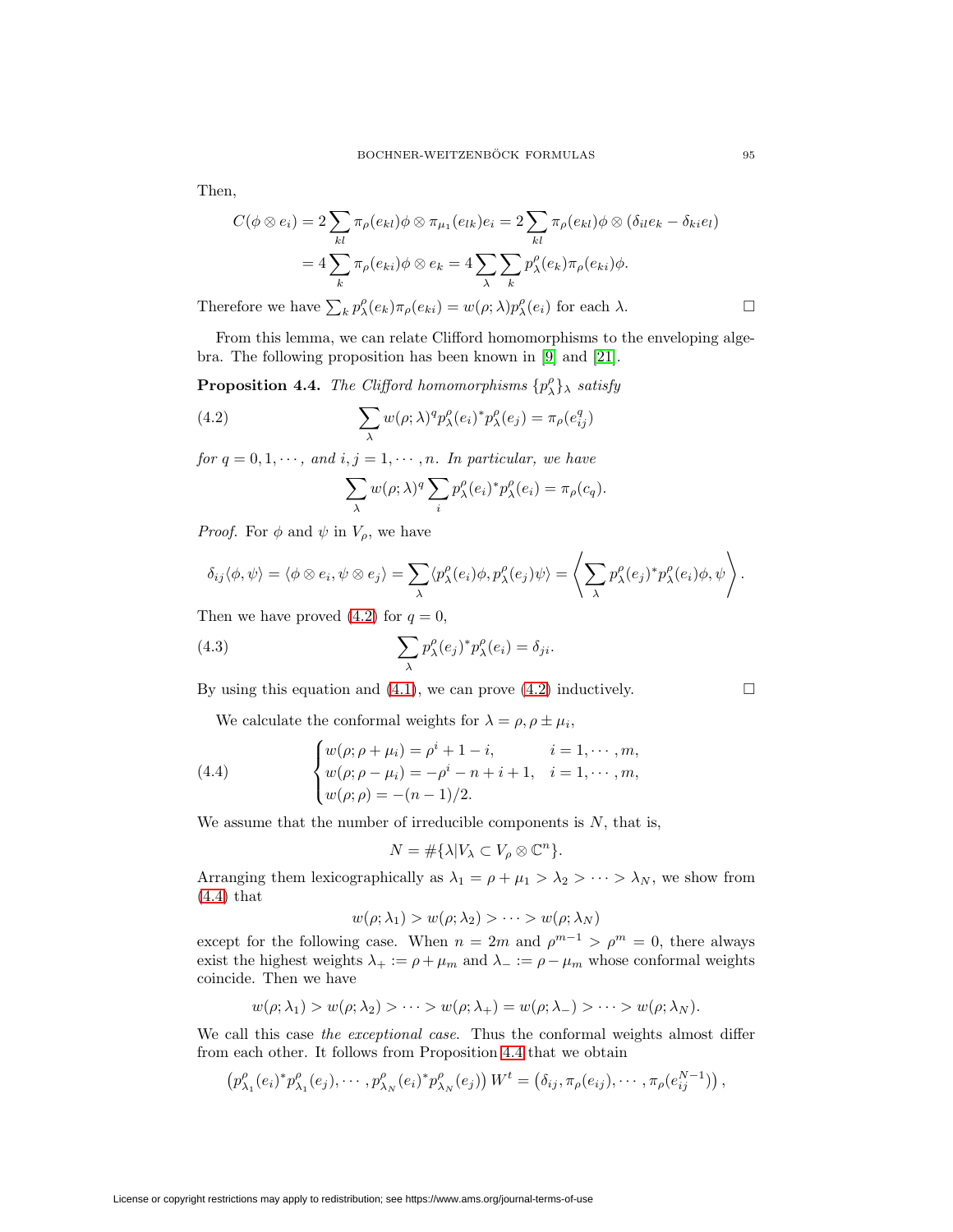where  $W$  is an  $N \times N$  Vandermonde matrix

$$
\begin{pmatrix}\n1 & 1 & \cdots & 1 \\
w(\rho; \lambda_1) & w(\rho; \lambda_2) & \cdots & w(\rho; \lambda_N) \\
\vdots & \vdots & \ddots & \vdots \\
w(\rho; \lambda_1)^{N-1} & w(\rho; \lambda_2)^{N-1} & \cdots & w(\rho; \lambda_N)^{N-1}\n\end{pmatrix}.
$$

Since  $W$  is invertible unless it is the exceptional case, the Clifford homomorphism  $p_{\lambda}^{\rho}(e_i)^* p_{\lambda}^{\rho}(e_j)$  is a linear combination of  $\{\pi_{\rho}(e_{ij}^q)\}_q$ .

Remark 4.5. It was first realized in [\[3,](#page-26-0) pp. 366–368] that the Vandermonde systems of conformal weights were crucial. Moreover, some formulas in [\[9\]](#page-27-7) are based on the systems.

For the exceptional case, we need the Pfaffian element pf in [\(3.5\)](#page-4-3) to distinguish  $p_{\lambda_+}^{\rho}$  from  $p_{\lambda_-}^{\rho}$ .

**Definition 4.6.** We define an element  $pf_{ij}$  in the enveloping algebra for  $i, j =$  $1, \cdots, 2m$  by

$$
\mathrm{pf}_{ij} := \begin{cases} \mathrm{pf}, & i = j, \\ (-1)^{i+j} \frac{2m}{(\sqrt{-1})^m 2^m m!} \sum_{\sigma \in \mathfrak{S}_{2m}^{ij}} \mathrm{sgn}(\sigma) e_{\sigma(1)\sigma(2)} \cdots e_{\sigma(2m-1)\sigma(2m)}, & i < j, \\ -\mathrm{pf}_{ji}, & i > j, \end{cases}
$$

where  $\mathfrak{S}_{2m}^{ij}$  is the permutation group of  $\{1, \cdots, 2m\} \setminus \{i, j\}.$ 

<span id="page-9-4"></span>**Example 4.7** (four-dimensional case). Let  $\{e_i\}_{i=1}^4$  be an oriented orthonormal basis of  $\mathbb{R}^4$ . Then we have

(4.5) 
$$
pf_{12} = e_{34}, \quad pf_{13} = -e_{24}, \quad pf_{14} = e_{23},
$$

$$
pf_{23} = e_{14}, \quad pf_{24} = -e_{13}, \quad pf_{34} = e_{12}.
$$

In other words, pf<sub>ij</sub> is equal to \*e<sub>ij</sub> for  $i \neq j$ , where we denote by \* the Hodge operator.

<span id="page-9-0"></span>From the definition of  $\mathrm{pf}_{ij}$ , we have

**Proposition 4.8.** The elements  $\{pf_{ij}\}_{i,j}$  satisfy

(4.6) pf ij + pfji = 2δijpf

and  $\sum_i pf_{ii} = 2mpf.$ 

The equation [\(4.6\)](#page-9-0) gives the anti-symmetric identity pf<sub>ij</sub> $-\delta_{ij}$ pf = −(pf<sub>ji</sub>− $\delta_{ji}$ pf), the same as  $(3.14)$ . This induces Bochner-Weitzenböck formulas in Section [6.](#page-16-0) Hence we call  $(4.6)$  the universal Bochner-Weitzenböck formula as well as  $(3.11)$ .

<span id="page-9-3"></span><span id="page-9-1"></span>**Proposition 4.9.** We can connect  $\mathrm{pf}_{ij}$  to the Clifford homomorphisms  $\{p^{\rho}_{\lambda}\}_{\lambda}$ ,

(4.7) 
$$
\sum_{\lambda} \pi_{\lambda}(\text{pf}) p_{\lambda}^{\rho}(e_i)^{*} p_{\lambda}^{\rho}(e_j) = \pi_{\rho}(\text{pf}_{ij}).
$$

<span id="page-9-2"></span>In particular, we have

(4.8) 
$$
\sum_{\lambda} \pi_{\lambda}(\text{pf}) \sum_{i} p_{\lambda}^{\rho}(e_i)^{*} p_{\lambda}^{\rho}(e_i) = 2m\pi_{\rho}(\text{pf}).
$$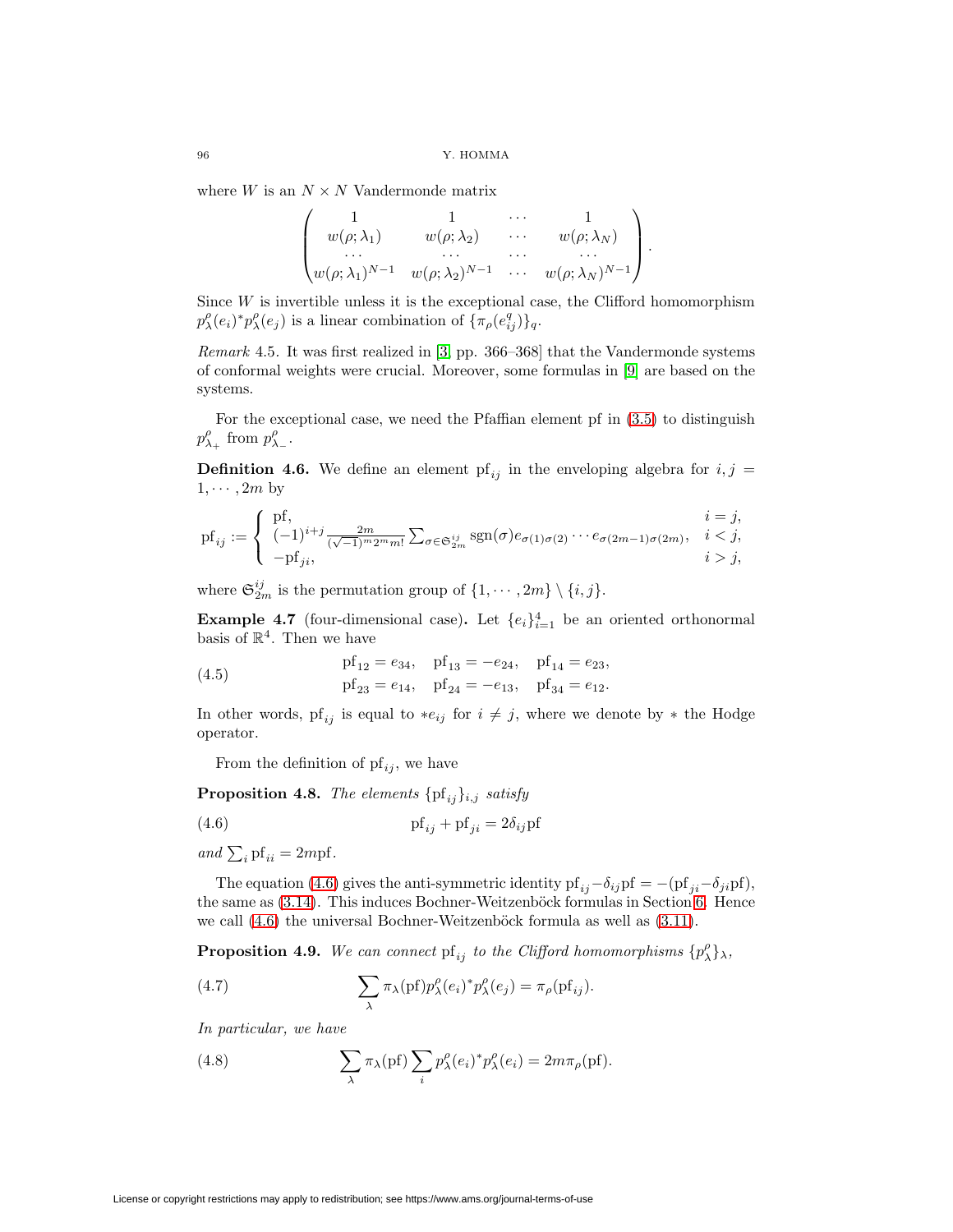<span id="page-10-0"></span>*Proof.* For  $\phi$  and  $\psi$  in  $V_{\rho}$ ,

(4.9)  
\n
$$
\langle \pi_{\rho} \otimes \pi_{\mu_1}(\mathrm{pf})(\phi \otimes e_j), \psi \otimes e_i \rangle = \sum_{\lambda} \langle \pi_{\lambda}(\mathrm{pf}) p_{\lambda}^{\rho}(e_j) \phi, p_{\lambda}^{\rho}(e_i) \psi \rangle
$$
\n
$$
= \left\langle \sum_{\lambda} \pi_{\lambda}(\mathrm{pf}) p_{\lambda}^{\rho}(e_i)^* p_{\lambda}^{\rho}(e_j) \phi, \psi \right\rangle.
$$

On the other hand, we know

$$
\pi_{\rho} \otimes \pi_{\mu_1}(e_{\sigma(2l-1)\sigma(2l)})(\phi \otimes e_j)
$$
\n
$$
= \begin{cases}\n\pi_{\rho}(e_{\sigma(2l-1)\sigma(2l)})\phi \otimes e_j + \phi \otimes e_{\sigma(2l)}, & \sigma(2l-1) = j, \\
\pi_{\rho}(e_{\sigma(2l-1)\sigma(2l)})\phi \otimes e_j - \phi \otimes e_{\sigma(2l-1)}, & \sigma(2l) = j, \\
\pi_{\rho}(e_{\sigma(2l-1)\sigma(2l)})\phi \otimes e_j, & \text{otherwise.} \n\end{cases}
$$

Then taking account of  $\langle e_k, e_l \rangle = \delta_{kl}$ , we have

$$
(\sqrt{-1})^m 2^m m! \langle \pi_\rho \otimes \pi_{\mu_1}(\mathrm{pf})(\phi \otimes e_j), \psi \otimes e_i \rangle
$$
  
\n=
$$
\left\langle \pi_\rho \otimes \pi_{\mu_1} \left( \sum_{\sigma \in \mathfrak{S}_{2m}} \mathrm{sgn}(\sigma) e_{\sigma(1)\sigma(2)} \cdots e_{\sigma(2m-1)\sigma(2m)} \right) (\phi \otimes e_j), \psi \otimes e_i \right\rangle
$$
  
\n=
$$
\left\{ \begin{aligned} &(\sqrt{-1})^m 2^m m! \langle \pi_\rho(\mathrm{pf})\phi, \psi \rangle, & i = j, \\ &(-1)^{i+j} 2m \left\langle \pi_\rho \left( \sum_{\sigma \in \mathfrak{S}_{2m}^{ij}} \mathrm{sgn}(\sigma) e_{\sigma(1)\sigma(2)} \cdots e_{\sigma(2m-1)\sigma(2m)} \right) \phi, \psi \right\rangle, & i < j, \\ &(-1)^{i+j+1} 2m \left\langle \pi_\rho \left( \sum_{\sigma \in \mathfrak{S}_{2m}^{ij}} \mathrm{sgn}(\sigma) e_{\sigma(1)\sigma(2)} \cdots e_{\sigma(2m-1)\sigma(2m)} \right) \phi, \psi \right\rangle, & i > j. \end{aligned}
$$

Combining this equation and  $(4.9)$ , we have  $(4.7)$ . The equation  $(4.8)$  is clear from  $(4.6)$ .

We consider the exceptional case. It follows from [\(3.6\)](#page-4-4) that  $\pi_{\lambda_+}(\text{pf}) = -\pi_{\lambda_-}(\text{pf})$  $\neq 0$  and  $\pi_{\lambda}(\text{pf}) = 0$  for  $\lambda \neq \lambda_{\pm}$ . Then

$$
p_{\lambda_+}^{\rho}(e_i)^* p_{\lambda_+}^{\rho}(e_j) - p_{\lambda_-}^{\rho}(e_i)^* p_{\lambda_-}^{\rho}(e_j) = \frac{1}{\pi_{\lambda_+}(pf)} \pi_{\rho}(pf_{ij}).
$$

As a result, we have the following corollary of Propositions [4.4](#page-8-2) and [4.9.](#page-9-3)

**Corollary 4.10.** We can realize  $p_{\lambda}^{\rho}(e_i)^* p_{\lambda}^{\rho}(e_j)$  as a linear combination of  $\{\pi_{\rho}(e_{ij}^q)\}_q$ and  $\pi_{\rho}(\mathrm{pf}_{ij}).$ 

This corollary implies that we may investigate  $e_{ij}^q$  and  $pf_{ij}$  instead of Clifford homomorphisms. In fact, the universal Bochner-Weitzenböck formulas  $(3.11)$  and [\(4.6\)](#page-9-0) give a lot of identities for Clifford homomorphisms in the following way.

We consider the equation [\(4.2\)](#page-8-0) for  $q = 0, 1$ . Because of  $e_{ij} = -e_{ji}$ , we have

<span id="page-10-1"></span>(4.10) 
$$
\sum_{\lambda} (p_{\lambda}^{\rho}(e_i)^* p_{\lambda}^{\rho}(e_j) + p_{\lambda}^{\rho}(e_j)^* p_{\lambda}^{\rho}(e_i)) = 2\delta_{ij},
$$

<span id="page-10-2"></span>(4.11) 
$$
\sum_{\lambda} w(\rho; \lambda) (p_{\lambda}^{\rho}(e_i)^* p_{\lambda}^{\rho}(e_j) + p_{\lambda}^{\rho}(e_j)^* p_{\lambda}^{\rho}(e_i)) = 0.
$$

Note that the Clifford relation on spinor space follows from the above two equations. To construct further identities, we use [\(3.11\)](#page-5-1) and [\(4.6\)](#page-9-0). We define the translated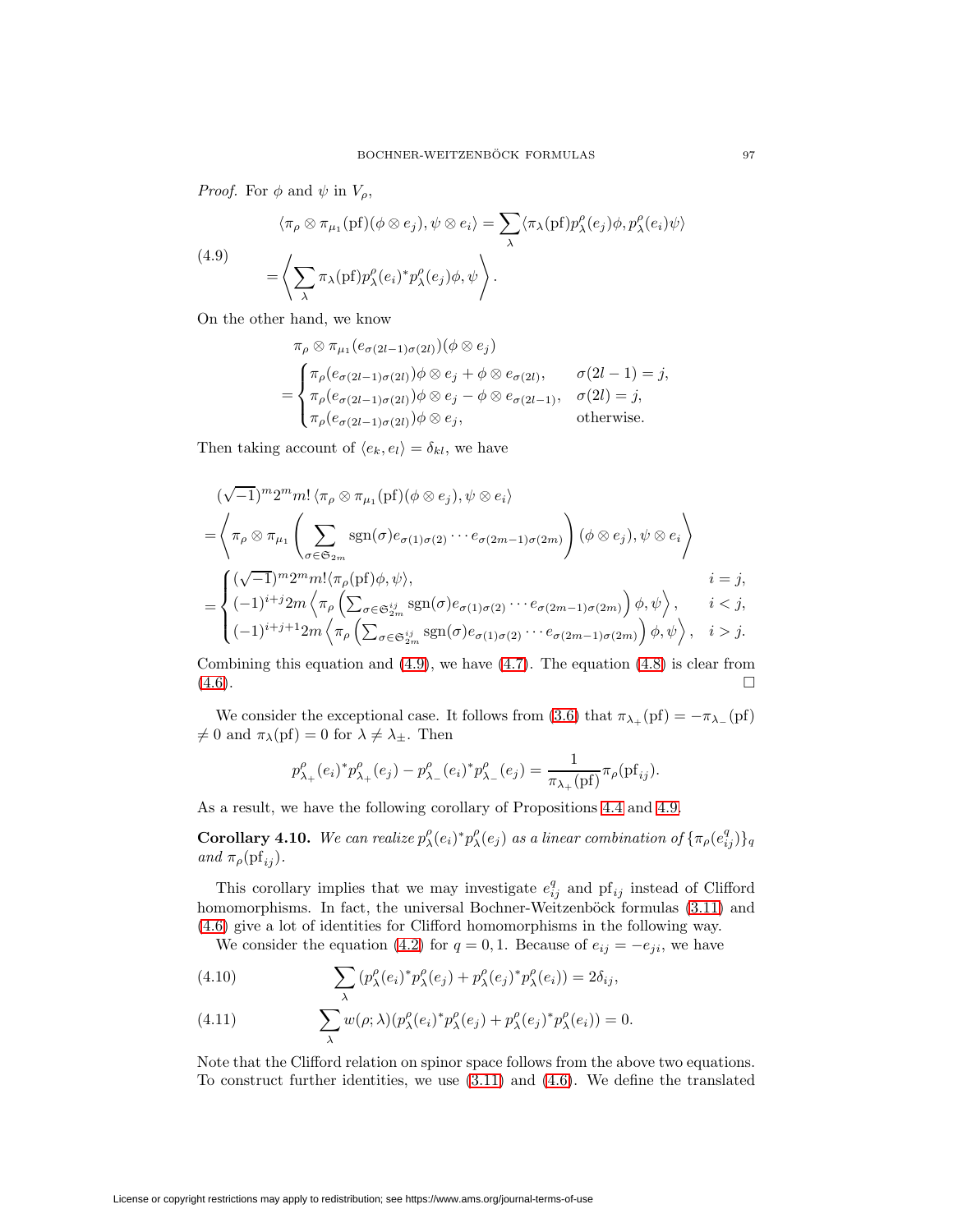conformal weight  $\hat{w}(\rho; \lambda)$  by

$$
\hat{w}(\rho;\lambda):=w(\rho;\lambda)+\frac{n-1}{2}.
$$

Then it is simple to show that

$$
\sum_{\lambda} \hat{w}(\rho; \lambda)^q p_{\lambda}^{\rho}(e_i)^* p_{\lambda}^{\rho}(e_j) = \pi_{\rho}(\hat{e}_{ij}^q).
$$

Substituting [\(3.12\)](#page-5-3) for this equation, we have

$$
\sum_{\lambda} \hat{w}(\rho; \lambda)^{2q} p_{\lambda}^{\rho}(e_i)^* p_{\lambda}^{\rho}(e_j)
$$
  
= 
$$
\sum_{\lambda} \left\{ \hat{w}(\rho; \lambda)^{2q} + \sum_{p=0}^{2q-1} (-\hat{w}(\rho; \lambda))^{p} \pi_{\rho}(\hat{c}_{2q-1-p}) \right\} p_{\lambda}^{\rho}(e_j)^* p_{\lambda}^{\rho}(e_i),
$$

and hence,

$$
\sum_{\lambda} \left\{ \sum_{p=0}^{2q-1} (-\hat{w}(\rho; \lambda))^p \pi_{\rho}(\hat{c}_{2q-1-p}) \right\} (p_{\lambda}^{\rho}(e_i)^* p_{\lambda}^{\rho}(e_j) + p_{\lambda}^{\rho}(e_j)^* p_{\lambda}^{\rho}(e_i)) = 0.
$$

From [\(4.6\)](#page-9-0) and [\(4.7\)](#page-9-1) for  $n = 2m$ , we also have

<span id="page-11-1"></span>
$$
\sum_{\lambda} \pi_{\lambda}(\text{pf}) \left( p_{\lambda}^{\rho}(e_i)^* p_{\lambda}^{\rho}(e_j) + p_{\lambda}^{\rho}(e_j)^* p_{\lambda}^{\rho}(e_i) \right) = 2\pi_{\rho}(\text{pf})\delta_{ij}.
$$

We can easily show from [\(3.6\)](#page-4-4) and [\(4.4\)](#page-8-1) that

(4.12) 
$$
(w(\rho; \lambda) + m - 1)\pi_{\lambda}(\text{pf}) = (w(\rho; \lambda) + m)\pi_{\rho}(\text{pf})
$$

for each  $\lambda$ . Then

$$
\sum_{\lambda} \pi_{\lambda}(\text{pf})w(\rho;\lambda) (p_{\lambda}^{\rho}(e_i)^* p_{\lambda}^{\rho}(e_j) + p_{\lambda}^{\rho}(e_j)^* p_{\lambda}^{\rho}(e_i))
$$
  
= 
$$
\sum_{\lambda} (-(m-1)\pi_{\lambda}(\text{pf}) + w(\rho;\lambda)\pi_{\rho}(\text{pf}) + m\pi_{\rho}(\text{pf})) (p_{\lambda}^{\rho}(e_i)^* p_{\lambda}^{\rho}(e_j) + p_{\lambda}^{\rho}(e_j)^* p_{\lambda}^{\rho}(e_i))
$$
  
= 
$$
-2(m-1)\pi_{\rho}(\text{pf})\delta_{ij} + 2m\pi_{\rho}(\text{pf})\delta_{ij} = 2\pi_{\rho}(\text{pf})\delta_{ij}.
$$

As a result, we have

$$
\sum_{\lambda} \pi_{\lambda}(\mathrm{pf})(w(\rho;\lambda) - 1)(p_{\lambda}^{\rho}(e_i)^* p_{\lambda}^{\rho}(e_j) + p_{\lambda}^{\rho}(e_j)^* p_{\lambda}^{\rho}(e_i)) = 0.
$$

Thus we obtain algebraic relations among Clifford homomorphisms like the Clifford relation.

**Theorem 4.11.** Let  $\xi$  and  $\eta$  be in  $\mathbb{R}^n$ . Then the Clifford homomorphisms  $\{p_\lambda^{\rho}\}_\lambda$ satisfy

<span id="page-11-0"></span>
$$
\sum_{\lambda} (p_{\lambda}^{\rho}(\xi)^{*} p_{\lambda}^{\rho}(\eta) + p_{\lambda}^{\rho}(\eta)^{*} p_{\lambda}^{\rho}(\xi)) = 2\langle \xi, \eta \rangle,
$$
\n
$$
(4.13) \qquad \sum_{\lambda} \left\{ \sum_{p=0}^{2q-1} (-\hat{w}(\rho;\lambda))^p \pi_{\rho}(\hat{c}_{2q-1-p}) \right\} (p_{\lambda}^{\rho}(\xi)^{*} p_{\lambda}^{\rho}(\eta) + p_{\lambda}^{\rho}(\eta)^{*} p_{\lambda}^{\rho}(\xi)) = 0,
$$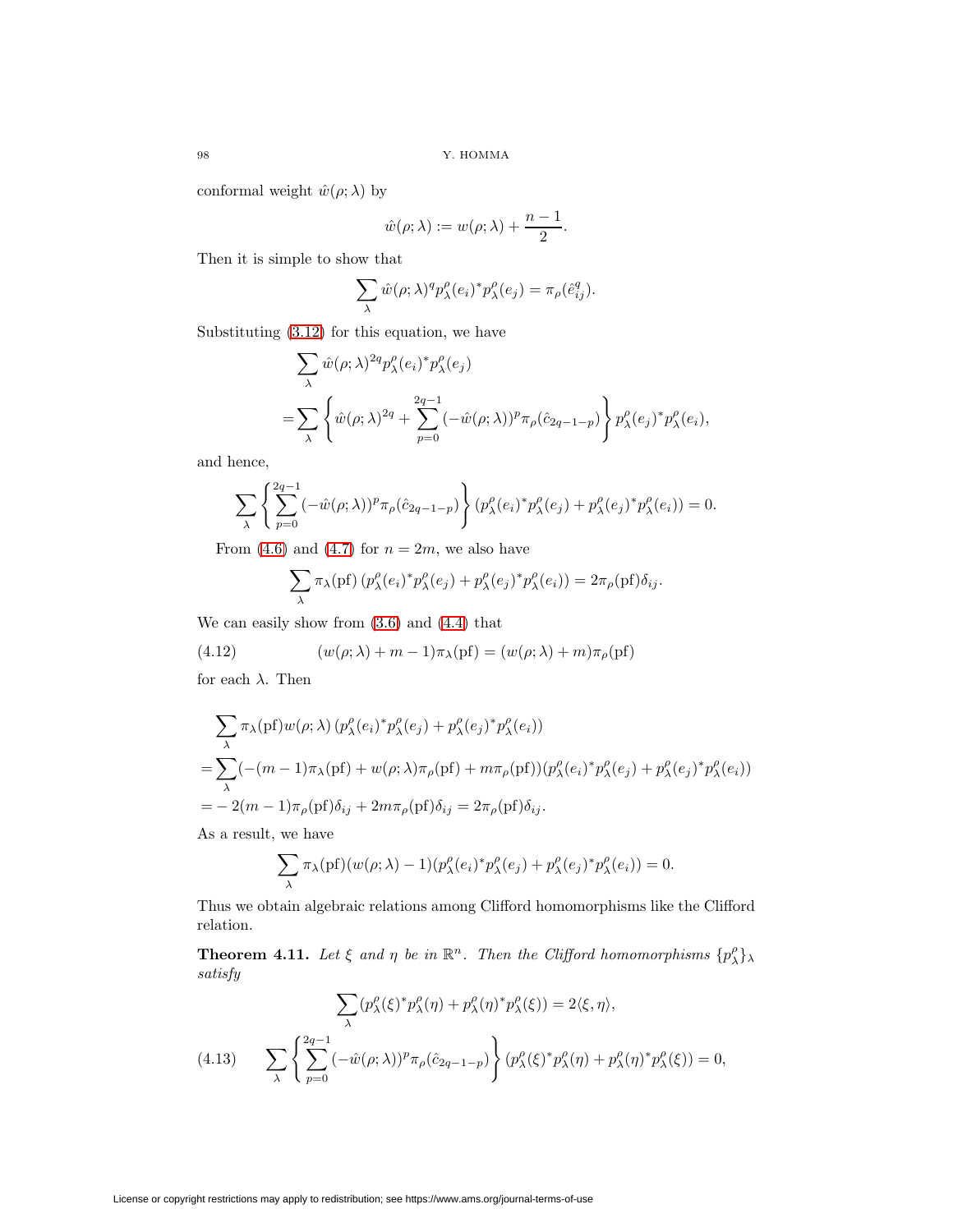and, for  $n = 2m$ ,

<span id="page-12-5"></span><span id="page-12-4"></span>(4.14) 
$$
\sum_{\lambda} \pi_{\lambda}(\text{pf})(p_{\lambda}^{\rho}(\xi)^{*}p_{\lambda}^{\rho}(\eta) + p_{\lambda}^{\rho}(\eta)^{*}p_{\lambda}^{\rho}(\xi)) = 2\pi_{\rho}(\text{pf})(\xi, \eta),
$$
  
(4.15) 
$$
\sum_{\lambda} \pi_{\lambda}(\text{pf})(w(\rho; \lambda) - 1)(p_{\lambda}^{\rho}(\xi)^{*}p_{\lambda}^{\rho}(\eta) + p_{\lambda}^{\rho}(\eta)^{*}p_{\lambda}^{\rho}(\xi)) = 0.
$$

In the rest of this section, we calculate the eigenvalues of  $c_q$  on irreducible  $\mathfrak{so}(n)$ modules. Our method is based on [\[9\]](#page-27-7) and [\[21\]](#page-27-12). It is known that the usual Clifford multiplication satisfies  $(\pi_{\mu_1}(g)\xi) \cdot = \pi_{\Delta}(g)\xi \cdot \pi_{\Delta}(g^{-1})$  for g in Spin $(n)$  and  $\xi$  in  $\mathbb{R}^n$ . The Clifford homomorphism is also compatible with the action of  $SO(n)$  or  $Spin(n)$ .

<span id="page-12-2"></span>**Lemma 4.12.** For g in  $SO(n)$  or  $Spin(n)$  and  $\xi$  in  $\mathbb{C}^n$ , we have

<span id="page-12-0"></span>(4.16) 
$$
p_{\lambda}^{\rho}(\pi_{\mu_1}(g)\xi) = \pi_{\lambda}(g)p_{\lambda}^{\rho}(\xi)\pi_{\rho}(g^{-1}).
$$

<span id="page-12-3"></span>Hence, for  $e_{ij}$  in  $\mathfrak{so}(n)$ ,

(4.17) 
$$
p_{\lambda}^{\rho}(\pi_{\mu_1}(e_{ij})\xi) = \pi_{\lambda}(e_{ij})p_{\lambda}^{\rho}(\xi) - p_{\lambda}^{\rho}(\xi)\pi_{\rho}(e_{ij}).
$$

*Proof.* Consider the action of g on  $V_{\rho} \otimes \mathbb{C}^n = \bigoplus_{\lambda} V_{\lambda}$ , and we have

$$
\sum_{\lambda} \pi_{\lambda}(g) p_{\lambda}^{\rho}(\xi) \phi = \pi_{\rho} \otimes \pi_{\mu_1}(g) (\phi \otimes \xi) = \pi_{\rho}(g) \otimes \pi_{\mu_1}(g) \xi = \sum_{\lambda} p_{\lambda}^{\rho}(\pi_{\mu_1}(g) \xi) \pi_{\rho}(g) \phi
$$

for  $\phi \otimes \xi$  in  $V_{\rho} \otimes \mathbb{C}^n$ . Then we conclude that  $p^{\rho}_{\lambda}(\pi_{\mu_1}(g)\xi) = \pi_{\lambda}(g)p^{\rho}_{\lambda}(\xi)\pi_{\rho}(g^{-1})$ .  $\Box$ 

The Clifford homomorphism  $p_\lambda^{\rho}$  is defined through the projection  $\Pi_\lambda^{\rho}: V_\rho \otimes \mathbb{C}^n \to$  $V_{\lambda}$ . Therefore  $\Pi^{\rho}_{\lambda}$  is realized with the Clifford homomorphism.

<span id="page-12-1"></span>**Lemma 4.13.** The orthogonal projection  $\Pi^{\rho}_{\lambda}: V_{\rho} \otimes \mathbb{C}^n \to V_{\lambda} \subset V_{\rho} \otimes \mathbb{C}^n$  is realized as follows:

(4.18) 
$$
\Pi_{\lambda}^{\rho}(\phi \otimes \xi) = \sum_{i} p_{\lambda}^{\rho}(e_i)^* p_{\lambda}^{\rho}(\xi) \phi \otimes e_i.
$$

*Proof.* It follows from [\(4.16\)](#page-12-0) that the following mapping is an  $\mathfrak{so}(n)$ -equivariant injection,

$$
V_\lambda\ni\psi\mapsto\sum_i p_\lambda^\rho(e_i)^*\psi\otimes e_i\in V_\rho\otimes\mathbb{C}^n.
$$

Taking into account [\(4.3\)](#page-8-3), we decompose  $\phi \otimes \xi$  as

$$
\phi \otimes \xi = \sum_i \langle \xi, e_i \rangle \phi \otimes e_i = \sum_i \sum_{\lambda} p_{\lambda}^{\rho} (e_i)^* p_{\lambda}^{\rho} (\xi) \phi \otimes e_i = \sum_{\lambda} \sum_i p_{\lambda}^{\rho} (e_i)^* p_{\lambda}^{\rho} (\xi) \phi \otimes e_i.
$$

Since  $\sum_i p_{\lambda}^{\rho}(e_i)^* p_{\lambda}^{\rho}(\xi) \phi \otimes e_i$  is in  $V_{\lambda}$  for each  $\lambda$ , we have the projection formula  $(4.18).$  $(4.18).$ 

Lemma [4.12](#page-12-2) implies that  $\sum_i p_{\lambda}^{\rho}(e_i)^* p_{\lambda}^{\rho}(e_i)$  is invariant under the action of  $\mathfrak{so}(n)$ and constant on  $V<sub>\rho</sub>$ .

**Proposition 4.14.** We set  $d(\rho) := \dim V_{\rho}$ . Then

$$
\sum_{i} p_{\lambda}^{\rho}(e_i)^* p_{\lambda}^{\rho}(e_i) = d(\lambda)/d(\rho).
$$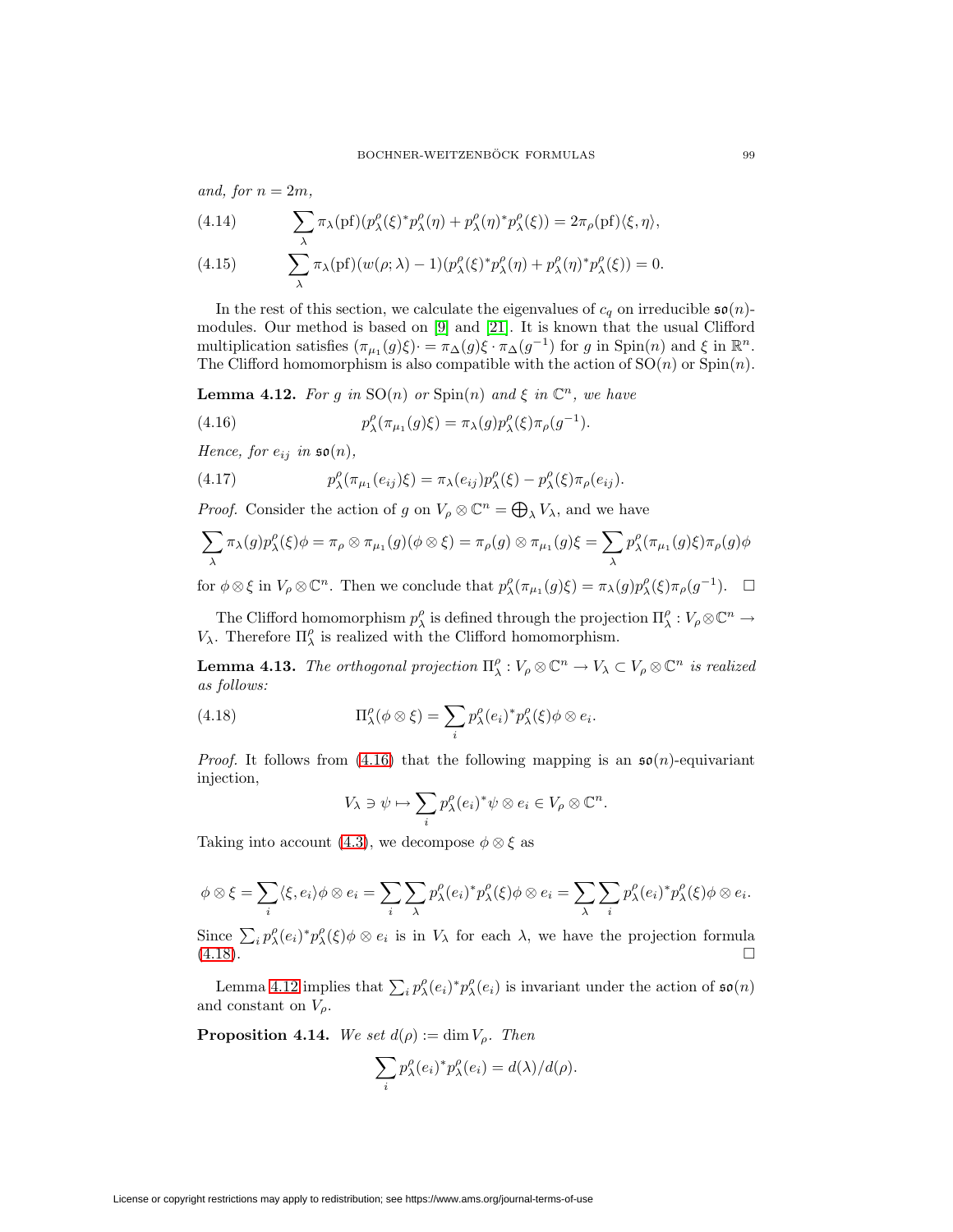$100$   $\,$  Y. HOMMA

<span id="page-13-0"></span>The eigenvalues of  $c_q$  and  $\hat{c}_q$  on irreducible  $\mathfrak{so}(n)$ -module  $V_\rho$  are

(4.19) 
$$
\pi_{\rho}(c_q) = \frac{1}{d(\rho)} \sum_{\lambda} w(\rho; \lambda)^q d(\lambda), \quad \pi_{\rho}(\hat{c}_q) = \frac{1}{d(\rho)} \sum_{\lambda} \hat{w}(\rho; \lambda)^q d(\lambda).
$$

Moreover, we have a relation for eigenvalues of the Pfaffian element,

(4.20) 
$$
2m\pi_{\rho}(\text{pf}) = \frac{1}{d(\rho)} \sum_{\lambda} \pi_{\lambda}(\text{pf}) d(\lambda) = \frac{1}{d(\rho)} \sum_{\lambda} \pi_{\lambda}(\text{pf}) w(\rho; \lambda) d(\lambda).
$$

*Proof.* Let  $\{\phi_\alpha\}_{\alpha=1}^{\dim V_\rho}$  be an orthonormal basis of  $V_\rho$ . Taking the trace of  $\Pi_\lambda^\rho$ , we have

<span id="page-13-1"></span>
$$
d(\lambda) = \sum_{\alpha,i} \langle \Pi_{\lambda}^{\rho}(\phi_{\alpha} \otimes e_{i}), \phi_{\alpha} \otimes e_{i} \rangle = \sum_{\alpha,i,j} \langle p_{\lambda}^{\rho}(e_{j})^{*} p_{\lambda}^{\rho}(e_{i}) (\phi_{\alpha}) \otimes e_{j}, \phi_{\alpha} \otimes e_{i} \rangle
$$
  

$$
= \sum_{\alpha,i,j} \langle p_{\lambda}^{\rho}(e_{j})^{*} p_{\lambda}^{\rho}(e_{i}) (\phi_{\alpha}), \phi_{\alpha} \rangle \delta_{ij} = \sum_{\alpha} \langle \phi_{\alpha}, \phi_{\alpha} \rangle \sum_{i} p_{\lambda}^{\rho}(e_{i})^{*} p_{\lambda}^{\rho}(e_{i})
$$
  

$$
= d(\rho) \sum_{i} p_{\lambda}^{\rho}(e_{i})^{*} p_{\lambda}^{\rho}(e_{i}).
$$

Thus we obtain  $\sum_i p_{\lambda}^{\rho}(e_i)^* p_{\lambda}^{\rho}(e_i) = d(\lambda)/d(\rho)$  and easily show [\(4.19\)](#page-13-0) and [\(4.20\)](#page-13-1).  $\Box$ 

Calculating  $d(\rho)$  by Weyl's dimension formula, we have an explicit formula for  $\pi_{\rho}(c_q)$  in [\[20\]](#page-27-11) and [\[21\]](#page-27-12). Though it is not easy to compute  $d(\lambda)$  and  $d(\rho)$  separately, D. Calderbank, P. Gauduchon and M. Herzlich show that the relative dimension  $d(\lambda)/d(\rho)$  can be calculated more easily [\[9\]](#page-27-7). We denote by  $\{\lambda_i\}_{i=1}^N$  the highest weights in  $V_\rho \otimes \mathbb{C}^n$ . From Proposition [4.1,](#page-7-1) we show that N is even only in the following case: (1) *n* is even and  $\rho^m \neq 0$ , (2) *n* is odd and  $\rho^m = 1/2$ , (3) the exceptional case. By a straightforward calculation, we have

# **Proposition 4.15** ([\[9,](#page-27-7) Lemma 4.5])**.**

 $(1)$  If N is odd,

$$
\frac{d(\lambda_j)}{d(\rho)} = (2\hat{w}(\rho;\lambda_j) + 1) \prod_{k \neq j} \frac{\hat{w}(\rho;\lambda_j) + \hat{w}(\rho;\lambda_k)}{\hat{w}(\rho;\lambda_j) - \hat{w}(\rho;\lambda_k)}.
$$

 $(2)$  If N is even,

$$
\frac{d(\lambda_j)}{d(\rho)} = (2\hat{w}(\rho;\lambda_j) - 1) \prod_{k \neq j} \frac{\hat{w}(\rho;\lambda_j) + \hat{w}(\rho;\lambda_k)}{\hat{w}(\rho;\lambda_j) - \hat{w}(\rho;\lambda_k)}.
$$

This proposition gives an interesting relation between the conformal weights and the relative dimensions, which is used in Section [7.](#page-18-1)

# <span id="page-13-2"></span>**Corollary 4.16.**

(4.21) 
$$
\sum_{j} \frac{1}{2\hat{w}(\rho;\lambda_j) - (-1)^N} \frac{d(\lambda_j)}{d(\rho)} = \begin{cases} 1 & \text{if } N \text{ is odd,} \\ 0 & \text{if } N \text{ is even.} \end{cases}
$$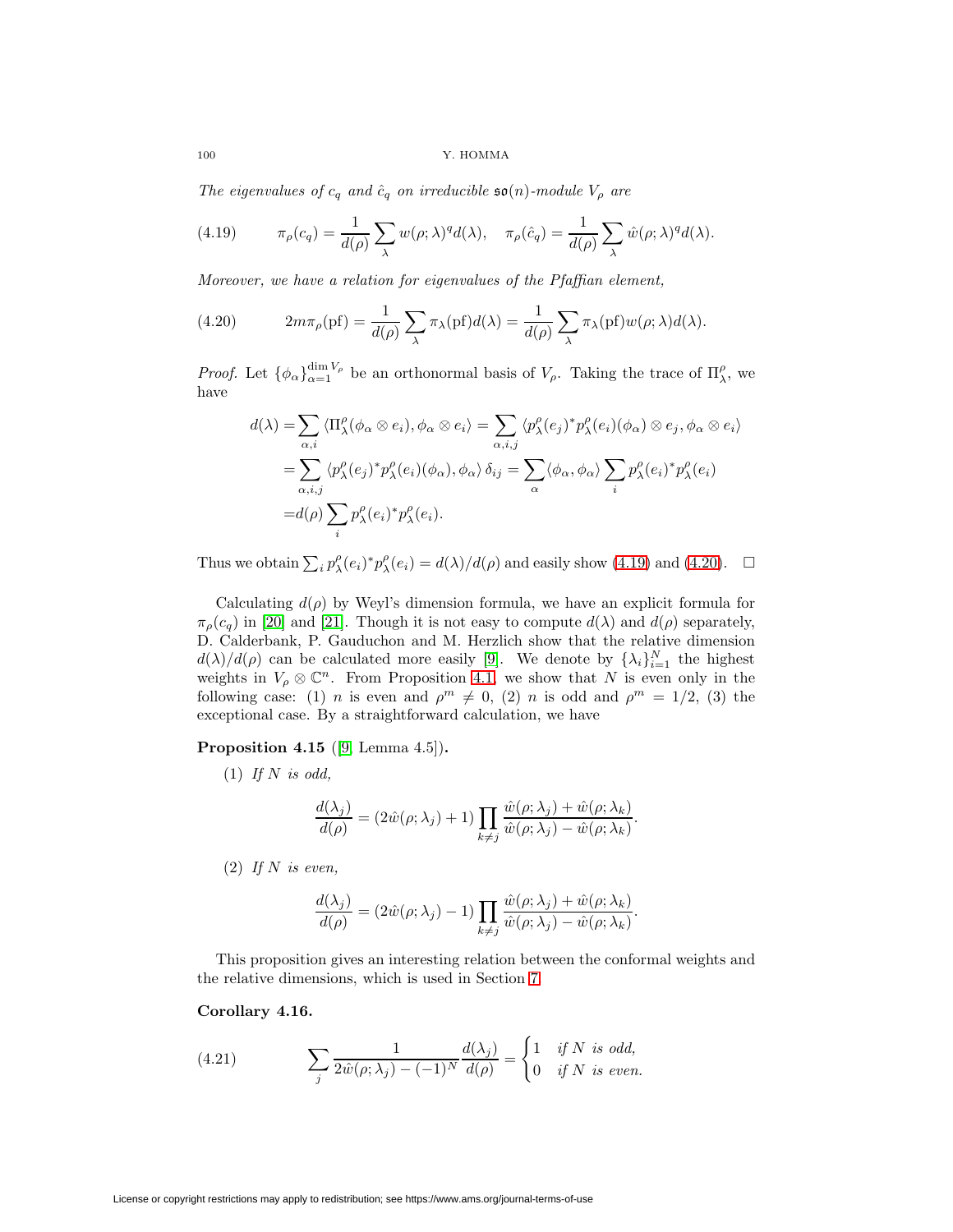### 5. Gradients on Riemannian manifolds

<span id="page-14-0"></span>In this section, we define gradients and study their fundamental properties. We consider only gradients on Riemannian manifolds. The spin case is left to the readers, where the spin connection is used instead of the Levi-Civita connection [\[11\]](#page-27-13), [\[19\]](#page-27-0).

Let  $(M, g)$  be an *n*-dimensional oriented Riemannian manifold and let  $SO(M)$ be the principal  $SO(n)$  bundle of the oriented orthonormal frames on M. For an irreducible unitary representation  $(\pi_{\rho}, V_{\rho})$  of  $SO(n)$ , we have an associated Hermitian vector bundle  $\mathbf{S}_{\rho} := \mathbf{SO}(M) \times_{\pi_{\rho}} V_{\rho}$ . The Levi-Civita connection on  $\mathbf{SO}(M)$ gives a covariant derivative  $\nabla$  on  $\mathbf{S}_{\rho}$  compatible with fiber metric as follows. Let  $e = (e_1, \dots, e_n)$  be a local section of **SO**(M). For a unitary basis  $\{\phi_\alpha\}_\alpha$  of  $V_\rho$ , we have a local frame  $\{[e, \phi_\alpha]\}_\alpha$  of  $\mathbf{S}_\rho$ . With respect to this local trivialization, the covariant derivative  $\nabla$  is defined to be

<span id="page-14-1"></span>(5.1) 
$$
\nabla := d + \frac{1}{2} \sum_{ij} g(\nabla^T e_i, e_j) \pi_\rho(e_{ij}),
$$

where  $\nabla^T$  is the Levi-Civita connection on the tangent bundle  $T(M)$ . Since the connection 1-form is skew Hermitian, the derivative  $\nabla$  is compatible with fiber metric, that is,  $X\langle \phi, \psi \rangle = \langle \nabla_X \phi, \psi \rangle + \langle \phi, \nabla_X \psi \rangle$  for every vector field X.

We shall extend Clifford homomorphisms to bundle homomorphisms. We consider the tensor bundle  $\mathbf{S}_{\rho} \otimes T_{\mathbb{C}}(M) = \mathbf{S}_{\rho} \otimes (T(M) \otimes \mathbb{C})$  and decompose it as

<span id="page-14-2"></span>(5.2) 
$$
\mathbf{S}_{\rho} \otimes T_{\mathbb{C}}(M) = \bigoplus_{\lambda} \mathbf{S}_{\lambda}.
$$

For each vector field  $X = \sum X^{i} e_i$ , we define a bundle homomorphism  $p_{\lambda}^{\rho}(X)$  in  $\Gamma(M, \text{Hom}(\mathbf{S}_{\rho}, \mathbf{S}_{\lambda}))$  by

$$
p_{\lambda}^{\rho}(X): \mathbf{S}_{\rho} \ni [e,\phi] \mapsto \sum_{i} X^{i}[e,p_{\lambda}^{\rho}(e_{i})\phi] \in \mathbf{S}_{\lambda}.
$$

From [\(4.16\)](#page-12-0), we know that this bundle homomorphism is well defined. Furthermore, we can show from  $(4.17)$  and  $(5.1)$  that

$$
\nabla_Y (p^{\rho}_\lambda(X)\phi) = p^{\rho}_\lambda (\nabla^T_X Y) \phi + p^{\rho}_\lambda(X) \nabla_Y \phi
$$

for  $\phi$  in  $\Gamma(M, S_o)$ .

We define geometric first order differential operators depending on the Riemannian metric g on each associated bundle.

**Definition 5.1.** Decomposing  $\nabla$  along [\(5.2\)](#page-14-2), we have the first order differential operator  $D_{\lambda}^{\rho} = \Pi_{\lambda}^{\rho} \circ \nabla$ ,

$$
D^{\rho}_{\lambda}:\Gamma(M,\mathbf{S}_{\rho})\xrightarrow{\nabla}\Gamma(M,\mathbf{S}_{\rho}\otimes T^{*}_{\mathbb{C}}(M))\xrightarrow{\simeq}\Gamma(M,\mathbf{S}_{\rho}\otimes T_{\mathbb{C}}(M))\xrightarrow{\Pi^{\rho}_{\lambda}}\Gamma(M,\mathbf{S}_{\lambda}),
$$

for each  $\lambda$ . Here  $\Pi^{\rho}_{\lambda}$  is the orthogonal projection defined fiberwise from  $\mathbf{S}_{\rho} \otimes T_{\mathbb{C}}(M)$ onto  $\mathbf{S}_{\lambda}$ . We call this first order differential operator  $D_{\lambda}^{\rho}$  the gradient associated to  $\rho$  and  $\lambda$ .

**Example 5.2.** Let  $\mathbf{S}_{\Delta}$  be the spinor bundle, where  $n = 2m+1$  and  $\Delta = ((1/2)<sub>m</sub>)$ . We have the irreducible decomposition  $S_\Delta \otimes T_\mathbb{C}(M) = S_T \oplus S_\Delta$ , where  $T =$  $(3/2, (1/2)_{m-1})$ . Then  $D^{\Delta}_{\Delta}$  is the Dirac operator and  $D^{\Delta}_{T}$  is the twistor operator up to a normalization.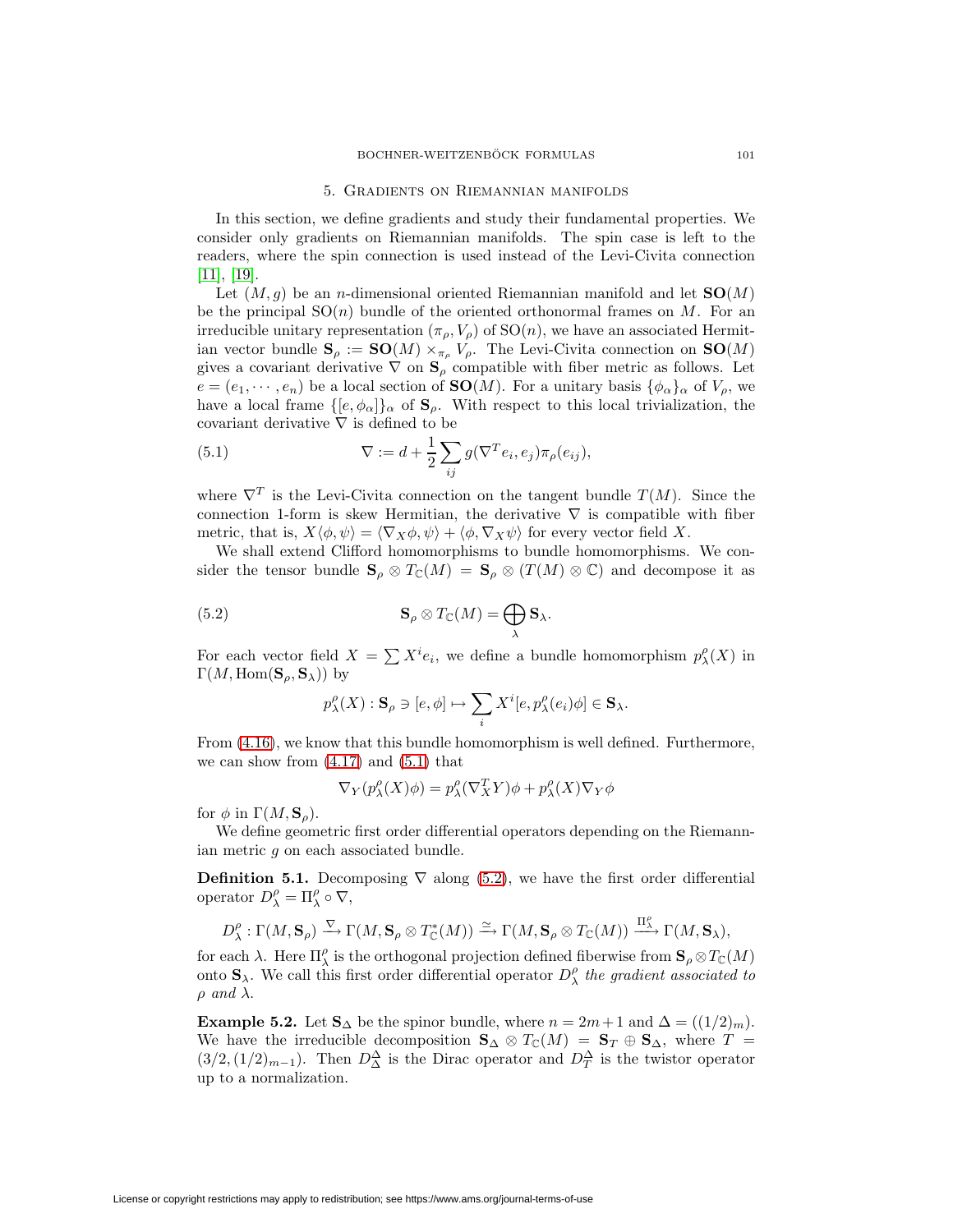**Example 5.3.** The bundle  $\Lambda^p(M)$  of (complex) differential forms is realized as an associated vector bundle,

(5.3) 
$$
\begin{cases} \Lambda_{\pm}^{m}(M) = \mathbf{S}_{(1_{m-1}, \pm 1)} & \text{for } n = 2m \text{ and } p = m, \\ \Lambda^{p}(M) \simeq \Lambda^{n-p}(M) = \mathbf{S}_{(1_{p})} & \text{otherwise.} \end{cases}
$$

On this vector bundle, we have three gradients, the conformal Killing operator  $C$ , the exterior derivative d, and the interior derivative  $d^*$  up to a normalization.

<span id="page-15-0"></span>Because the principal symbol of  $D_{\lambda}^{\rho}$  is the Clifford homomorphism  $p_{\lambda}^{\rho}$ , we have a formula of the gradient  $D_{\lambda}^{\rho}$ ,

(5.4) 
$$
D_{\lambda}^{\rho}(\phi) = \Pi_{\lambda}^{\rho} \left( \sum_{i} \nabla_{e_i} \phi \otimes e_i^* \right) = \sum_{i} p_{\lambda}^{\rho} (e_i) \nabla_{e_i} \phi.
$$

From a similar discussion to the Dirac operator [\[19\]](#page-27-0), we show that the formal adjoint operator  $(D_{\lambda}^{\rho})^*$  of  $D_{\lambda}^{\rho}$  is

$$
(D_\lambda^\rho)^*=-\sum_i p_\lambda^\rho (e_i)^* \nabla_{e_i}.
$$

An important feature of the Dirac operator is conformal covariance. The gradients are also conformally covariant operators. Though this fact has been shown by H. D. Fegan  $[10]$ , we give an explicit proof. We deform the Riemannian metric g conformally as  $g' = \exp(2\sigma)g$  for  $\sigma$  in  $C^{\infty}(M)$ . We denote the objects associated to g' by adding the symbol "'" to them. The orthonormal frame bundle  $SO(M)$ is isomorphic to  $SO'(M)$ ,

$$
\Phi : SO(M) \ni e = (e_1, \cdots, e_n) \mapsto e' = e^{-\sigma}(e_1, \cdots, e_n) \in SO'(M).
$$

Then there is a bundle isometry for each  $\rho$ ,

$$
\Phi_{\rho}: \mathbf{S}_{\rho} = \mathbf{SO}(M) \times_{\pi_{\rho}} V_{\rho} \ni [e, \phi] \mapsto [e', \phi] \in \mathbf{SO}'(M) \times_{\pi_{\rho}} V_{\rho} = \mathbf{S}'_{\rho}
$$

such that  $\Phi_{\lambda} \circ p_{\lambda}^{\rho}(X) = e^{-\sigma} p_{\lambda}^{\rho}(X) \circ \Phi_{\rho}$  for each vector X. The Levi-Civita connection  $\nabla^T$  on  $T(M)$  changes as

<span id="page-15-1"></span>
$$
\nabla^T X' = \nabla^T X' + (X\sigma)Y + (Y\sigma)X - g(X,Y)\text{grad}(\sigma),
$$

where grad $(\sigma) := \sum_{i=0}^{\infty} (e_i \sigma) e_i$  is the gradient vector field of  $\sigma$  with respect to g. We show from [\(5.1\)](#page-14-1) that the covariant derivative on  $\mathbf{S}_{\rho}$  changes as

$$
\nabla'_{X} \Phi_{\rho}(\phi) - \Phi_{\rho}(\nabla_{X}\phi) = \Phi_{\rho} \left( \frac{1}{2} \sum_{ij} ((e_{i}\sigma)g(X, e_{j}) - (e_{j}\sigma)g(X, e_{i}))\pi_{\rho}(e_{ij})\phi \right)
$$

for  $\phi$  in  $\Gamma(M, \mathbf{S}_\rho)$ . It follows from [\(4.1\)](#page-7-0) and [\(5.4\)](#page-15-0) that

(5.5)  
\n
$$
D_{\lambda}^{\prime \rho} \Phi_{\rho}(\phi)
$$
\n
$$
= \Pi_{\lambda}^{\rho} \left( \sum_{i} \nabla_{e_{i}^{\prime}}^{\prime} \Phi_{\rho}(\phi) \otimes (e_{i}^{\prime})^{*} \right) = \sum_{i} \Pi_{\lambda}^{\rho} (\nabla_{e_{i}^{\prime}}^{\prime} \Phi_{\rho}(\phi) \otimes (e_{i})^{*}) = \sum_{i} p_{\lambda}^{\rho} (e_{i}) \nabla_{e_{i}^{\prime}}^{\prime} \Phi_{\rho}(\phi)
$$
\n
$$
= e^{-\sigma} \Phi_{\lambda} \left( D_{\lambda}^{\rho} \phi + \frac{1}{2} \sum_{ikl} p_{\lambda}^{\rho} (e_{i}) \left( (e_{k} \sigma) g(e_{i}, e_{l}) - (e_{l} \sigma) g(e_{i}, e_{k}) \right) \pi_{\rho}(e_{kl}) \phi \right)
$$
\n
$$
= e^{-\sigma} \Phi_{\lambda} (D_{\lambda}^{\rho} \phi - w(\rho; \lambda) p_{\lambda}^{\rho} (\text{grad}(\sigma)) \phi).
$$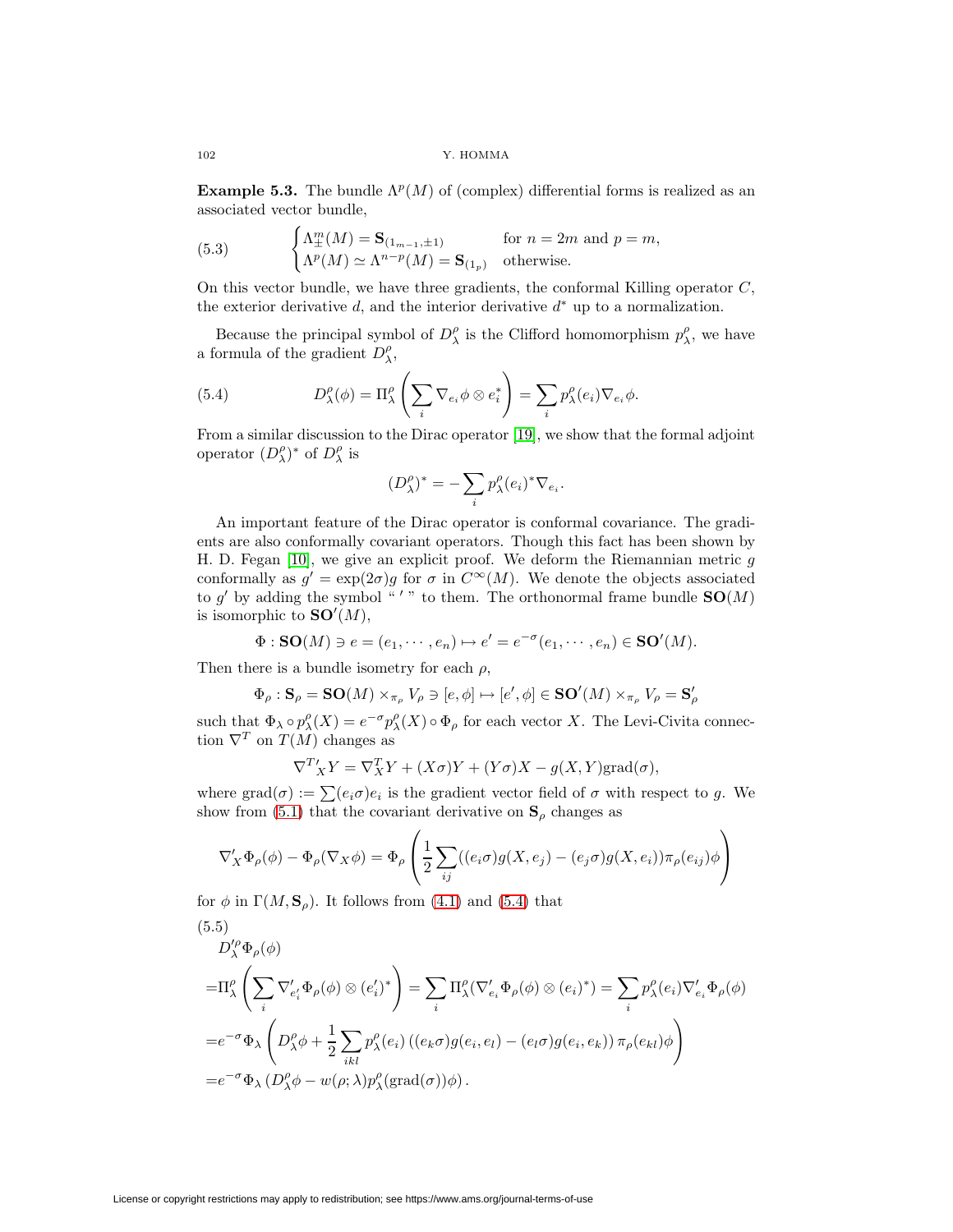Here, precisely speaking,  $D^{\rho}_{\lambda}$  is defined through not  $\Pi^{\rho}_{\lambda} : \mathbf{S}_{\rho} \otimes T_{\mathbb{C}}(M) \to \mathbf{S}_{\lambda}$  but  $\Pi_{\lambda}^{\rho}: \mathbf{S}_{\rho} \otimes T_{\mathbb{C}}^{*}(M) \to \mathbf{S}_{\lambda}$ . Therefore we use  $\Phi_{\lambda} \circ p_{\lambda}^{\rho}(e_i) = e^{\sigma} p_{\lambda}^{\rho}(e_i) \circ \Phi_{\rho}$  in the above equation. We also have

<span id="page-16-1"></span>(5.6) 
$$
[D_{\lambda}^{\rho}, f] = D_{\lambda}^{\rho} \circ f - f D_{\lambda}^{\rho} = p_{\lambda}^{\rho} (\text{grad}(f))
$$

<span id="page-16-4"></span>for f in  $C^{\infty}(M)$ . The equations [\(5.5\)](#page-15-1) and [\(5.6\)](#page-16-1) give conformal covariance of  $D^{\rho}_{\lambda}$ . The next proposition answers why we call  $w(\rho; \lambda)$  the conformal weight.

**Proposition 5.4** ([\[10,](#page-27-1) Theorem 1.1]). When we change the Riemannian metric g to  $g' = e^{2\sigma}g$ , the gradient  $D_{\lambda}^{\rho}$  changes as

$$
D_{\lambda}^{\prime \rho} = \left( e^{(w(\rho; \lambda) - 1)\sigma} \Phi_{\lambda} \right) \circ D_{\lambda}^{\rho} \circ \left( e^{w(\rho; \lambda)\sigma} \Phi_{\rho} \right)^{-1}.
$$

<span id="page-16-0"></span>In particular, if the dimension of  $\ker D^{\rho}_{\lambda}$  is finite, then dim  $\ker D^{\rho}_{\lambda}$  is a conformal invariant of M.

# 6. Curvature endomorphisms

Let  $R_T$  be the Riemannian curvature on  $T(M)$ . For a local oriented orthonormal frame  $e = (e_1, \dots, e_n)$ , we set a local expression of  $R_T$  by  $R_{ijkl} := g(R_T(e_i, e_j)e_k, e_l)$ , and denote the Ricci tensor by  $R_{ij} = \sum_k R_{ikkj}$  and the scalar curvature by  $\kappa =$  $\sum_i R_{ii}$ . We decompose the Riemannian curvature  $R_{ijkl}$ ,

$$
R_{ijkl} = W_{ijkl} + K_{ijkl} + S_{ijkl},
$$

<span id="page-16-5"></span>where

(6.1) 
$$
S_{ijkl} := \frac{\kappa}{n(n-1)} (\delta_{il}\delta_{jk} - \delta_{ik}\delta_{jl}),
$$

$$
E_{ij} := \frac{1}{n-2} \left( \frac{\kappa}{n} \delta_{ij} - R_{ij} \right),
$$

$$
K_{ijkl} := E_{ik}\delta_{jl} + E_{jl}\delta_{ik} - E_{il}\delta_{jk} - E_{jk}\delta_{il},
$$

$$
W_{ijkl} := R_{ijkl} - E_{ijkl} - S_{ijkl}.
$$

The conformal Weyl tensor  $W_{ijkl}$  and the Einstein tensor  $E_{ij}$  satisfy

(6.2) 
$$
\sum_{i} W_{ijil} = 0, \quad E_{ij} = E_{ji}, \quad \sum_{i} E_{ii} = 0.
$$

We shall discuss curvature endomorphisms on the associate vector bundle  $S_\rho$ . We define the second order derivative  $\nabla^2_{X,Y}$  on  $\mathbf{S}_{\rho}$  for vector fields X and Y by

<span id="page-16-3"></span>
$$
\nabla_{X,Y}^2 := \nabla_X \nabla_Y - \nabla_{\nabla_X^T Y}.
$$

Then the curvature on  $\mathbf{S}_{\rho}$  is  $R_{\rho}(X,Y) = \nabla^2_{X,Y} - \nabla^2_{Y,X}$ . From [\(5.1\)](#page-14-1), a local expression of  $R_\rho$  is

<span id="page-16-2"></span>
$$
R_{\rho}(e_i, e_j) = \frac{1}{2} \sum_{ij} R_{ijkl} \pi_{\rho}(e_{kl}).
$$

By an easy calculation, we can decompose the curvature  $R_{\rho}$ , (6.3)

$$
R_{\rho}(e_i, e_j) = \frac{1}{2} \sum_{kl} W_{ijkl} \pi_{\rho}(e_{kl}) + \sum_{k} (E_{ik} \pi_{\rho}(e_{kj}) - E_{jk} \pi_{\rho}(e_{ki})) - \frac{\kappa}{n(n-1)} \pi_{\rho}(e_{ij}).
$$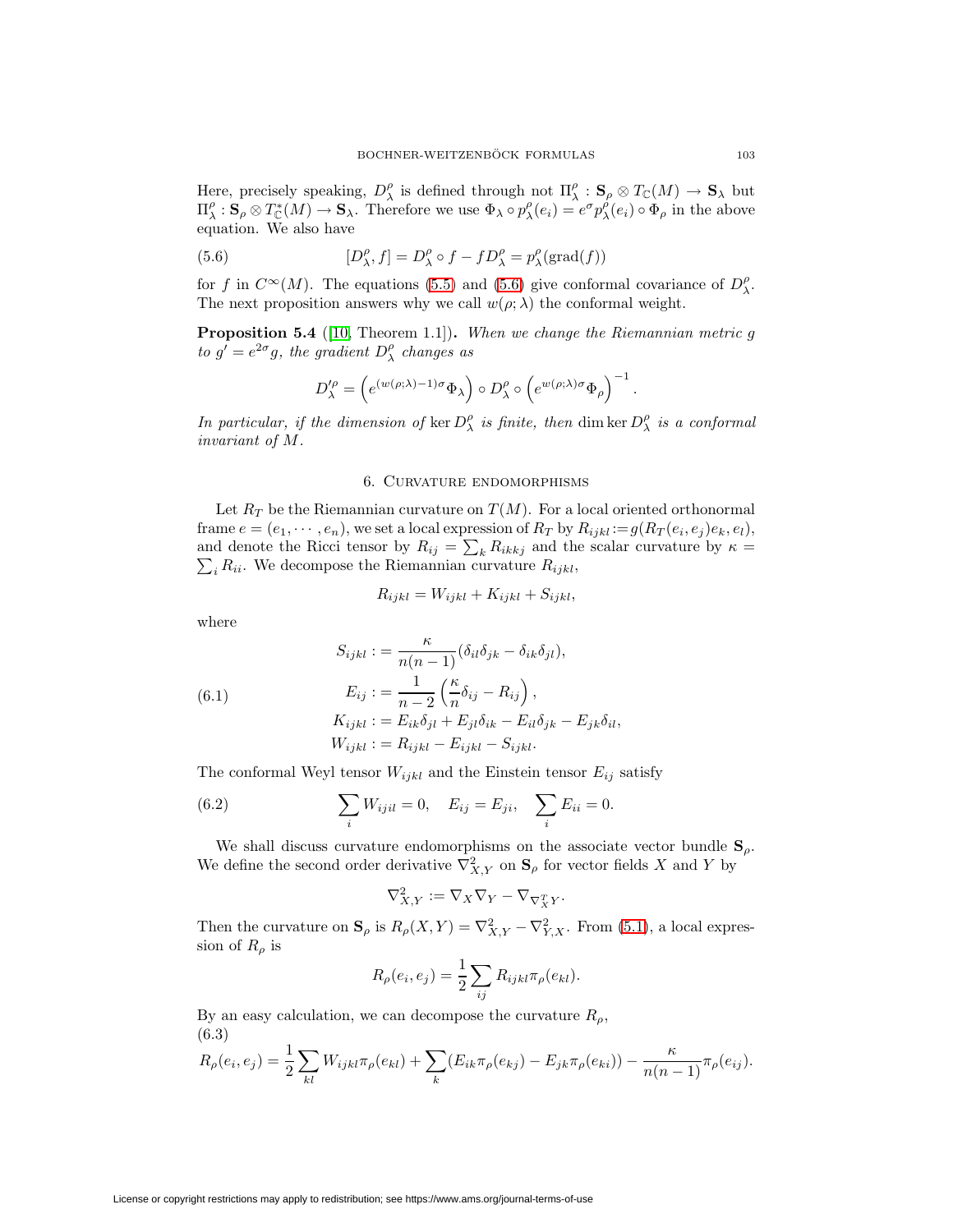**Definition 6.1.** We define a curvature endomorphism in  $\Gamma(M, \text{End}(\mathbf{S}_{\rho}))$  by

$$
R_{\rho}^{q} := \sum_{ij} \pi_{\rho}(e_{ij}^{q}) R_{\rho}(e_i, e_j)
$$

for each  $q$ . When  $n$  is even,

$$
R_{\rho}^{\mathrm{pf}} := \sum_{ij} \pi_{\rho}(\mathrm{pf}_{ij}) R_{\rho}(e_i, e_j).
$$

Instead of  $R^q_\rho$ , we often use the translated curvature endomorphism

$$
\hat{R}^q_\rho := \sum_{ij} \pi_\rho(\hat{e}_{ij}^q) R_\rho(e_i, e_j) = \sum_{0 \le p \le q} \binom{q}{p} \left(\frac{n-1}{2}\right)^{q-p} R^p_\rho.
$$

**Example 6.2.**  $R^1_{((1/2)_{m-1}, \pm 1/2)}$  is  $\kappa/4$ , and  $R^1_{(1)}/2$  is the Ricci transformation.

By Clifford homomorphisms, the curvature endomorphisms are rewritten as

$$
R_{\rho}^{q} = \sum_{ij,\lambda} w(\rho;\lambda)^{q} p_{\lambda}^{\rho}(e_{i})^{*} p_{\lambda}^{\rho}(e_{j}) R_{\rho}(e_{i},e_{j}),
$$
  
\n
$$
R_{\rho}^{\text{pf}} = \sum_{ij,\lambda} \pi_{\lambda}(\text{pf}) p_{\lambda}^{\rho}(e_{i})^{*} p_{\lambda}^{\rho}(e_{j}) R_{\rho}(e_{i},e_{j}).
$$

**Proposition 6.3.** The curvature endomorphisms  $R^q_\rho$  and  $R^{\text{pf}}_\rho$  are self-adjoint endomorphisms of **S**ρ.

*Proof.* We consider a curvature endomorphism of  $\mathbf{S}_{\rho}$ ,

(6.4) 
$$
R_{\rho}(\lambda) := \sum_{ij} p_{\lambda}^{\rho}(e_i)^* p_{\lambda}^{\rho}(e_j) R_{\rho}(e_i, e_j) = \sum_{ijkl} R_{ijkl} p_{\lambda}^{\rho}(e_i)^* p_{\lambda}^{\rho}(e_j) \pi_{\rho}(e_{kl})
$$

for each  $\lambda$ . From [\(4.17\)](#page-12-3), we have

<span id="page-17-0"></span>
$$
\pi_{\rho}(e_{kl})p_{\lambda}^{\rho}(e_i)^*p_{\lambda}^{\rho}(e_j) - p_{\lambda}^{\rho}(e_i)^*p_{\lambda}^{\rho}(e_j)\pi_{\rho}(e_{kl})
$$
  
=  $p_{\lambda}^{\rho}(\delta_{ki}e_l - \delta_{li}e_k)p_{\lambda}^{\rho}(e_j) + p_{\lambda}^{\rho}(e_i)^*p_{\lambda}^{\rho}(\delta_{kj}e_l - \delta_{lj}e_k).$ 

Then it is easy to show that

$$
R_{\rho}(\lambda) = \sum R_{ijkl} p_{\lambda}^{\rho}(e_i)^* p_{\lambda}^{\rho}(e_j) \pi_{\rho}(e_{kl}) = \sum R_{ijkl} \pi_{\rho}(e_{kl}) p_{\lambda}^{\rho}(e_i)^* p_{\lambda}^{\rho}(e_j) = R_{\rho}(\lambda)^*.
$$

Since  $R^q_\rho$  and  $R^{pf}_\rho$  are linear combinations of  $\{R_\rho(\lambda)\}_\lambda$  with real coefficients,  $R^q_\rho$  and  $R^{pf}_\rho$  are self-adjoint endomorphisms.

We decompose the curvature endomorphisms along  $(6.3)$ . From  $(3.10)$  and  $(6.2)$ , the Einstein part of  $\hat{R}^q_\rho$  is

$$
\sum_{ijk} \pi_{\rho}(\hat{e}_{ij}^q)(E_{ik}\pi_{\rho}(e_{kj}) - E_{jk}\pi_{\rho}(e_{ki})) = -\sum_{ij} E_{ij}\pi_{\rho}(2\hat{e}_{ij}^{q+1} + \hat{e}_{ij}^q).
$$

Thus  $R^q_\rho$  and  $\hat{R}^q_\rho$  decompose as

$$
R_{\rho}^{q} = \frac{1}{2} \sum_{ijkl} W_{ijkl} \pi_{\rho} (e_{ij}^{q} e_{kl}) - \sum_{ij} E_{ij} \pi_{\rho} (2e_{ij}^{q+1} + ne_{ij}^{q}) + \frac{\pi_{\rho} (c_{q+1}) \kappa}{n(n-1)},
$$
  

$$
\hat{R}_{\rho}^{q} = \frac{1}{2} \sum_{ijkl} W_{ijkl} \pi_{\rho} (\hat{e}_{ij}^{q} \hat{e}_{kl}) - \sum_{ij} E_{ij} \pi_{\rho} (2\hat{e}_{ij}^{q+1} + \hat{e}_{ij}^{q}) + \frac{\pi_{\rho} (2\hat{c}_{q+1} - (n-1)\hat{c}_{q}) \kappa}{n(n-1)}.
$$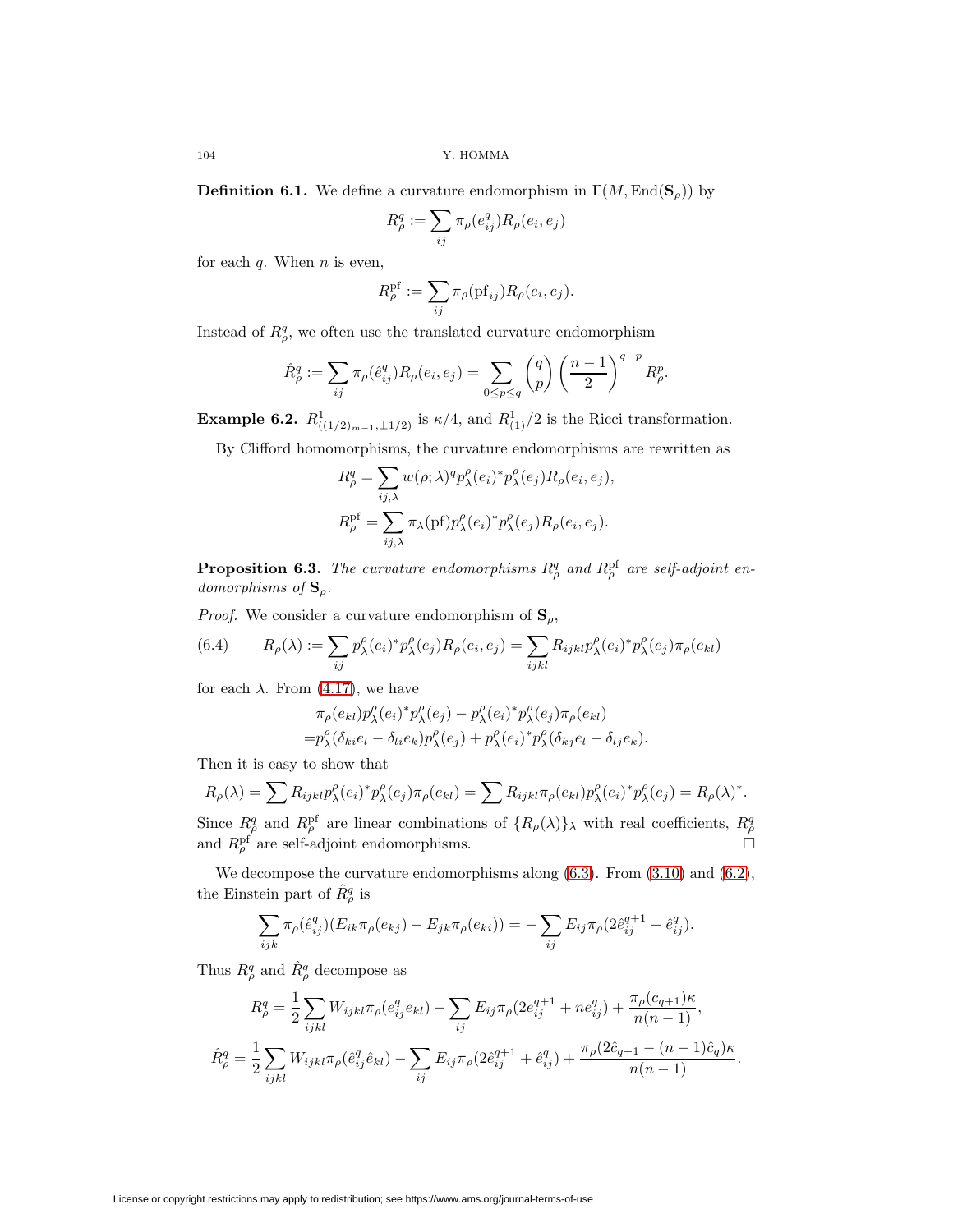**Example 6.4.** If M is the standard sphere  $S^n$ , then  $R^q_\rho$  is  $\pi_\rho(c_{q+1})$ .

We consider  $R_{\rho}^{\rm pf}$ . It follows from [\(4.1\)](#page-7-0), [\(4.14\)](#page-12-4), and [\(4.15\)](#page-12-5) that the Einstein part of  $R^{\rm pf}_{\rho}$  is

$$
\sum_{\lambda,ijk} \pi_{\lambda}(\text{pf}) p_{\lambda}^{\rho}(e_i)^* p_{\lambda}^{\rho}(e_j) (E_{ik} \pi_{\rho}(e_{kj}) - E_{jk} \pi_{\rho}(e_{ki})) = 0,
$$

<span id="page-18-0"></span>and the scalar curvature part is  $\pi_{\rho}(\text{pf})\kappa/(n-1)$ .

**Proposition 6.5.** The curvature endomorphism  $R^{\text{pf}}_{\rho}$  does not depend on the Einstein tensor,

$$
R_{\rho}^{\rm pf} = \frac{1}{2} \sum_{ijkl} W_{ijkl} \pi_{\rho}(\mathbf{pf}_{ij} e_{kl}) + \frac{\pi_{\rho}(\mathbf{pf})\kappa}{n-1}.
$$

**Corollary 6.6.** (1) Suppose that M is an even-dimensional conformally flat manifold; then

$$
R_{\rho}^{\rm pf} = \frac{\pi_{\rho}(\mathrm{pf})\kappa}{n-1}.
$$

(2) For the exceptional case that  $\rho^{m-1} > 0$  and  $\rho^m = 0$ ,

$$
R_{\rho}^{\rm pf} = \frac{1}{2} \sum_{ijkl} W_{ijkl} \pi_{\rho}(\mathbf{pf}_{ij} e_{kl}).
$$

# 7. BOCHNER-WEITZENBÖCK FORMULAS

<span id="page-18-1"></span>The second order differential operator  $(D_{\lambda}^{\rho})^* D_{\lambda}^{\rho}$  on  $\mathbf{S}_{\rho}$  is realized as

$$
(D_{\lambda}^{\rho})^* D_{\lambda}^{\rho} = -\sum_{i,j} p_{\lambda}^{\rho} (e_i)^* p_{\lambda}^{\rho} (e_j) \nabla_{e_i, e_j}^2.
$$

From [\(4.10\)](#page-10-1), we have

$$
\sum_{\lambda} (D_{\lambda}^{\rho})^* D_{\lambda}^{\rho} = -\sum_{\lambda, i,j} p_{\lambda}^{\rho} (e_i)^* p_{\lambda}^{\rho} (e_j) \nabla_{e_i, e_j}^2 = -\sum_{i,j} \delta_{ij} \nabla_{e_i, e_j}^2 = \nabla^* \nabla,
$$

where  $\nabla^*\nabla$  is the connection Laplacian on  $\mathbf{S}_{\rho}$  defined by  $-\sum_i \nabla^2_{e_i, e_i}$ . The universal Bochner-Weitzenböck formula  $(3.12)$  gives

$$
\hat{R}_{\rho}^{2q} = \sum_{i,j} \pi_{\rho} (\hat{e}_{ij}^{2q}) \left( \nabla_{e_i, e_j}^2 - \nabla_{e_j, e_i}^2 \right)
$$
\n
$$
= -\sum_{\lambda} \hat{w}(\rho; \lambda)^{2q} (D_{\lambda}^{\rho})^* D_{\lambda}^{\rho} - \sum_{i,j} \pi_{\rho} \left( \hat{e}_{ji}^{2q} + \sum_{p=0}^{2q-1} (-1)^p \hat{c}_{2q-1-p} \hat{e}_{ji}^p \right) \nabla_{e_j, e_i}^2
$$
\n
$$
= \sum_{\lambda} \left\{ \sum_{p=0}^{2q-1} \pi_{\rho} (\hat{c}_{2q-1-p}) (-\hat{w}(\rho; \lambda))^p \right\} (D_{\lambda}^{\rho})^* D_{\lambda}^{\rho}.
$$

Similarly [\(4.14\)](#page-12-4) gives

$$
R_{\rho}^{\rm pf} = \sum_{\lambda} 2(\pi_{\rho}(\mathrm{pf}) - \pi_{\lambda}(\mathrm{pf}))(D_{\lambda}^{\rho})^* D_{\lambda}^{\rho}.
$$

<span id="page-18-2"></span>We are now in a position to state the main theorem.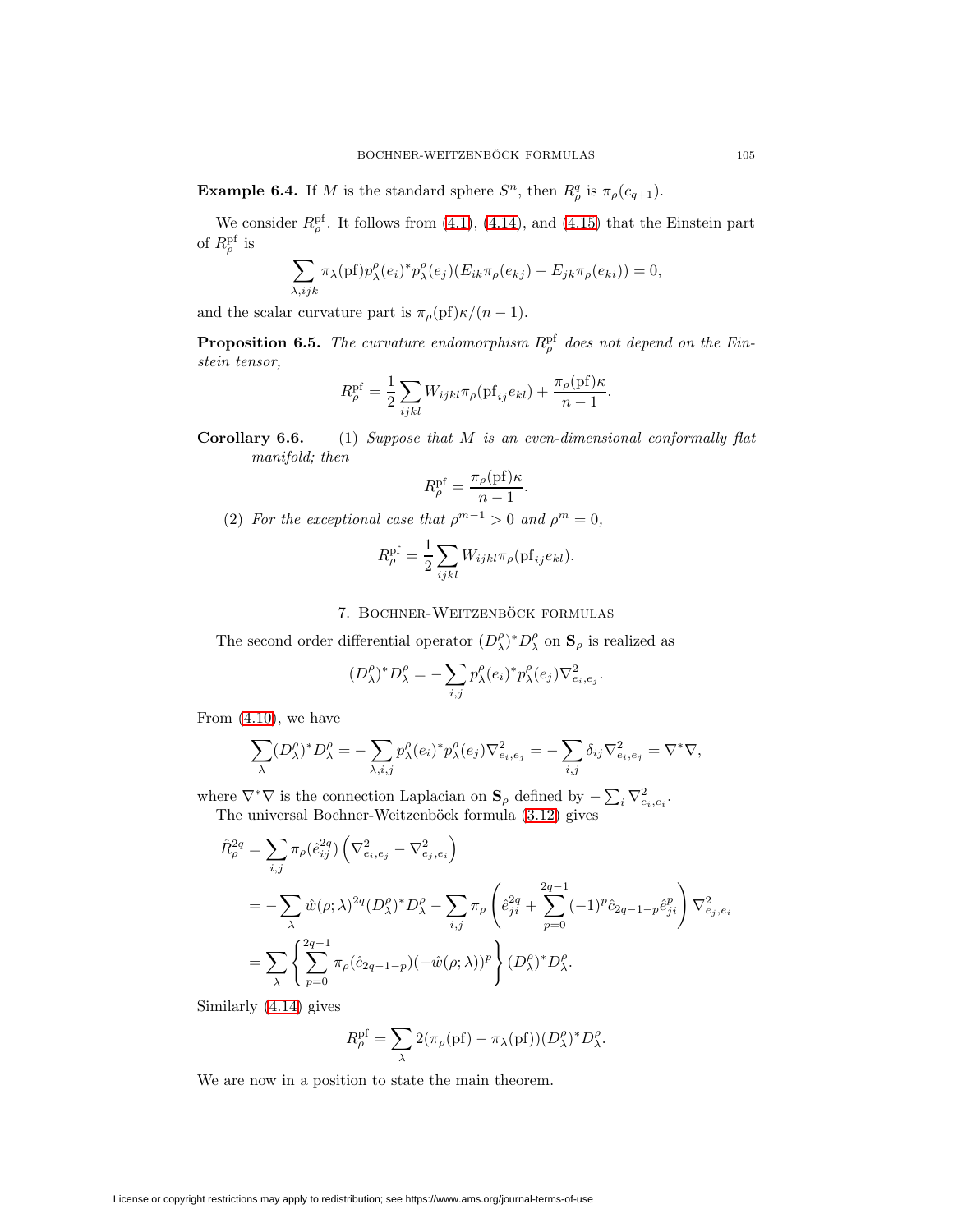**Theorem 7.1** (Bochner-Weitzenböck formulas). Let  $\{D_{\lambda}^{\rho}\}\$  be the gradients on  $\mathbf{S}_{\rho}$ , and let  $\{(\overrightarrow{D_{\lambda}})^*\}_{\lambda}$  be their formal adjoints. Then

<span id="page-19-3"></span>(7.1) 
$$
\sum_{\lambda} (D_{\lambda}^{\rho})^* D_{\lambda}^{\rho} = \nabla^* \nabla,
$$

<span id="page-19-0"></span>(7.2) 
$$
\sum_{\lambda} \left\{ \sum_{p=0}^{2q-1} \pi_{\rho} (\hat{c}_{2q-1-p}) (-\hat{w}(\rho; \lambda))^p \right\} (D_{\lambda}^{\rho})^* D_{\lambda}^{\rho} = \hat{R}_{\rho}^{2q}, \quad q = 1, 2, \cdots.
$$

<span id="page-19-1"></span>When n is even, we also have

(7.3) 
$$
\sum_{\lambda} 2(\pi_{\rho}(\text{pf}) - \pi_{\lambda}(\text{pf}))(D_{\lambda}^{\rho})^* D_{\lambda}^{\rho} = R_{\rho}^{\text{pf}}.
$$

<span id="page-19-2"></span>For the exceptional case, setting  $\lambda_{\pm} := \rho \pm \mu_m$ , we have

(7.4) 
$$
(D_{\lambda_+}^{\rho})^* D_{\lambda_+}^{\rho} - (D_{\lambda_-}^{\rho})^* D_{\lambda_-}^{\rho} = -\frac{1}{4\pi_{\lambda_+}(\text{pf})} \sum_{ijkl} W_{ijkl} \pi_{\rho}(\text{pf}_{ij} e_{kl}).
$$

Remark 7.2. By using [\(3.13\)](#page-5-2), we obtain other identities

$$
\hat{R}^{2q+1}_\rho = - \sum_\lambda \left\{ 2 \hat{w}(\rho;\lambda)^{2q+1} + \hat{w}(\rho;\lambda)^{2q} - \sum_{p=0}^{2q} \pi_\rho(\hat{c}_{2q-p}) (-\hat{w}(\rho;\lambda))^p \right\} (D^\rho_\lambda)^* D^\rho_\lambda
$$

<span id="page-19-4"></span>for  $q = 0, 1, \dots$ . But, from the discussion below, these formulas are linear dependent on [\(7.2\)](#page-19-0). The above equation for  $q = 0$  gives a formula by P. Gauduchon [\[12,](#page-27-14) Appendix B],

(7.5) 
$$
-\frac{1}{2}R_{\rho}^{1} = -\frac{\pi_{\rho}(c_{2})\kappa}{2n(n-1)} + \sum E_{ik}\pi_{\rho}(e_{ik}^{2}) - \frac{1}{4}\sum W_{ijkl}\pi_{\rho}(e_{ij}e_{kl})
$$

$$
= \sum_{\lambda} w(\rho;\lambda)(D_{\lambda}^{\rho})^{*}D_{\lambda}^{\rho}.
$$

Note that this formula can be proved from [\(4.11\)](#page-10-2).

We shall discuss linear independence of Bochner-Weitzenböck formulas [\(7.2\)](#page-19-0) and [\(7.3\)](#page-19-1). We assume that there are N gradients  $\{D_{\lambda_i}^{\rho}\}_{i=1}^N$  on  $\mathbf{S}_{\rho}$ . In [\[3\]](#page-26-0), by using the spectral resolution on the standard sphere, T. Branson shows that there are just [N/2] independent identities such that  $\sum_i b_{\lambda_i} (D_{\lambda_i}^{\rho})^* D_{\lambda_i}^{\rho}$  is a curvature endomorphism. Therefore our task is to prove that  $(7.2)$  and  $(7.3)$  give  $[N/2]$  independent identities. Define a vector  $v(q)$  consisting of the coefficients in [\(7.2\)](#page-19-0) by

$$
v(q) := \left(\sum_{p=0}^{2q-1} (-1)^p \pi_\rho(\hat{c}_{2q-1-p}) \hat{w}(\rho; \lambda_1)^p, \cdots, \sum_{p=0}^{2q-1} (-1)^p \pi_\rho(\hat{c}_{2q-1-p}) \hat{w}(\rho; \lambda_N)^p\right).
$$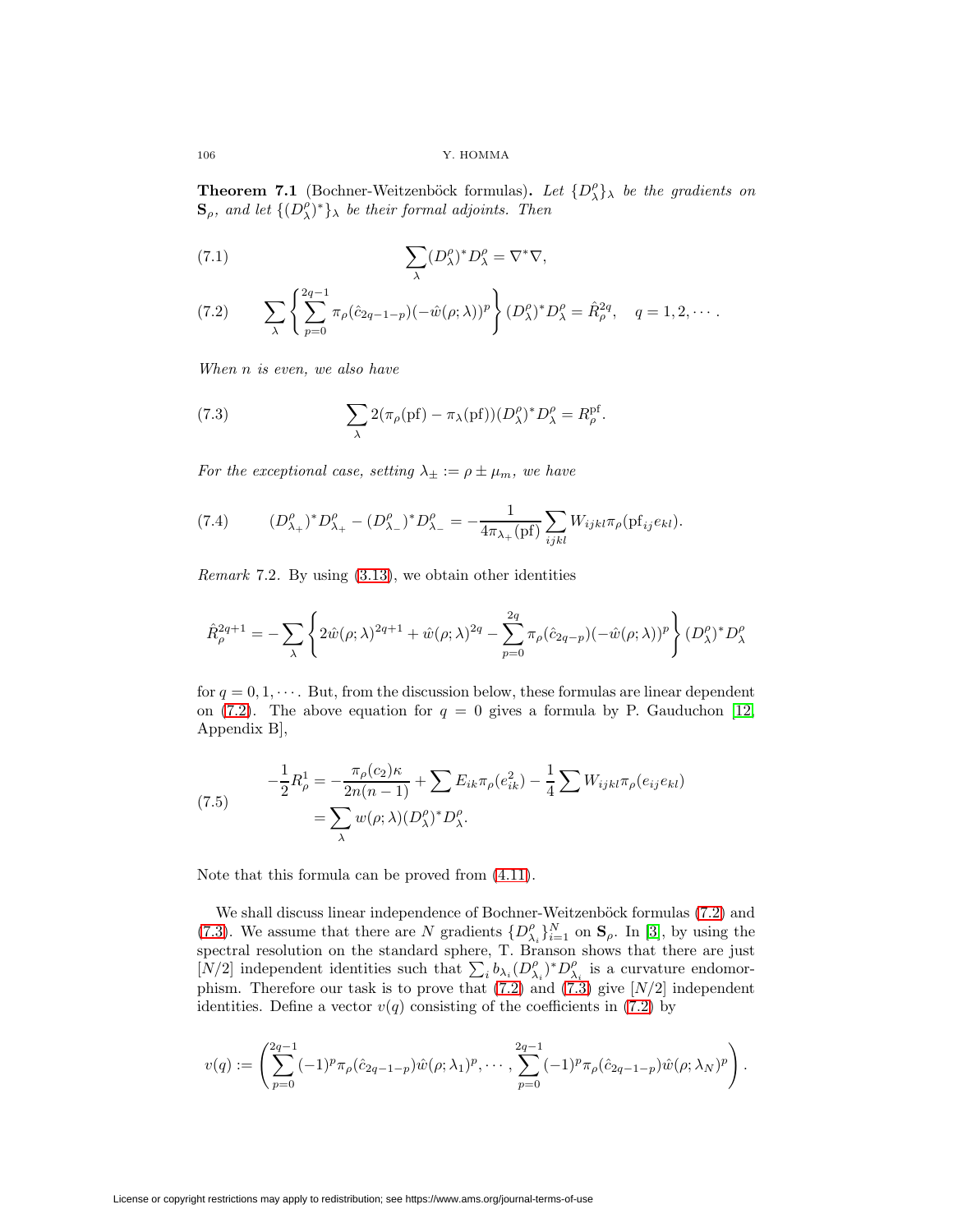We decompose  $(v(1), v(2), \dots, v(q))$  into the product of a  $q \times 2q$  matrix  $C(q)$  and a  $2q \times N$  matrix  $W(q)$  given by

$$
C(q) := \begin{pmatrix} \pi_{\rho}(\hat{c}_{1}) & -\pi_{\rho}(\hat{c}_{0}) & 0 & 0 & \cdots & 0 & 0 \\ \pi_{\rho}(\hat{c}_{3}) & -\pi_{\rho}(\hat{c}_{2}) & \pi_{\rho}(\hat{c}_{1}) & -\pi_{\rho}(\hat{c}_{0}) & \cdots & 0 & 0 \\ \cdots & \cdots & \cdots & \cdots & \cdots & \cdots & \cdots \\ \pi_{\rho}(\hat{c}_{2q-1}) & -\pi_{\rho}(\hat{c}_{2q-2}) & \cdots & \cdots & \pi_{\rho}(\hat{c}_{1}) & -\pi_{\rho}(\hat{c}_{0}) \end{pmatrix},
$$

$$
W(q) := \begin{pmatrix} 1 & 1 & \cdots & 1 \\ \hat{w}(\rho; \lambda_{1}) & \hat{w}(\rho; \lambda_{2}) & \cdots & \hat{w}(\rho; \lambda_{N}) \\ \hat{w}(\rho; \lambda_{1})^{2} & \hat{w}(\rho; \lambda_{2})^{2} & \cdots & \hat{w}(\rho; \lambda_{N})^{2} \\ \cdots & \cdots & \cdots & \cdots & \cdots \\ \hat{w}(\rho; \lambda_{1})^{2q-1} & \hat{w}(\rho; \lambda_{2})^{2q-1} & \cdots & \hat{w}(\rho; \lambda_{N})^{2q-1} \end{pmatrix}.
$$

Since the conformal weights are different from each other, the rank of the matrix  $(v(1), v(2), \cdots, v(N/2])) = C([N/2])W([N/2])$  is  $[N/2]$  unless it is the exceptional case. For the exceptional case, the rank of  $C([N/2])W([N/2])$  is  $[N/2]-1$ . But, there is another formula [\(7.4\)](#page-19-2) independent of [\(7.2\)](#page-19-0). Thus we have  $[N/2]$  independent Bochner-Weitzenböck formulas.

<span id="page-20-1"></span>**Corollary 7.3.** The formulas [\(7.2\)](#page-19-0) and [\(7.3\)](#page-19-1) give all Bochner-Weitzenböck formulas for gradients.

In the rest of this section, we discuss a relation between our Bochner-Weitzenböck formulas and Branson's conformally covariant operators. In [\[4,](#page-26-1) Theorem 1.1], Branson classifies the second order conformally covariant operators on associated vector bundles. We consider differential operators,

(7.6) 
$$
(D_{\lambda_{\pm}}^{\rho})^* D_{\lambda_{\pm}}^{\rho} \text{ for the exceptional case,}
$$

<span id="page-20-0"></span>(7.7) 
$$
\sum_{\lambda} \frac{1}{w(\rho;\lambda) + \frac{n-2}{2}} (D_{\lambda}^{\rho})^* D_{\lambda}^{\rho} + \frac{\kappa}{2(n-1)} \quad \text{otherwise.}
$$

In the same manner as in Proposition [5.4](#page-16-4) we can show that the above operators are conformally covariant. His important observation is that, when  $N$  is even, the operator [\(7.7\)](#page-20-0) has zeroth order. This fact is equivalent to the next proposition.

**Proposition 7.4.** Assume that  $n = 2m$  and  $\rho^m \neq 0$ , or  $n = 2m+1$  and  $\rho^m = 1/2$ . Then, at the symbol level, we have

<span id="page-20-2"></span>
$$
(7.8)\qquad \sum_{\lambda}\frac{1}{w(\rho;\lambda)+\frac{n-2}{2}}(p^{\rho}_{\lambda}(\xi)^*p^{\rho}_{\lambda}(\eta)+p^{\rho}_{\lambda}(\eta)^*p^{\rho}_{\lambda}(\xi))=0 \quad \text{for } \xi \text{ and } \eta \text{ in } \mathbb{R}^n.
$$

Remark 7.5. Corollary [7.3](#page-20-1) implies that we can realize [\(7.8\)](#page-20-2) as a linear combination of [\(4.13\)](#page-11-0) for  $q = 1, \dots, N/2$ .

For  $n = 2m$ , we can prove [\(7.8\)](#page-20-2) directly. We consider the case of  $n = 2m$  and  $\rho^m \neq 0$ . Since  $\pi_{\rho}(\text{pf})$  is not zero, the equation [\(7.8\)](#page-20-2) follows from [\(4.12\)](#page-11-1) and [\(4.14\)](#page-12-4). Indeed, we can rewrite [\(7.3\)](#page-19-1) as

$$
(7.9) \quad \sum_{\lambda} \frac{1}{w(\rho;\lambda) + \frac{n-2}{2}} (D_{\lambda}^{\rho})^* D_{\lambda}^{\rho} + \frac{\kappa}{2(n-1)} = -\frac{1}{4\pi_{\rho}(\text{pf})} \sum W_{ijkl} \pi_{\rho}(\text{pf}_{ij} e_{kl}).
$$

Thus the Bochner-Weitzenböck formula associated to the Pfaffian element is just Branson's conformally covariant operator with zeroth order. For the exceptional case, we also have a zeroth order conformally covariant operator,  $(D_{\lambda_+}^{\rho})^* D_{\lambda_+}^{\rho}$  –  $(D_{\lambda_-}^{\rho})^* D_{\lambda_-}^{\rho}$  in [\(7.4\)](#page-19-2).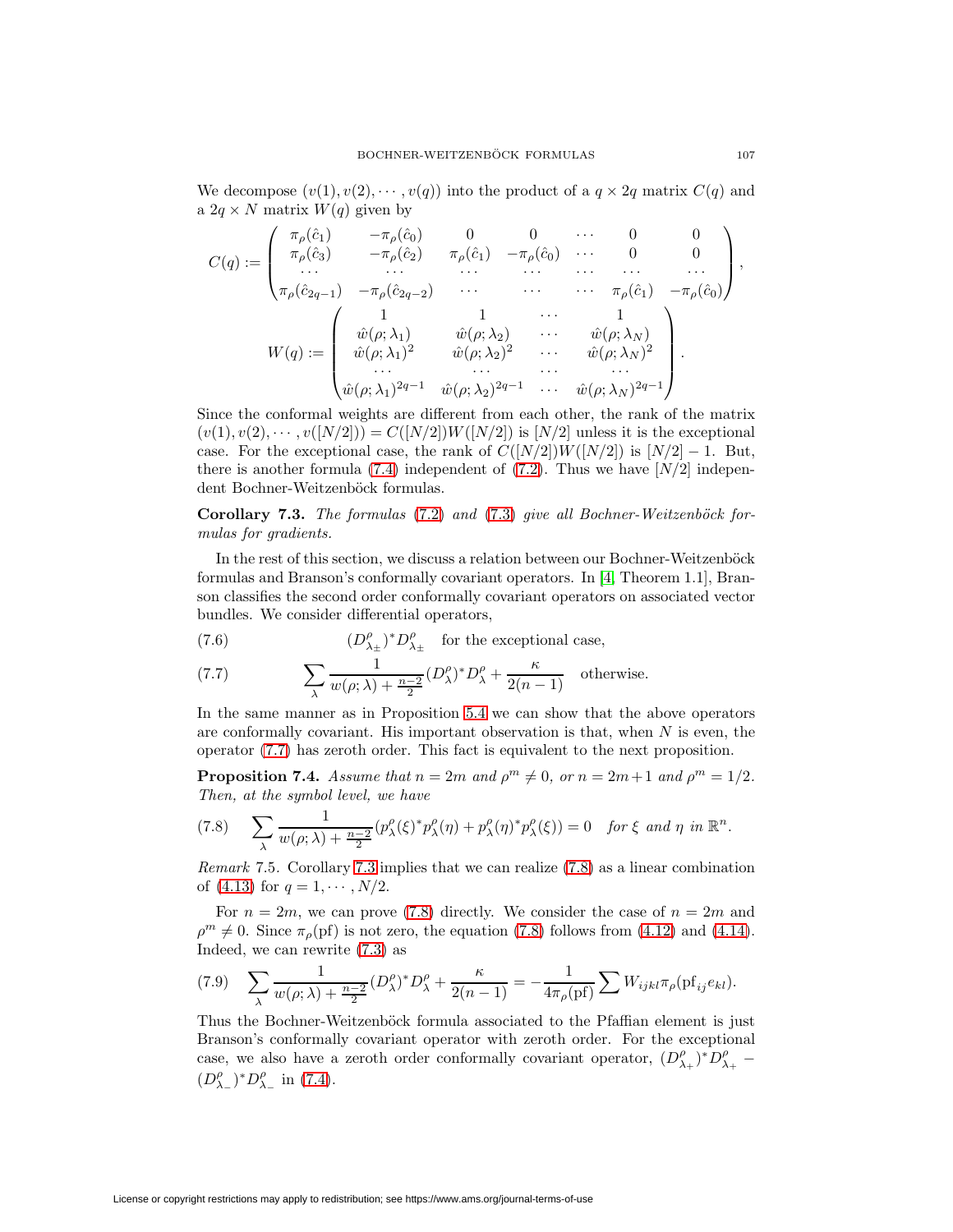For  $n = 2m + 1$ , since there is no Casimir element corresponding to the Pfaffian element, the author does not now have a direct proof of [\(7.8\)](#page-20-2). Nevertheless, it would be significant to prove that the equation  $(7.8)$  provides a Bochner-Weitzenböck formula omitting the Einstein tensor. Let  $R_{\rho}(\lambda)$  be the curvature endomorphism given by  $(6.4)$ . It follows from  $(7.8)$  that

$$
\sum_{\lambda} \frac{1}{w(\rho;\lambda) + \frac{n-2}{2}} (D_{\lambda}^{\rho})^* D_{\lambda}^{\rho} = -\frac{1}{2} \sum_{\lambda} \frac{1}{w(\rho;\lambda) + \frac{n-2}{2}} p_{\lambda}^{\rho}(e_i) p_{\lambda}^{\rho}(e_j) (\nabla_{e_i,e_j}^2 - \nabla_{e_j,e_i}^2)
$$

$$
= -\frac{1}{2} \sum_{\lambda} \frac{1}{w(\rho;\lambda) + \frac{n-2}{2}} R_{\rho}(\lambda).
$$

Then we shall investigate the curvature endomorphism

<span id="page-21-1"></span>(7.10) 
$$
\sum_{\lambda} \frac{1}{w(\rho; \lambda) + \frac{n-2}{2}} R_{\rho}(\lambda).
$$

It is easy to see that  $R_o(\lambda)$  is equal to

$$
\frac{1}{2}\sum_{ijkl}W_{ijkl}p_{\lambda}^{\rho}(e_i)^*p_{\lambda}^{\rho}(e_j)\pi_{\rho}(e_{kl})-(2w(\rho;\lambda)+n)\sum_{i,j}p_{\lambda}^{\rho}(e_i)^*p_{\lambda}^{\rho}(e_j)E_{ij}+\frac{w(\rho;\lambda)d(\lambda)\kappa}{n(n-1)d(\rho)},
$$

and the Einstein part in  $(7.10)$  vanishes because of  $(6.2)$  and  $(7.8)$ . Moreover, we show from [\(4.21\)](#page-13-2) that the scalar curvature part in [\(7.10\)](#page-21-1) is  $\kappa/(n-1)$ . Thus we have

<span id="page-21-2"></span>(7.11) 
$$
\sum_{\lambda} \frac{1}{w(\rho;\lambda) + \frac{n-2}{2}} (D_{\lambda}^{\rho})^* D_{\lambda}^{\rho} + \frac{\kappa}{2(n-1)}
$$

$$
= -\frac{1}{4} \sum_{\lambda,i,j,k,l} \frac{1}{w(\rho;\lambda) + \frac{n-2}{2}} W_{ijkl} p_{\lambda}^{\rho}(e_i)^* p_{\lambda}^{\rho}(e_j) \pi_{\rho}(e_{kl}).
$$

*Remark* 7.6. We know from [\[4,](#page-26-1) Theorem 1.1] that, if N is even, up to a constant multiple, there is a unique optimal Bochner-Weitzenböck formula omitting the Einstein tensor:  $(7.4)$  for the exceptional case and  $(7.11)$  for other cases. If N is odd, there is no such Bochner-Weitzenböck formula.

### 8. Examples

<span id="page-21-0"></span>We give examples and applications of our Bochner-Weitzenböck formulas. We often simply denote  $D^{\rho}_{\lambda_i}$  by  $D_i$  in this section.

**Example 8.1** (spinors). We discuss gradients on the spinor bundle  $\mathbf{S}_{\Delta}$  for  $n =$  $2m+1$ . There are two irreducible components in  $\mathbf{S}_{\Delta} \otimes T_{\mathbb{C}}(M)$  whose highest weights are  $\lambda_1 = (3/2, (1/2)_{m-1})$  and  $\lambda_2 = \Delta = ((1/2)_m)$ . From [\(7.1\)](#page-19-3) and [\(7.5\)](#page-19-4), we have

$$
D_1^* D_1 + D_2^* D_2 = \nabla^* \nabla, \quad \frac{1}{2} D_1^* D_1 - \frac{n-1}{2} D_2^* D_2 = -\frac{1}{2} R_\Delta^1 = -\frac{\kappa}{8}.
$$

Since the Dirac operator D is  $\sqrt{n}D_2$  and the twistor operator T is  $\sqrt{n/(n-1)}D_1$ , we have

$$
D^{2} = \nabla^{*}\nabla + \frac{1}{4}\kappa, \quad D^{2} = \frac{n}{4(n-1)}\kappa + T^{*}T.
$$

The first equation gives a vanishing theorem. If  $(M, g)$  is a compact spin manifold with positive scalar curvature, then the kernel of  $D$  is zero. The second equation gives Friedrich's estimate for eigenvalues of  $D^2$ . Since  $T^*T$  is a non-negative operator on M, each eigenvalue  $\mu$  of  $D^2$  satisfies  $\mu \ge \frac{n}{4(n-1)} \min_{x \in M} \kappa(x)$  [\[11\]](#page-27-13).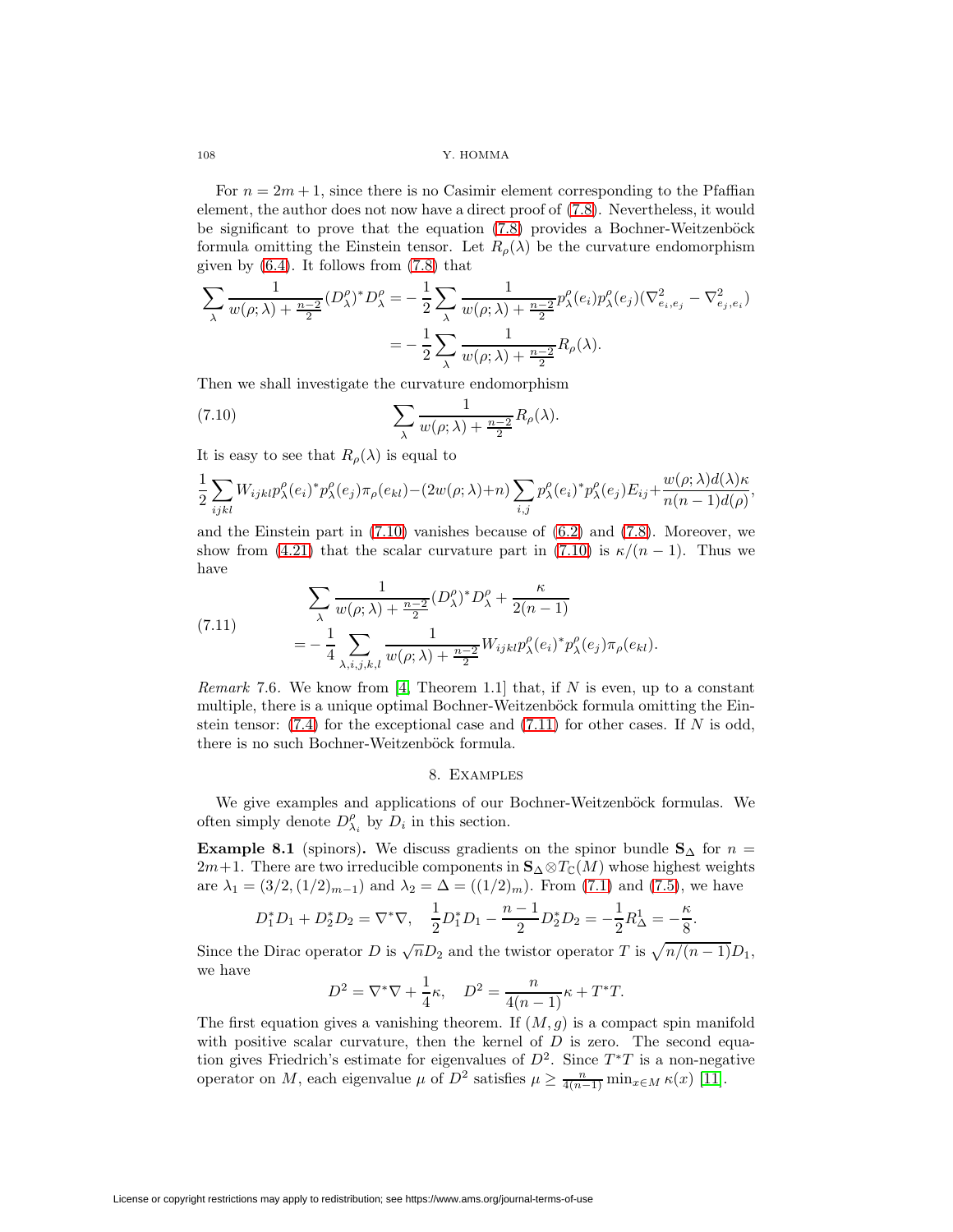<span id="page-22-1"></span>**Example 8.2** (differential forms)**.** We consider the bundle of differential forms  $\mathbf{S}_{(1_p)} = \Lambda^p(M) \otimes \mathbb{C} \simeq \Lambda^{n-p}(M) \otimes \mathbb{C}$ . We have three irreducible components in  $\mathbf{S}_{(1_n)} \otimes T_{\mathbb{C}}(M)$  whose highest weights are

$$
\lambda_1 = (2, 1_{p-1}), \quad \lambda_2 = (1_{p+1}), \quad \lambda_3 = (1_{p-1}).
$$

From  $(7.1)$  and  $(7.5)$ , we get

$$
D_1^* D_1 + D_2^* D_2 + D_3^* D_3 = \nabla^* \nabla,
$$
  

$$
D_1^* D_1 - p D_2^* D_2 - (n - p) D_3^* D_3 = -\frac{1}{2} R_{(1_p)}^1.
$$

The operators  $D_1$ ,  $D_2$  and  $D_3$  are constant multiples of the conformal Killing operator C, the exterior derivative d and the interior derivative  $d^*$ , respectively. We normalize  $\{D_i\}_{1\leq i\leq 3}$  and obtain

<span id="page-22-0"></span>(8.1) 
$$
C^*C + \frac{1}{p+1}d^*d + \frac{1}{n-p+1}dd^* = \nabla^*\nabla,
$$

$$
C^*C - \frac{p}{p+1}d^*d - \frac{n-p}{n-p+1}dd^* = -\frac{1}{2}R^1_{(1_p)}.
$$

In particular, we get a well-known formula,  $d^*d + d^*d = \nabla^* \nabla + R^1_{(1_p)}/2$ .

By using [\(8.1\)](#page-22-0), we can prove eigenvalue estimates of the Laplace operator  $d^*d$  + dd∗, Lichnerowicz's estimate for functions and Gallot-Meyer's estimate for differ-ential forms [\[13\]](#page-27-15). Suppose that  $(M, g)$  is a compact Riemannian manifold. For eigenfunction f of  $d^*d$  with non-zero eigenvalue  $\mu$ , we have

$$
\mu||df||^2 = (dd^*df, df) = \frac{n}{n-1} \left( \left( C^*C + \frac{1}{2} R_{\Lambda^1}^1 \right) df, df \right)
$$
  
= 
$$
\frac{n}{n-1} \{ ||Cdf||^2 + (Ric(df), df) \} \ge \frac{n}{n-1} (Ric(df), df),
$$

where  $(\phi, \psi)$  denotes  $\int_M \langle \phi, \psi \rangle dv$ . Accordingly, non-zero eigenvalue of  $d^*d$  on  $\Lambda^0(M)$ has a lower bound depending on the Ricci curvature.

Suppose that  $(M, g)$  is a compact Riemannian manifold of positive curvature. In other words, there exists a constant  $r > 0$  such that  $R_{ijkl} \geq r(\delta_{il}\delta_{jk} - \delta_{ik}\delta_{jl})$ . For  $\phi$  in  $\Gamma(M,\Lambda^p(M)),$ 

$$
((d^*d + d^*d)\phi, \phi) \ge \frac{n-p+1}{n-p} \left( \left( \frac{p}{p+1} d^*d + \frac{n-p}{n-p+1} dd^* \right) \phi, \phi \right)
$$
  
= 
$$
\frac{n-p+1}{n-p} ||C\phi||^2 + \frac{n-p+1}{2(n-p)} \left( R^1_{(1_p)} \phi, \phi \right)
$$
  

$$
\ge \frac{n-p+1}{2(n-p)} r \pi_{(1_p)}(c_2) ||\phi||^2 = p(n-p+1)r ||\phi||^2.
$$

Therefore the eigenvalue  $\mu$  of  $d^*d + dd^*$  on  $\Lambda^p(M)$  satisfies  $\mu \geq p(n-p+1)r$ .

**Example 8.3** (The conformal Weyl tensor). Let  $(M, g)$  be an *n*-dimensional Riemannian manifold with  $n \geq 5$ . The four-dimensional case is discussed in the next section. The conformal Weyl tensor  $W = W_{ijkl}$  is a section of  $S_\rho$  with  $\rho = (2_2)$ . The highest weights of irreducible components in  $\mathbf{S}_{\rho} \otimes T_{\mathbb{C}}(M)$  are

$$
\begin{cases}\n(3,2), & (2_2), (2,1), & n=5, \\
(3,2), (2_2,1), (2_2,-1), (2,1), & n=6, \\
(3,2), (2_2,1), (2,1), & n \ge 7.\n\end{cases}
$$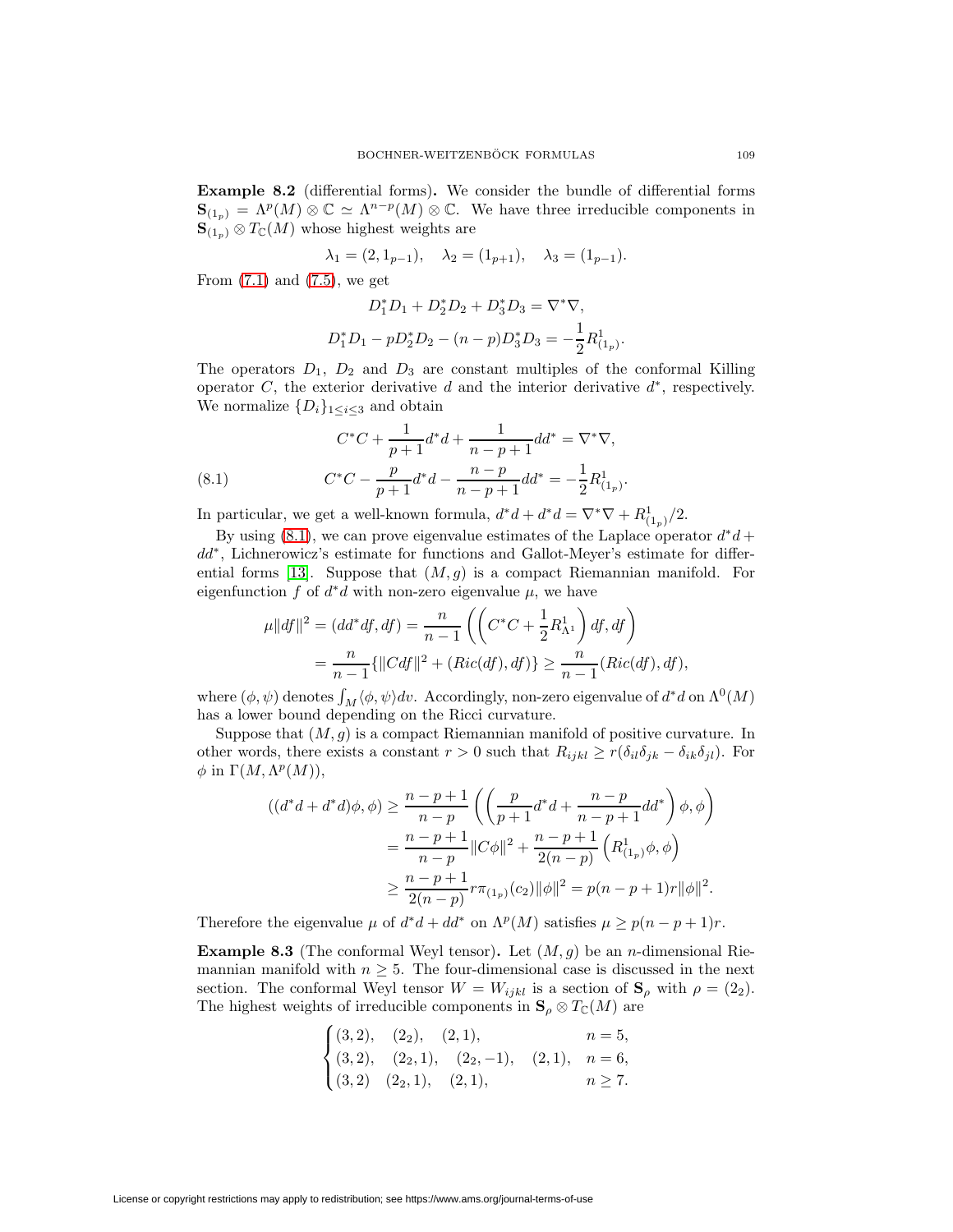$110$   $\,$  Y. HOMMA

Because of the second Bianchi identity, the projections of  $\nabla W$  to  $\mathbf{S}_{(2,2,\pm 1)}$  and  $\mathbf{S}_{(2,2)}$ are zero [\[23\]](#page-27-16). Setting  $\lambda_1 := (3, 2)$  and  $\lambda_2 := (2, 1)$ , we show from [\(7.1\)](#page-19-3) and [\(7.5\)](#page-19-4) that there is a Bochner-Weitzenböck formula for the conformal Weyl tensor,

$$
\frac{n+1}{2}D_2^*D_2W = \nabla^*\nabla W + \frac{1}{4}R^1_{\rho}W.
$$

It is known that  $D_2W$  is a constant multiple of  $\sum_s(\nabla^sW_{sijk} + \nabla^sW_{sjik})$  [\[23\]](#page-27-16). Then  $D_2W = 0$  is equivalent to  $\delta W = 0$ , where  $\delta W := -\sum \nabla^s W_{sijk}$ . If  $(M, g)$  is a Riemannian manifold with  $\delta W = 0$ , then W satisfies

$$
\nabla^* \nabla W + \frac{1}{4} R^1_\rho W = 0.
$$

**Example 8.4** (The exceptional case). We consider the exceptional case that  $n =$ 2m and  $\rho^{m-1} > \rho^m = 0$ . When  $\rho$  is  $(1_{m-1}), D^{\rho}_{\lambda_{\pm}}$  is a constant multiple of  $d_{\pm}$ on  $\Lambda^{m-1}(M) \otimes \mathbb{C}$ , where  $d_{\pm}$  denotes  $\frac{1}{2}(1 \pm *)d$  for  $m = 2l$  and  $\frac{1}{2}(1 \pm \sqrt{-1}*)d$ for  $m = 2l + 1$ . Then we have  $d^*_+ d^+_+ = d^*_- d^-_+$ . But, in general,  $(D_{\lambda_+}^\rho)^* D_{\lambda_+}^\rho$  is not equal to  $(D_{\lambda_{-}}^{\rho})^*D_{\lambda_{-}}^{\rho}$ . If  $(M,g)$  is a conformally flat manifold, then we have  $(D_{\lambda_+}^{\rho})^* D_{\lambda_+}^{\rho} = (D_{\lambda_-}^{\rho})^* D_{\lambda_-}^{\rho}$  from [\(7.4\)](#page-19-2).

<span id="page-23-1"></span>**Example 8.5** (Branson-Hijazi vanishing theorem). We consider the case of  $n = 2m$ and  $\rho = (p_{m-1}, \pm p)$  for  $p = 1, 3/2, 2, 5/2, \cdots$ . We have two irreducible components in  $\mathbf{S}_{\rho} \otimes T_{\mathbb{C}}(M)$  and set  $\lambda_1 := (p+1, p_{m-2}, \pm p)$  and  $\lambda_2 := (p_{m-1}, \pm p \mp 1)$ . Then we have

<span id="page-23-0"></span>
$$
D_1^* D_1 + D_2^* D_2 = \nabla^* \nabla,
$$
  
\n
$$
p D_1^* D_1 + (-p - m + 1) D_2^* D_2 = -\frac{1}{2} R_\rho^1,
$$
  
\n
$$
2(\pi_\rho(\text{pf}) - \pi_{\lambda_1}(\text{pf})) D_1^* D_1 + 2(\pi_\rho(\text{pf}) - \pi_{\lambda_2}(\text{pf})) D_2^* D_2 = R_\rho^{\text{pf}}.
$$

The second identity is linear dependent on the third one. We actually have  $\pi_\rho(\mathrm{pf})R^1_\rho$  $= p(p+m-1)R_{\rho}^{\rm pf}$ . Since  $R_{\rho}^{\rm pf}$  omits the Einstein tensor, we have

(8.2) 
$$
\frac{2p+m-1}{p}D_2^*D_2 = \nabla^*\nabla + \frac{p+m-1}{4m-2}\kappa + \frac{1}{4p}\sum W_{ijkl}\pi_\rho(e_{ij}e_{kl}).
$$

T. Branson and O. Hijazi give a vanishing theorem as follows [\[7,](#page-27-4) Theorem 4.2]. We diagonalize  $W_{ijkl}$  such that  $W_{ijkl} = c_{ij}(x)(\delta_{il}\delta_{jk} - \delta_{ik}\delta_{jl})$  on each point x in M. Then

$$
\pi_{\rho}(c_2) \min_{i < j} c_{ij}(x) \le \frac{1}{2} \sum_{ijkl} W_{ijkl} \pi_{\rho}(e_{ij} e_{kl}) = \sum_{ij} c_{ij} \pi_{\rho}(e_{ij} e_{ji}) \le \pi_{\rho}(c_2) \max_{i < j} c_{ij}(x).
$$

Supposing  $\frac{\kappa(x)}{n(n-1)}$  + min  $c_{ij}(x) > 0$  for all x in M, we have ker  $D_2 = 0$  by [\(8.2\)](#page-23-0). In particular, for  $\rho = (1_{m-1}, \pm 1)$ , we have Bourguignon's vanishing theorem,  $H^m(M,\mathbb{R})=0$  in [\[2\]](#page-26-2). They also discuss a relation to the first eigenvalue of Yamabe Laplacian in [\[6\]](#page-27-3), [\[7\]](#page-27-4).

Through Examples [8.2](#page-22-1) and [8.5,](#page-23-1) we note that it needs to investigate curvature endomorphisms for vanishing theorems and eigenvalue estimates. We diagonalize  $R_{ijkl}$  such that  $R_{ijkl} = r_{ij}(x)(\delta_{il}\delta_{jk} - \delta_{ik}\delta_{jl})$ . Then we have  $\hat{R}^q_\rho = \sum_{ij} r_{ij} \pi_\rho (\hat{e}^q_{ij}\hat{e}_{ji})$ .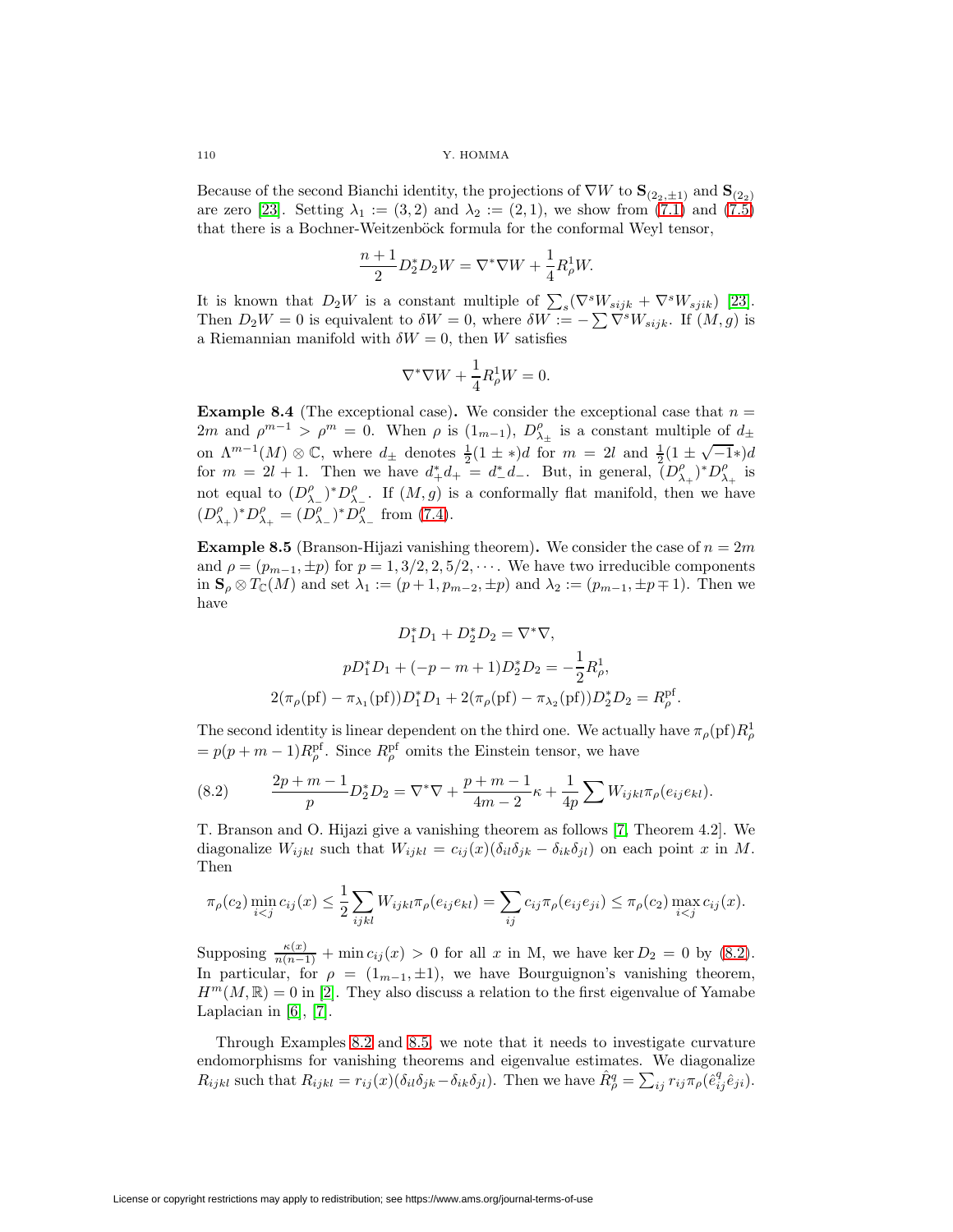The curvature endomorphism  $\hat{R}^q_\rho$  for  $q=1,2$  can be estimated,

$$
\pi_{\rho}(c_2) \min_{i < j} r_{ij}(x) \leq \hat{R}_{\rho}^1 = \frac{2}{n} \hat{R}_{\rho}^2 = \sum_{ij} r_{ij} \pi_{\rho}(e_{ij} e_{ji}) \leq \pi_{\rho}(c_2) \max_{i < j} r_{ij}(x).
$$

Since we do not know whether  $\pi_{\rho}(\hat{e}_{ij}^q \hat{e}_{ji})$  for  $q \geq 3$  is non-negative, it is difficult to estimate  $\hat{R}_{\rho}^q$  for  $q \geq 3$ . But, in the 4-dimensional case, we can estimate the curvature endomorphisms more precisely using the decomposition  $\Lambda^2(M) = \Lambda^2_+(M) \oplus \Lambda^2_-(M)$ .

Remark 8.6. It is possible to estimate the Einstein part and the scalar curvature part of curvature endomorphisms. For example, the Einstein part of  $R^3_\rho - nR^2_\rho/2$  +  $n^2 R_{\rho}^1/4$  is  $-\sum_{ij} 2\pi_{\rho}(e_{ij}^4) E_{ij}$ , which we can estimate because of  $\pi_{\rho}(e_{ij}^4) \geq 0$ .

## 9. The four-dimensional case

In this section, we discuss the four-dimensional case. We begin with basic facts of four-dimensional geometry. The Hodge star operator  $\ast$  decomposes  $\Lambda^2(\mathbb{R}^4)$  into the self-dual part  $\Lambda^2_+$  and the anti-self-dual part  $\Lambda^2_-$ . For an oriented orthonormal basis  $e = (e_1, e_2, e_3, e_4)$  of  $\mathbb{R}^4$ , we set a basis of  $\Lambda^2_{\pm}$  by

$$
X_1^{\pm} := \frac{1}{2}(e_{14} \pm e_{23}), \quad X_2^{\pm} := -\frac{1}{2}(e_{13} \pm e_{42}), \quad X_3^{\pm} := \frac{1}{2}(e_{12} \pm e_{34}).
$$

Identifying  $\Lambda^2(\mathbb{R}^4)$  with  $\mathfrak{so}(4) = \mathfrak{so}(3) \oplus \mathfrak{so}(3)$ , we get

$$
[X_i^{\pm}, X_j^{\pm}] = \sum_{1 \le k \le 3} \epsilon_{ijk} X_k^{\pm}, \quad [X_i^+, X_j^-] = 0,
$$

where

<span id="page-24-0"></span>
$$
\epsilon_{ijk} = \begin{cases} \text{sgn}\left(\begin{smallmatrix} 1 & 2 & 3 \\ i & j & k \end{smallmatrix}\right), & \{i, j, k\} = \{1, 2, 3\}, \\ 0, & \text{otherwise.} \end{cases}
$$

Thus  $\{X_i^{\pm}\}_i$  is a standard basis of  $\mathfrak{so}(3)$ ,

$$
(9.1) \t X_1^{\pm} = \begin{pmatrix} 0 & 0 & 0 \\ 0 & 0 & -1 \\ 0 & 1 & 0 \end{pmatrix}, \t X_2^{\pm} = \begin{pmatrix} 0 & 0 & 1 \\ 0 & 0 & 0 \\ -1 & 0 & 0 \end{pmatrix}, \t X_3^{\pm} = \begin{pmatrix} 0 & -1 & 0 \\ 1 & 0 & 0 \\ 0 & 0 & 0 \end{pmatrix}.
$$

Let  $(M, g)$  be a four-dimensional oriented Riemannian or spin manifold. We consider the Riemannian curvature  $R_T$  as an endomorphism of  $\Lambda^2(M)$ ,

$$
R_T: \Lambda^2(M) \ni e_{ij} \mapsto \frac{1}{2} \sum R_{ijkl} e_{kl} \in \Lambda^2(M).
$$

Then we realize  $R_T$  as a 6 × 6 matrix with respect to basis  $\{X_i^+\}_i \cup \{X_j^-\}_j$ ,

$$
\begin{pmatrix} W^+ & 0 \ 0 & W^- \end{pmatrix} + \begin{pmatrix} 0 & K \ K^t & 0 \end{pmatrix} + \begin{pmatrix} -\kappa/12 & 0 \ 0 & -\kappa/12 \end{pmatrix},
$$

where  $W^+$  (resp.  $W^-$ ) is the self-dual (resp. anti-self-dual) conformal Weyl tensor and K corresponds to  $K_{ijkl}$  in [\(6.1\)](#page-16-5). In other words, we have

$$
R_T(X_i^+) = \sum W_{ij}^+ X_j^+ + \sum K_{ji} X_j^- - \frac{\kappa}{12} X_i^+,
$$
  

$$
R_T(X_i^-) = \sum W_{ij}^- X_j^- + \sum K_{ij} X_j^+ - \frac{\kappa}{12} X_i^-.
$$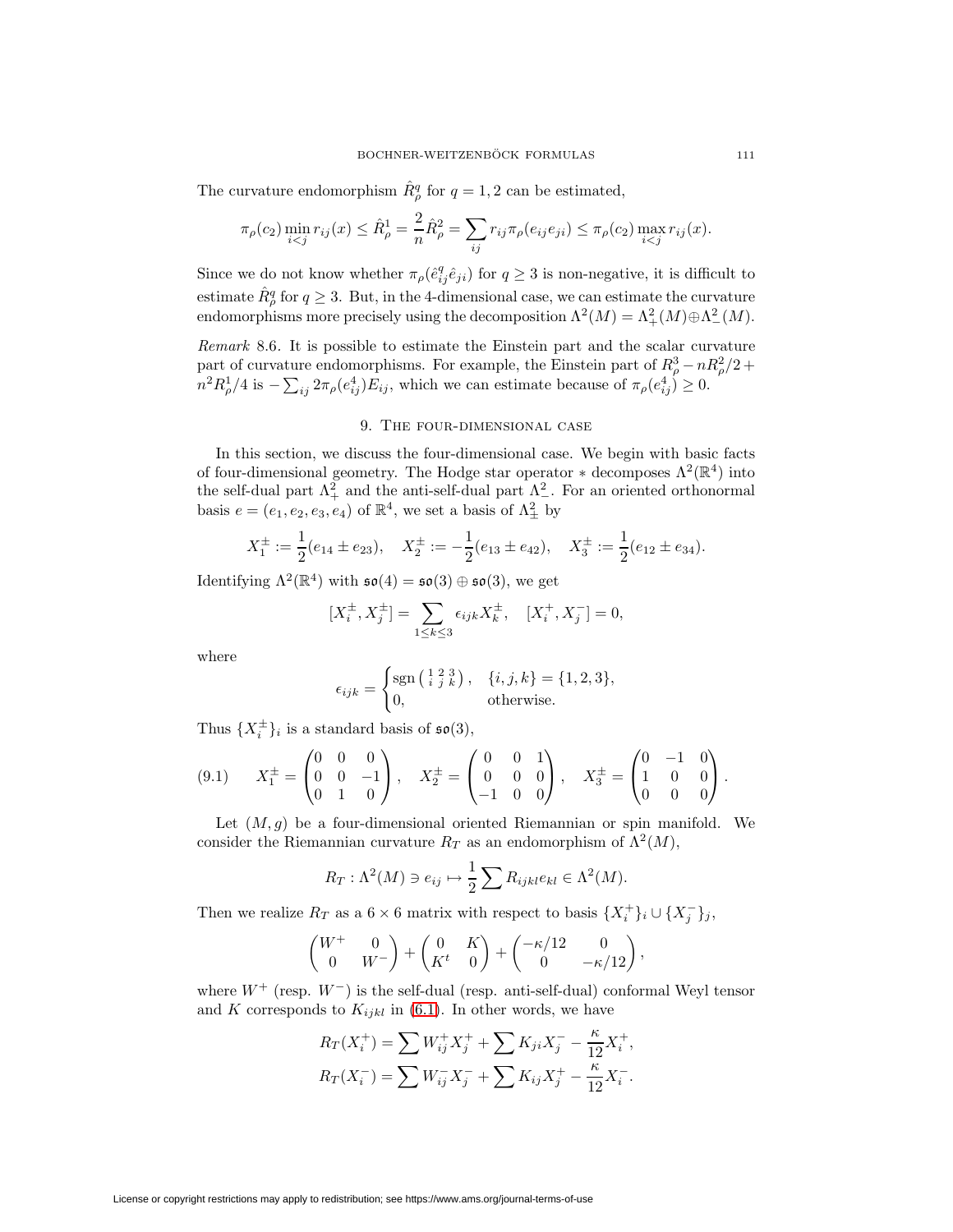From now on, we denote the highest weight  $\rho$  of  $\mathfrak{so}(4)$  by  $\rho = (\frac{k+l}{2}, \frac{k-l}{2})$  for nonnegative integers k and l. Note that  $\rho$  corresponds to the highest weight  $(k/2)\hat{\otimes}(l/2)$ of  $\mathfrak{so}(3) \oplus \mathfrak{so}(3)$ .

We define a curvature endomorphism on  $S_\rho$  by

<span id="page-25-0"></span>
$$
R_{\rho}^{\pm} := 4 \sum_{i} \pi_{\rho} (X_i^{\pm} R_T (X_i^{\pm})).
$$

Since  $4\sum X_i^+ X_i^+ = -c_2/2 - 2p$ f and  $4\sum X_i^- X_i^- = -c_2/2 + 2p$ f, we have

$$
R_{\rho}^{+} = 4 \sum_{ij} W_{ij}^{+} \pi_{\rho} (X_{i}^{+} X_{j}^{+}) + 4 \sum_{ij} K_{ij} \pi_{\rho} (X_{i}^{-} X_{j}^{+}) + \frac{k(k+2)}{12} \kappa,
$$
  

$$
R_{\rho}^{-} = 4 \sum_{ij} W_{ij}^{-} \pi_{\rho} (X_{i}^{-} X_{j}^{-}) + 4 \sum_{ij} K_{ij} \pi_{\rho} (X_{i}^{-} X_{j}^{+}) + \frac{l(l+2)}{12} \kappa.
$$

**Lemma 9.1.** (1) The curvature endomorphisms  $R^1_\rho$  and  $R^{\text{pf}}_\rho$  satisfy

(9.2) 
$$
R_{\rho}^{1} = R_{\rho}^{+} + R_{\rho}^{-}, \quad R_{\rho}^{\text{pf}} = R_{\rho}^{+} - R_{\rho}^{-}.
$$

(2) If  $\rho$  is  $(k/2, k/2)$ , then  $R_{\rho}^-$  is zero and  $R_{\rho}^+$  does not depend on the Einstein tensor. If  $\rho$  is  $(\frac{k+1}{2}, \frac{k-1}{2})$ , then  $R_{\rho}^-$  does not depend on  $W^-$ .

Proof. By using  $(4.5)$ , we can show  $(9.2)$  straightforwardly. We shall prove the second claim. When  $\rho$  is  $(k/2, k/2), \pi_{\rho}(X_i^{-})$  is zero for each i. Then  $R_{\rho}^{-}$  is zero and  $R_{\rho}^{+}$ does not depend on the Einstein tensor. When  $\rho$  is  $(\frac{k+1}{2}, \frac{k-1}{2}), \{\pi_\rho(X_i^{-})\}_{1 \leq i \leq 3}$  gives the spin 1/2 representation of  $\mathfrak{so}(3) = \mathfrak{su}(2)$ . Then we have  $\sum_{ij} W_{ij}^- \pi_\rho (X_i^- X_j^-) = 0$ because of  $W_{ij}^- = W_{ji}^-$  and  $\sum W_{ii}^- = 0$ .

The irreducible decomposition of  $S_\rho \otimes T_\mathbb{C}(M)$  is  $\bigoplus_{i=1}^4 S_{\lambda_i}$ , where

$$
\lambda_1 = \rho + \mu_1, \quad \lambda_2 = \rho + \mu_2, \quad \lambda_3 = \rho - \mu_2, \quad \lambda_4 = \rho - \mu_1.
$$

From  $(7.1)$ ,  $(7.2)$  and  $(7.3)$ , we have all Bochner-Weitzenböck formulas for the fourdimensional case,

$$
D_1^*D_1 + D_2^*D_2 + D_3^*D_3 + D_4^*D_4 = \nabla^*\nabla,
$$
  
\n
$$
kD_1^*D_1 + kD_2^*D_2 - (k+2)D_3^*D_3 - (k+2)D_4^*D_4 = -R_p^+,
$$
  
\n
$$
lD_1^*D_1 - (l+2)D_2^*D_2 + lD_3^*D_3 - (l+2)D_4^*D_4 = -R_p^-.
$$

We shall state some vanishing theorems. First, we consider the case that  $\rho$  is  $(k/2, k/2)$  for a positive integer k. Then we get  $D_2 = D_4 = 0$  and

$$
\frac{2(k+1)}{k}D_3^*D_3 = \nabla^*\nabla + \frac{4}{k}\sum W^+_{ij}\pi_\rho(X^+_iX^+_j) + \frac{k+2}{12}\kappa.
$$

**Example 9.2.** If M is a compact anti-self-dual manifold, then

$$
\frac{2(k+1)}{k}D_3^*D_3 = \nabla^*\nabla + \frac{k+2}{12}\kappa.
$$

The kernel of  $D_3$  is isomorphic to a cohomology on the twistor space of M [\[14\]](#page-27-17).

**Example 9.3** (self-dual 2-forms). For  $\rho = (1, 1)$ , the associated vector bundle  $S_\rho$ is  $\Lambda^2_+(M)\otimes\mathbb{C}$  and the kernel of  $D_3$  is the space of harmonic self-dual 2-forms. If  $\omega$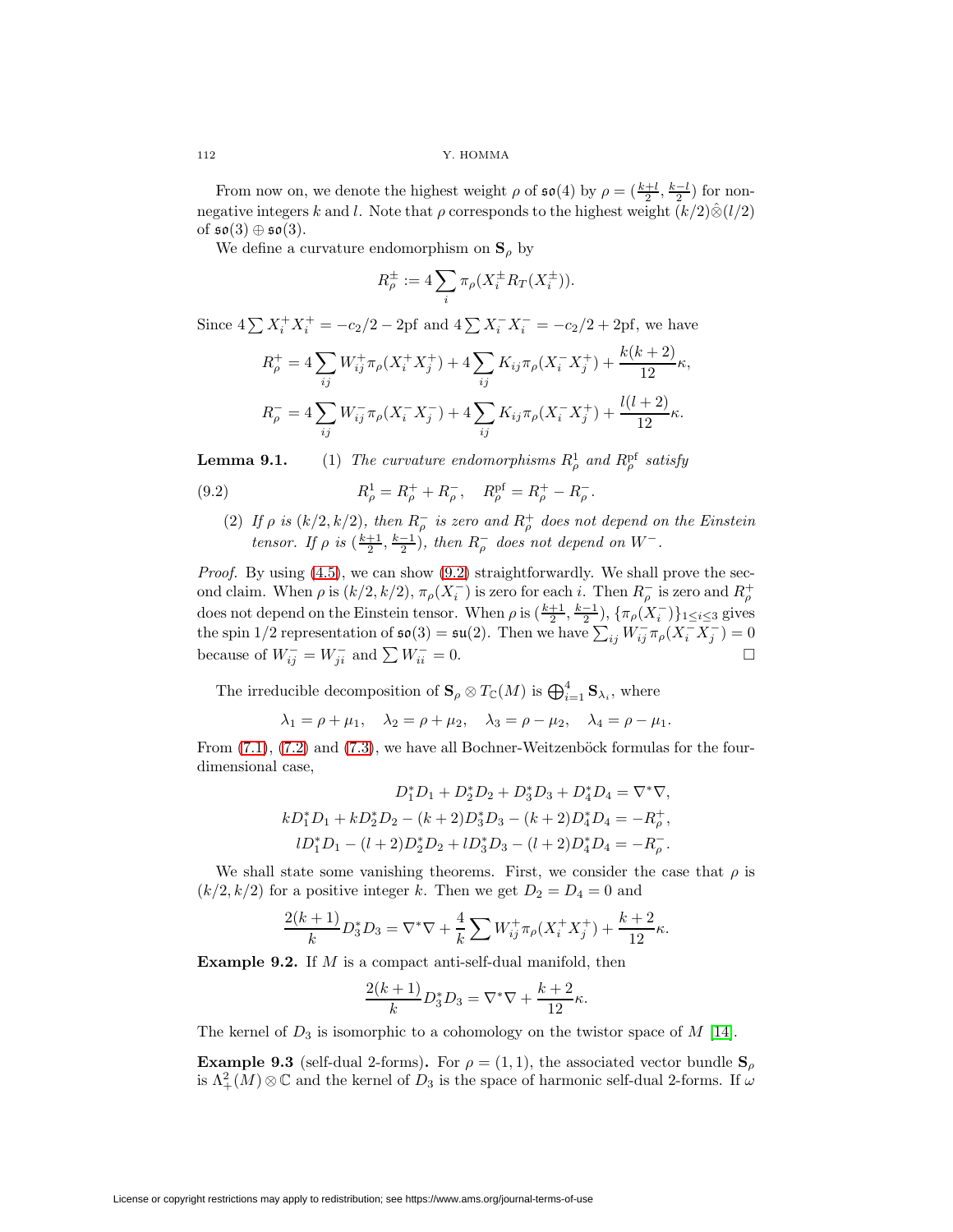is in ker  $D_3$ , then we have a formula in [\[2\]](#page-26-2),

$$
0 = \langle \nabla^* \nabla \omega, \omega \rangle + 2 \langle W^+(\omega), \omega \rangle + \frac{1}{3} \kappa \langle \omega, \omega \rangle,
$$

where  $W^{+}(\omega) = W^{+}(\sum \omega_{i}X_{i}^{+}) = \sum \omega_{i}W_{ij}^{+}X_{j}^{+}.$ 

**Example 9.4** (the self-dual conformal Weyl tensor). For  $\rho = (2, 2)$ , the vector bundle  $\mathbf{S}_{\rho}$  is embedded into  $\Lambda^2_+(M) \otimes (\Lambda^2_+(M))^* \otimes \mathbb{C}$  and the sections of  $\mathbf{S}_{\rho}$  are realized locally as trace-free symmetric  $3 \times 3$  matrices. Therefore we have  $\langle Z, Z \rangle =$ tr( $Z\bar{Z}$ ) and  $\pi_{\rho}(X_i^+)Z = X_i^+Z - ZX_i^+$  for Z in  $\Gamma(M, \mathbf{S}_{\rho})$ . Here we use the matrix realization [\(9.1\)](#page-24-0) of  $\{X_i^+\}_i$ . It follows that

$$
\sum W_{ij}^+ \pi_\rho (X_i^+ X_j^+) Z = \sum W_{ij}^+ (X_j^+ X_i^+ Z - X_j^+ Z X_i^+ - X_i^+ Z X_j^+ + Z X_i^+ X_j^+)
$$
  
=  $W^+ Z + Z W^+ - 2 \sum W_{ij}^+ X_i^+ Z X_j^+.$ 

Choosing  $W^+$  as a section Z of  $\mathbf{S}_{\rho}$ , we have

$$
\left\langle \sum W_{ij}^{+} \pi_{\rho} (X_{i}^{+} X_{j}) W^{+}, W^{+} \right\rangle = 2 \text{tr} \left( (W^{+})^{3} \right) + 4 \text{tr} \left( (W^{+})^{3} \right) = 6 \text{tr} \left( (W^{+})^{3} \right)
$$
  
= 18 \text{det}(W^{+}).

If  $\delta W^+ = -\sum_s \nabla^s W^+_{sijk} = 0$ , then  $D_3 W^+$  is zero and  $W^+$  satisfies the following equation in  $[1, pp. 451-455]$  $[1, pp. 451-455]$ :

$$
0 = \left\langle \nabla^* \nabla W^+, W^+ \right\rangle + 6 \text{tr} \left( (W^+)^3 \right) + \frac{\kappa}{2} \text{tr} \left( (W^+)^2 \right).
$$

Next we consider the case that the highest weight  $\rho$  is  $(\frac{k+1}{2}, \frac{k-1}{2})$  for a positive integer  $k$ . Then we have

$$
\nabla^*\nabla - 1/3R_{\rho}^- = 4/3(D_1^*D_1 + D_3^*D_3),
$$
  

$$
\nabla^*\nabla + R_{\rho}^- = 4(D_2^*D_2 + D_4^*D_4),
$$

where

$$
R_{\rho}^{-} = 4 \sum K_{ij} \pi_{\rho} (X_{i}^{-} X_{j}^{+}) + \kappa/4.
$$

**Example 9.5.** If  $(M, g)$  is a compact Einstein manifold with positive (resp. negative) constant scalar curvature, then ker  $D_2 \cap \text{ker } D_4$  (resp. ker  $D_1 \cap \text{ker } D_3$ ) is zero.

### Acknowledgement

The author thanks David M. J. Calderbank and the referees for good advice and suggestions.

### **REFERENCES**

- <span id="page-26-3"></span>1. A. Besse, Einstein manifolds, Springer-Verlag, Berlin, Heidelberg, 1987. M[R0867684](http://www.ams.org/mathscinet-getitem?mr=0867684) [\(88f:53087\)](http://www.ams.org/mathscinet-getitem?mr=0867684)
- <span id="page-26-2"></span>2. J.P. Bourguignon, Les variétés de dimension 4 à signature non nulle dont la courbure est harmonique sont d'Einstein, Invent. Math. **63** (1981), 263-286. M[R0610539 \(82g:53051\)](http://www.ams.org/mathscinet-getitem?mr=0610539)
- <span id="page-26-0"></span>3. T. Branson, Stein-Weiss operators and ellipticity, J. Funct. Anal. **151** (1997), 334-383. M[R1491546 \(99b:58219\)](http://www.ams.org/mathscinet-getitem?mr=1491546)
- <span id="page-26-1"></span>4. T. Branson, Second order conformal covariants, Proc. Amer. Math. Soc. **126** (1998), 1031- 1042. M[R1422849 \(98f:53012\)](http://www.ams.org/mathscinet-getitem?mr=1422849)